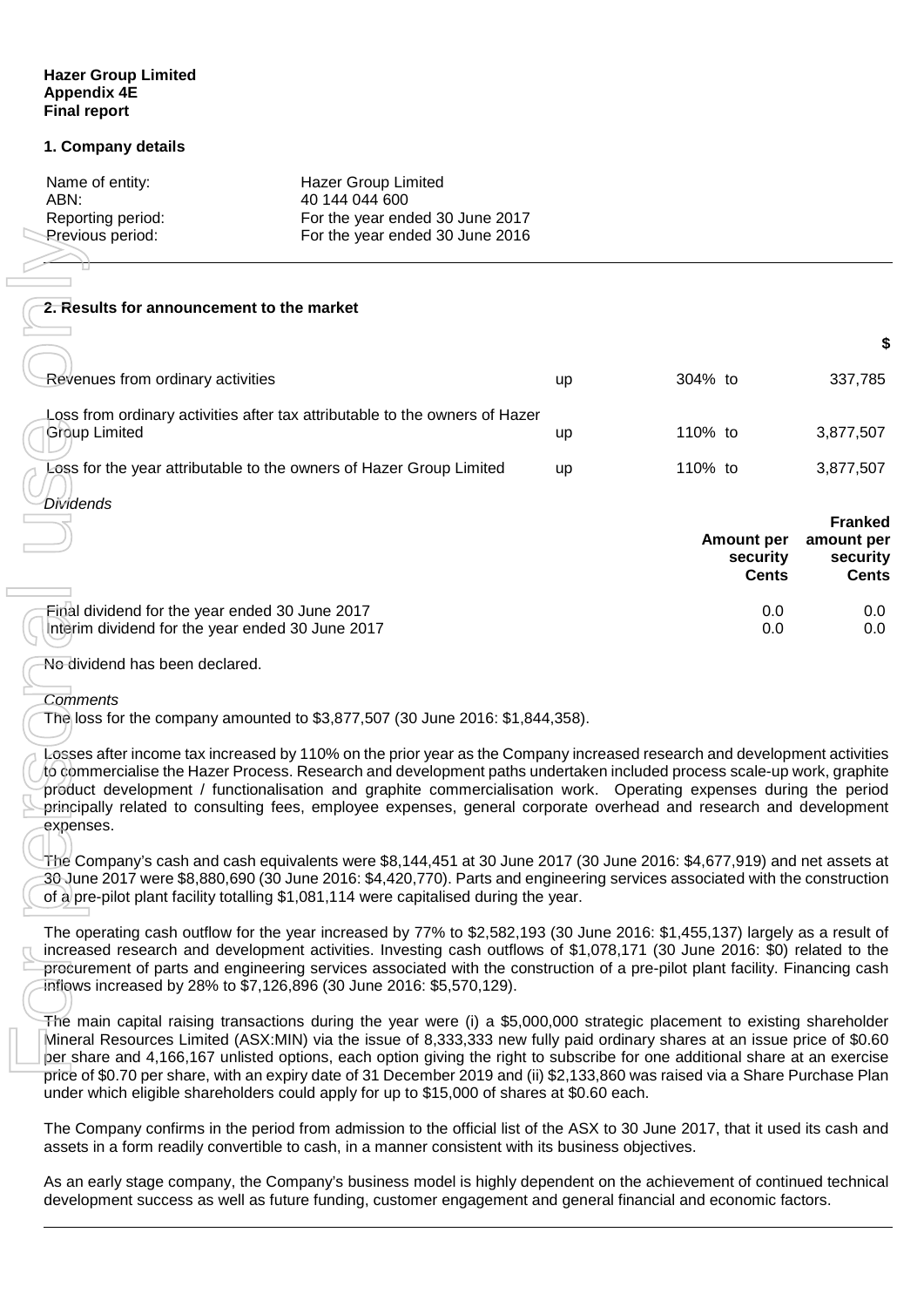# **3. Net tangible assets**

|                                                                                        | <b>Reporting</b><br>period<br><b>Cents</b> | <b>Previous</b><br>period<br><b>Cents</b> |
|----------------------------------------------------------------------------------------|--------------------------------------------|-------------------------------------------|
| Net tangible assets per ordinary security                                              | 10.19                                      | 6.85                                      |
|                                                                                        |                                            |                                           |
| 4. Control gained over entities                                                        |                                            |                                           |
| Not applicable                                                                         |                                            |                                           |
| 5. Loss of control over entities                                                       |                                            |                                           |
| Not applicable.                                                                        |                                            |                                           |
| 6. Details of associates and joint venture entities                                    |                                            |                                           |
| Not applicable                                                                         |                                            |                                           |
| 7. Audit qualification or review                                                       |                                            |                                           |
| The financial statements have been audited and an unqualified opinion has been issued. |                                            |                                           |
| 8. Attachments                                                                         |                                            |                                           |
| The Annual Report of Hazer Group Limited for the year ended 30 June 2017 is attached.  |                                            |                                           |
| 9. Signed                                                                              |                                            |                                           |
|                                                                                        |                                            |                                           |
| Gaffy fide                                                                             |                                            |                                           |
| Signed                                                                                 | Date: 31 August 2017                       |                                           |
| Geoff Pocock<br>Director                                                               |                                            |                                           |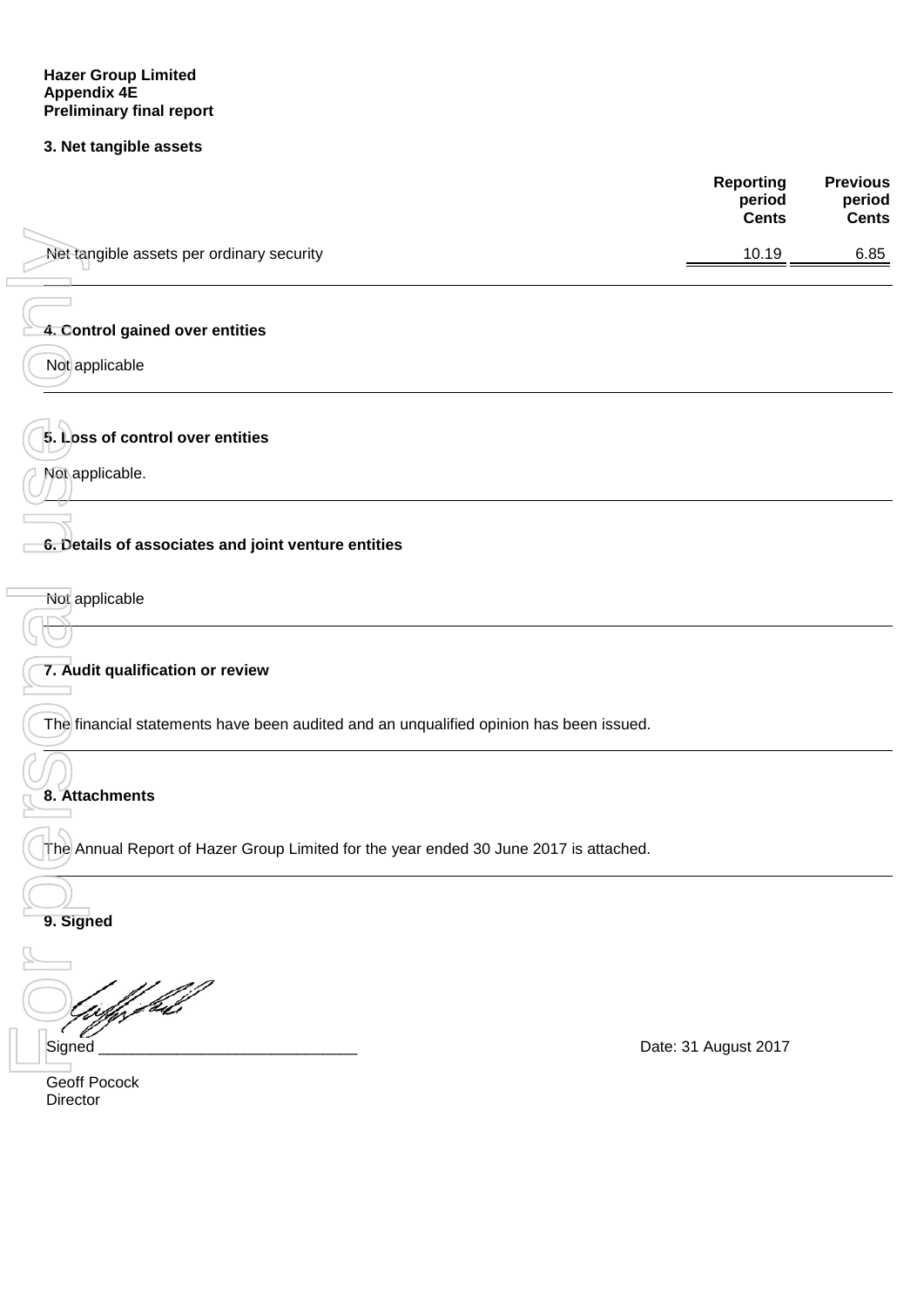

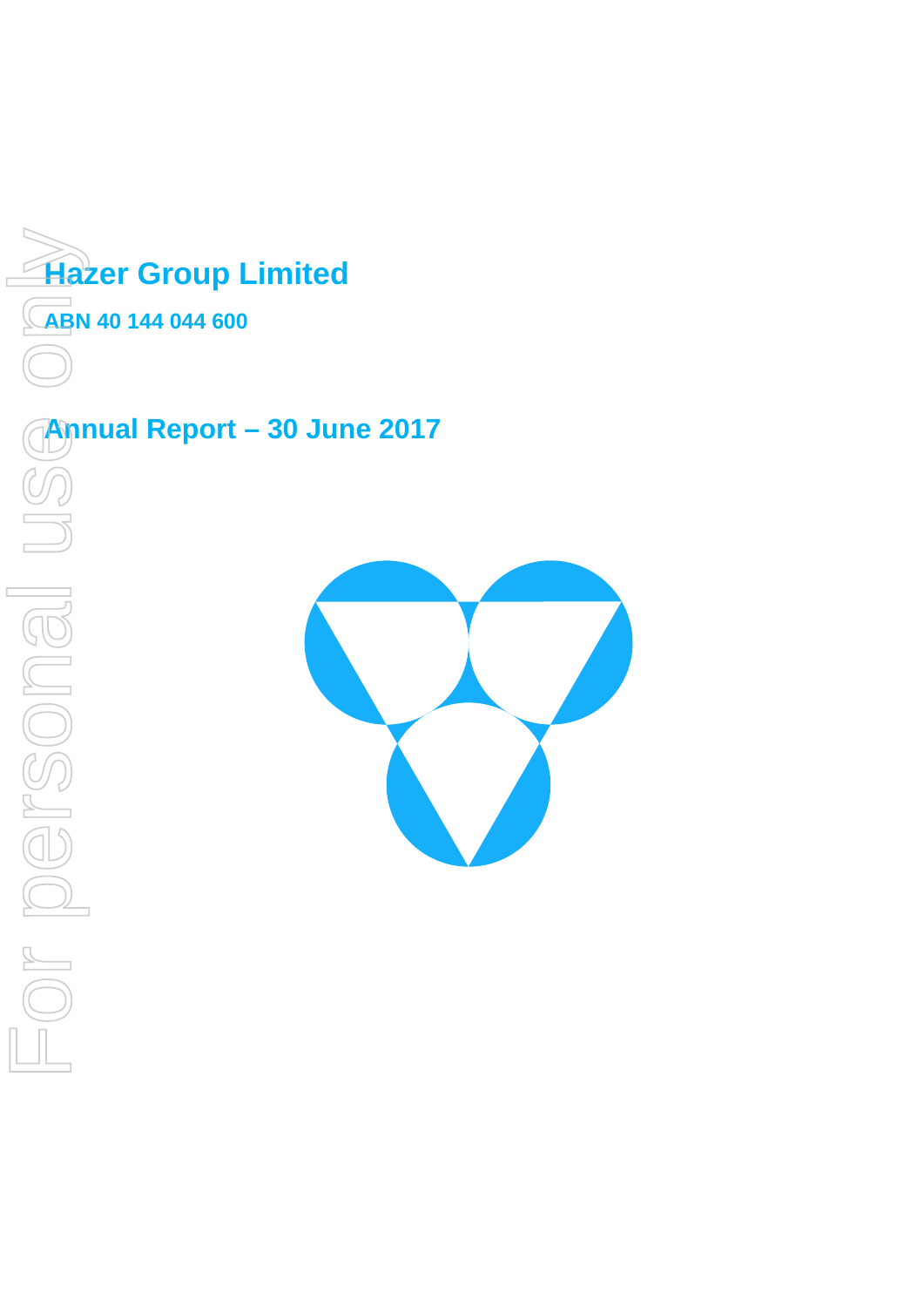# **CORPORATE DIRECTORY**

Corporate Governance Statement http://www.hazergroup.com.au/<br>
Corporate Governance Statement http://www.hazergroup.com.au/about/corporate-governance<br>
Corporate Corporate Governance Statement http://www.hartalia.com/<br>
Corpo

Directors Geoff Pocock (Managing Director) Tim Goldsmith (Non-Executive Chairman) Danielle Lee (Non-Executive Director) Andrew Harris (Non-Executive Director) Terry Walsh (Non-Executive Director)

Company secretary **Emma Waldon** 

Registered office 7/29 The Avenue

Principal place of business 7/29 The Avenue

Phone: 08 9389 7050

Western Australia 6009

Phone: 08 9389 7050

Western Australia 6009

Nedlands

**Nedlands** 

Share register Link Market Services Limited Central Park Level 4, 152 St Georges Terrace Perth WA 6000

Phone: 1300 554 474

Auditor **Auditor** RSM Australia Partners 8 St Georges Terrace Perth Western Australia 6000

Solicitors **Fairweather Corporate Lawyers** 595 Stirling Highway Cottesloe WA 6011

Bankers **Bankers** Commonwealth Bank of Australia 150 St Georges Terrace Perth WA 6000

Stock exchange listing **Hazer Group Limited shares are listed on the Australian Securities Exchange (ASX** code: HZR)

Website www.hazergroup.com.au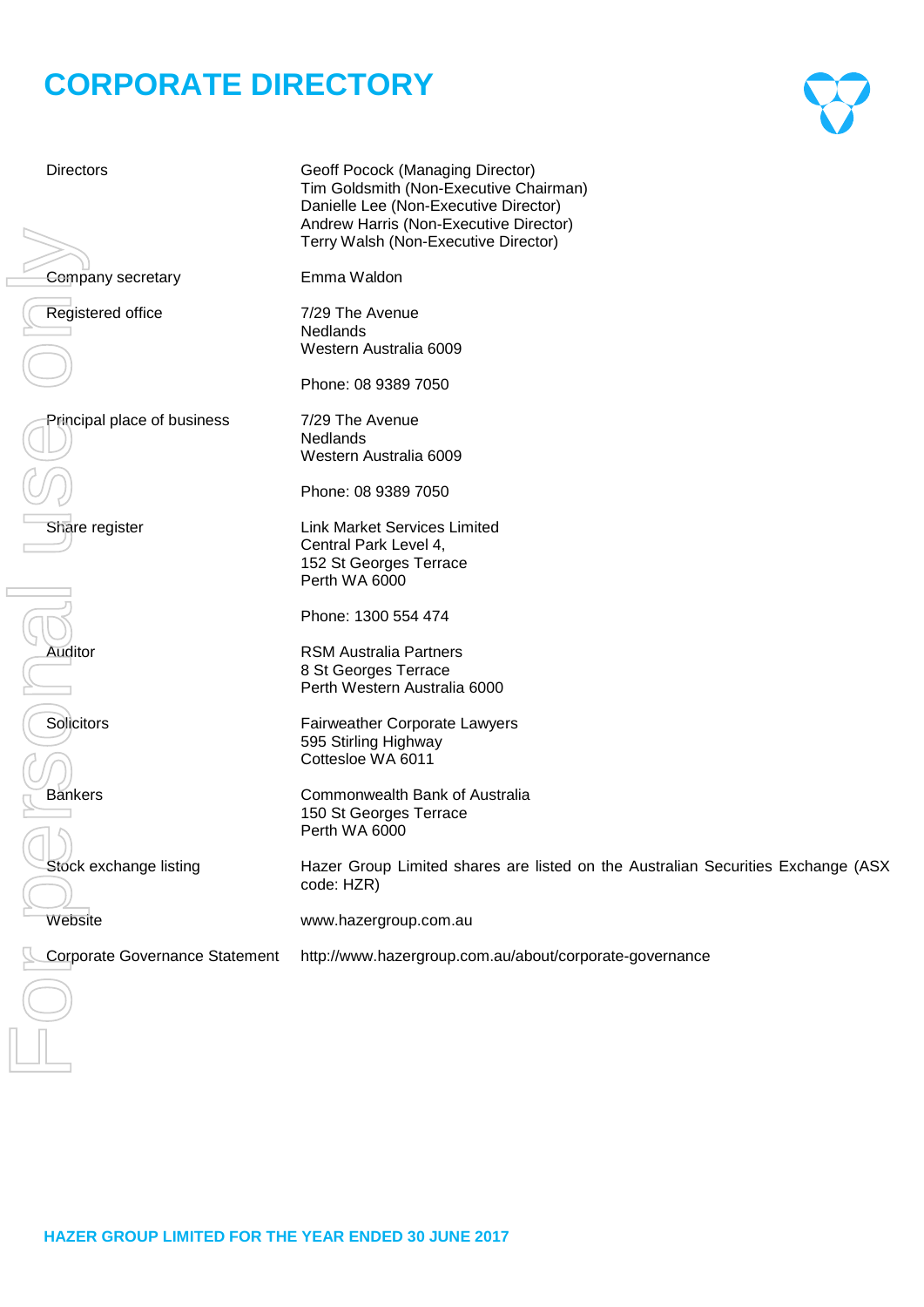# **CHAIRMAN'S LETTER**



Dear Shareholder

On behalf of the Board I am pleased to present the 2017 Annual Report to shareholders.

During the past year the Company made significant progress towards the commercialisation of the Hazer Process including the commissioning of a Pre Pilot Plant, representing the transition of the Hazer Process from laboratory based equipment. The Company's balance sheet was also strengthened via the successful completion of fund raisings totalling \$7.1m (before costs).

The successful commissioning of the Company's Pre Pilot Plant, located in St Marys in Western Sydney, demonstrates the potential operation of the Hazer Process beyond laboratory based equipment, and brings Hazer closer to its goal of supplying global markets with economically competitive, clean hydrogen and synthetic graphite. The pre-pilot plant will now be used to illustrate the impact of scale-up on process performance and graphite product quality, and demonstrate the de-risking design and optimisation requirements of the technology. During the past year<br>
The Company's bala<br>
Costs).<br>
The successful comments of<br>
potential operation of<br>
global markets with e<br>
illustrate the impact c<br>
and optimisation requires<br>
With hydrogen tipped<br>
Process to suit this m

With hydrogen tipped to become an important clean energy fuel, Hazer remains focused on advancing the scale of the Hazer Process to suit this market and take advantage of major trends occurring globally, including:

- Governments prioritising a push towards lower vehicle emissions
- Major automotive manufacturers pursuing fuel cell vehicles
- Increased consumer adoption of fuel cell vehicles
- Significant refueling infrastructure being developed across Europe, Asia and the US
- The increasing focus on small scale distributed hydrogen production
- Newly created 'Hydrogen Council' to invest \$10.7B euros in projects within 5 years

Graphite is the other key market opportunity for the Hazer Process and as part of a \$5.0m strategic placement from Mineral Resources Limited (ASX: MIN) during the year, Hazer and MIN have agreed to enter into formal discussions towards the establishment of a commercial partnership to develop an industrial scale synthetic graphite plant.

I am very excited to join Hazer at this inflection point in the company's commercialisation trajectory and to work with the management team as we evolve further into an industrial technology business. I look forward to executing our vision of supplying global markets with hydrogen and high quality graphite – both critical ingredients in the clean energy industry, and playing a role in prioritising and converting any potential commercial opportunities.

Finally, I would like to take the opportunity to acknowledge the contribution of former Director, Rick Hopkins, who stepped down as Chairman in July. Rick has been an investor in, and board member of, Hazer since its founding in 2010, and has been a key supporter of the technology and driver of the growth in the company over that time.

I look forward to your continued support as a shareholder as the Company continues its commercialisation activities.

Yours faithfully

Mr Tim Goldsmith Non-Executive Chairman<br>Hazer Group Limited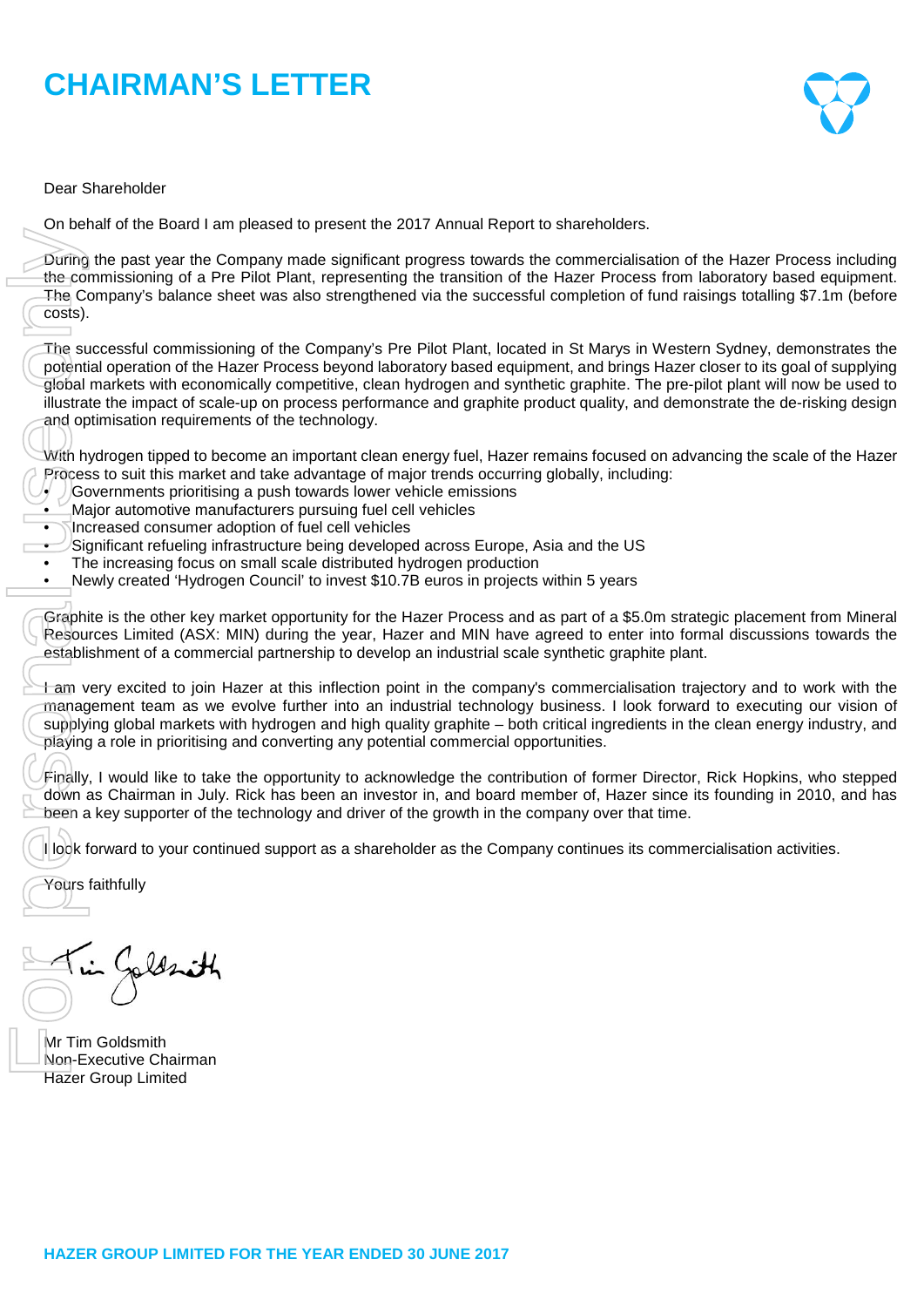# **MANAGING DIRECTOR'S REPORT**



# **ABOUT HAZER GROUP**

Hazer Group Limited ("Hazer" or the "Company") is the commercialisation entity for the Hazer Process – a potential low cost, low emission novel hydrogen and graphite production technology, originally developed at the University of Western Australia.

The Hazer Process allows the production of hydrogen from methane in an environmentally friendly process together with the production of high purity graphite. Distinguishing features of the Hazer Process from existing commercial hydrogen production technologies include the use of low cost iron ore as a low cost catalyst for the process, and the co-production of high purity graphite, avoiding a significant proportion of the CO2 emissions associated with traditional hydrogen production systems.

During the course of the 2016-2017 year, the Company has made significant progress on both technical, commercial and corporate development necessary to see the commercialisation of the Hazer Process.

### **SIGNIFICANT PROCESS AND SCALE-UP MILESTONES ACHIEVED**

During the year, the Company has made significant progress in the technical development and scale up of the Hazer Process.

# **Laboratory Test Program**

Laboratory test work, undertaken in collaboration with the University of Sydney's School of Chemical and Biomolecular Engineering, saw substantial progress on key aspects of the Company's technical development program. The Company successfully demonstrated the Hazer Process at significantly greater scale, producing over 1kg of graphite, and also made substantial steps in improving the purity of the graphite produced, both at the initial reaction stage and also through subsequent chemical processing. Hazer has now shown the production of graphite at up to 95% purity as an immediate, raw product, as well as demonstrating the ability to further purify the raw graphite up to 99.95% tgc, the purity levels required for high value graphite uses, including use in batteries. The Hazer Process allows the production production of high purity graphite. Distingeton (graphite, avoiding a significant proportion (graphite, avoiding a significant proportion comporate development necessary to see SIGNI

# **Pre-Pilot Plant**

In late 2016, construction of Hazer's pre-pilot plant facility began as the Company moved forward into the next phase of commercialisation and scale-up. The Pre Pilot Plant is a key milestone in the commercialisation process, representing the transition of the Hazer Process from laboratory based equipment.

In April 2017, Hazer successfully produced hydrogen and graphite from the facility, demonstrating the basic reaction functionality for the facility. Hazer completed commissioning of the Pre Pilot Plant in July 2017, cementing the transition from laboratory based operations to a larger custom designed plant.

This commissioning marked a significant inflection point in Hazer's development trajectory, with the pre-pilot plant currently commencing its key operational experimentation phase, to enable the determination of key operating parameters for the Hazer process' ongoing scale up and development, as well as identifying engineering requirements for the balance of plant (BOP) aspects for further scale up. A range of process design and operational optimisation opportunities identified during the commissioning phase are also being progressed as part of ongoing operations of the pre-pilot plant

#### **COMMERCIAL DEVELOPMENT EXPERTISE SECURED**

As Hazer transitioned from laboratory based technical work to more substantial non-laboratory operations, the Company was pleased to add further commercial development expertise to the Board and management team.

Mr Cobus Malherbe was appointed as General Manger – Process Development in April 2017. With over 20 years commercial engineering experience, Cobus has brought a wealth of commercial and technical expertise, and substantial project management experience, to the Hazer technical team.

Most recently, the Company was pleased to secure ex-PwC Global Mining leader Tim Goldsmith as Chairman. Tim was previously a partner at global professional services firm PricewaterhouseCoopers (PwC) for over 20 years, where he was head of PwC's Global Mining Practice as well as leading PwC's operations in China. Tim comes with decades of leadership experience across mining and industrial sectors, and the Company is excited to have secured a Chairman with such significant global experience. Tim's relationships across international corporate clients and capital markets, in particular those in China, will be invaluable to Hazer going forward.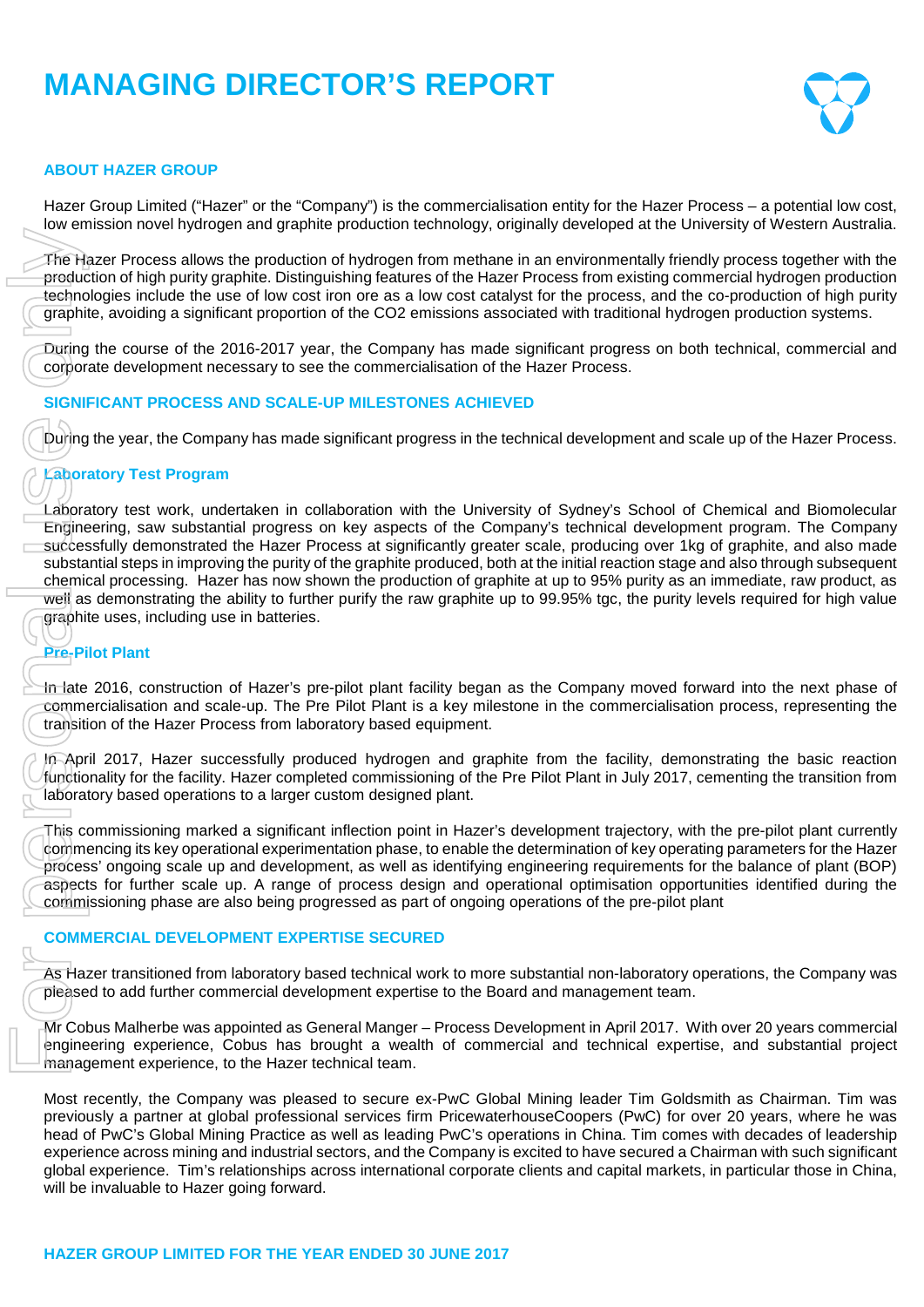# **MANAGING DIRECTOR'S REPORT**



### **CORPORATE & FINANCING**

The Company completed a \$7.1m capital raising in March 2017, significantly increasing its balance sheet and cash reserves. The capital raising was underpinned by a \$5m cornerstone investment by existing shareholder Mineral Resources Limited (ASX: MIN), a leading and highly innovative full-service provider of mining infrastructure services in Australia with a market capitalisation of over \$2 billion. This investment makes MIN the Company's largest shareholder, with a 13% holding in the Company. Alongside the investment by Mineral Resources, the Company also raised an additional \$2.1m from existing shareholders via a Share Purchase Plan ("Plan). The Company thanks Mineral Resources Limited and all shareholders who participated in the Plan for their continued support of the Company.

As part of the strategic placement from Mineral Resources Limited, Hazer and MIN also agreed to enter into formal discussions towards the establishment of a commercial partnership to develop an industrial scale synthetic graphite plant.

The Company also undertook a number of marketing activities during the year, with significant media interest in the potential for Hazer to become the world's cheapest means of supplying global markets with hydrogen and high quality graphite - both critical ingredients in the clean energy industry. Following on from these marketing activities and promotion, in early 2017 Hazer was selected to be one of 30 companies globally to present at the 2017 CleanEquity® Conference held in Monaco.

During the Monaco conference, and subsequent trips to the key clean energy markets of Europe and the US, Hazer has built strong relationships with a range of international partners who could assist the Company in realising the enormous potential of the core Hazer technology.

uff fril

Mr Geoff Pocock<br>Managing Director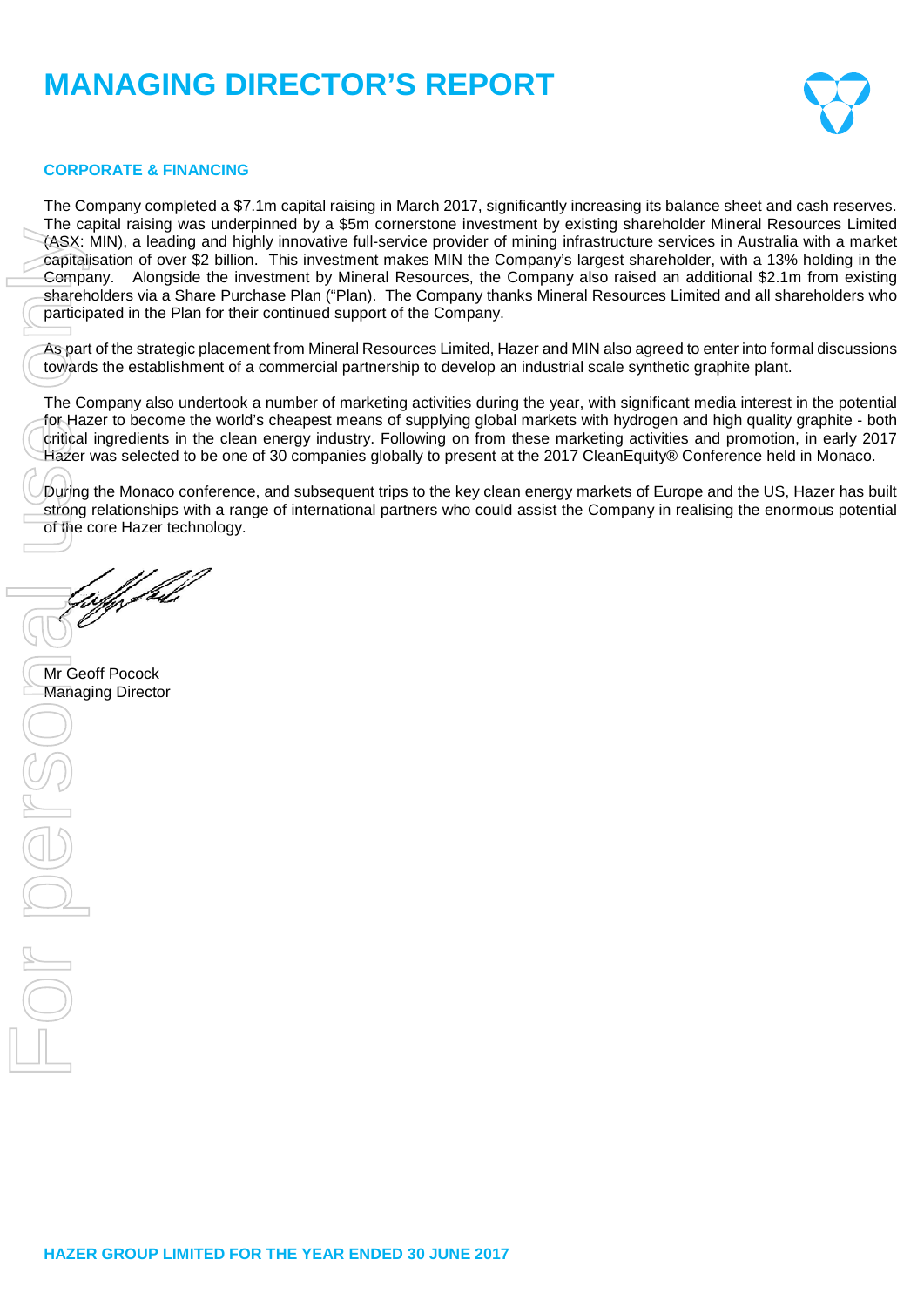

The directors present their report, together with the financial statements, on the company (referred to hereafter as the 'company') consisting of Hazer Group Limited (referred to hereafter as the 'company' or 'parent entity') for the year ended 30 June 2017.

# **Directors**

The following persons were directors of Hazer Group Limited during the whole of the financial year and up to the date of this report, unless otherwise stated:

- Geoff Pocock
- Rick Hopkins (resigned 24 July 2017)
- Bryant McLarty (resigned 7 February 2017)
- Danielle Lee
- Andrew Harris

Terry Walsh (appointed 7 February 2017)

Tim Goldsmith (appointed 24 July 2017)

# **Principal activities**

During the financial year the principal continuing activities of the company consisted of research and development of novel graphite and hydrogen production technology.

The Company has intellectual property rights to a technology which allows the production of hydrogen gas from methane (natural gas) with negligible carbon dioxide emissions and the co-production of a high purity graphite product (the 'Hazer Process').

# **Dividends**

There were no dividends paid during the year.

### **Review of operations**

The loss for the company amounted to \$3,877,507 (30 June 2016: \$1,844,358).

Losses after income tax increased by 110% on the prior year as the Company increased research and development activities to commercialise the Hazer Process. Research and development paths undertaken included process scale-up work, graphite product development / functionalisation and graphite commercialisation work. Operating expenses during the period principally related to consulting fees, employee expenses, general corporate overhead and research and development expenses. There were no significant changes in the state of the state of the financial year.<br>
The following persons at the state of affairs of the state of affairs of the state of the state of the state of the state of the state of

The Company's cash and cash equivalents were \$8,144,451 at 30 June 2017 (30 June 2016: \$4,677,919) and net assets at 30 June 2017 were \$8,880,690 (30 June 2016: \$4,420,770). Parts and engineering services associated with the construction of a pre-pilot plant facility totalling \$1,081,114 were capitalised during the year.

The operating cash outflow for the year increased by 77% to \$2,582,193 (30 June 2016: \$1,455,137) largely as a result of increased research and development activities. Investing cash outflows of \$1,078,171 (30 June 2016: \$0) related to the procurement of parts and engineering services associated with the construction of a pre-pilot plant facility. Financing cash inflows increased by 28% to \$7,126,896 (30 June 2016: \$5,570,129).

The main capital raising transactions during the year were (i) a \$5,000,000 strategic placement to existing shareholder Mineral Resources Limited (ASX:MIN) via the issue of 8,333,333 new fully paid ordinary shares at an issue price of \$0.60 per share and 4,166,167 unlisted options, each option giving the right to subscribe for one additional share at an exercise price of \$0.70 per share, with an expiry date of 31 December 2019 and (ii) \$2,133,860 was raised via a Share Purchase Plan under which eligible shareholders could apply for up to \$15,000 of shares at \$0.60 each.

The Company confirms in the period from admission to the official list of the ASX to 30 June 2017, that it used its cash and assets in a form readily convertible to cash, in a manner consistent with its business objectives.

As an early stage company, the Company's business model is highly dependent on the achievement of continued technical development success as well as future funding, customer engagement and general financial and economic factors.

# **Significant changes in the state of affairs**

# **HAZER GROUP LIMITED FOR THE YEAR ENDED 30 JUNE 2017**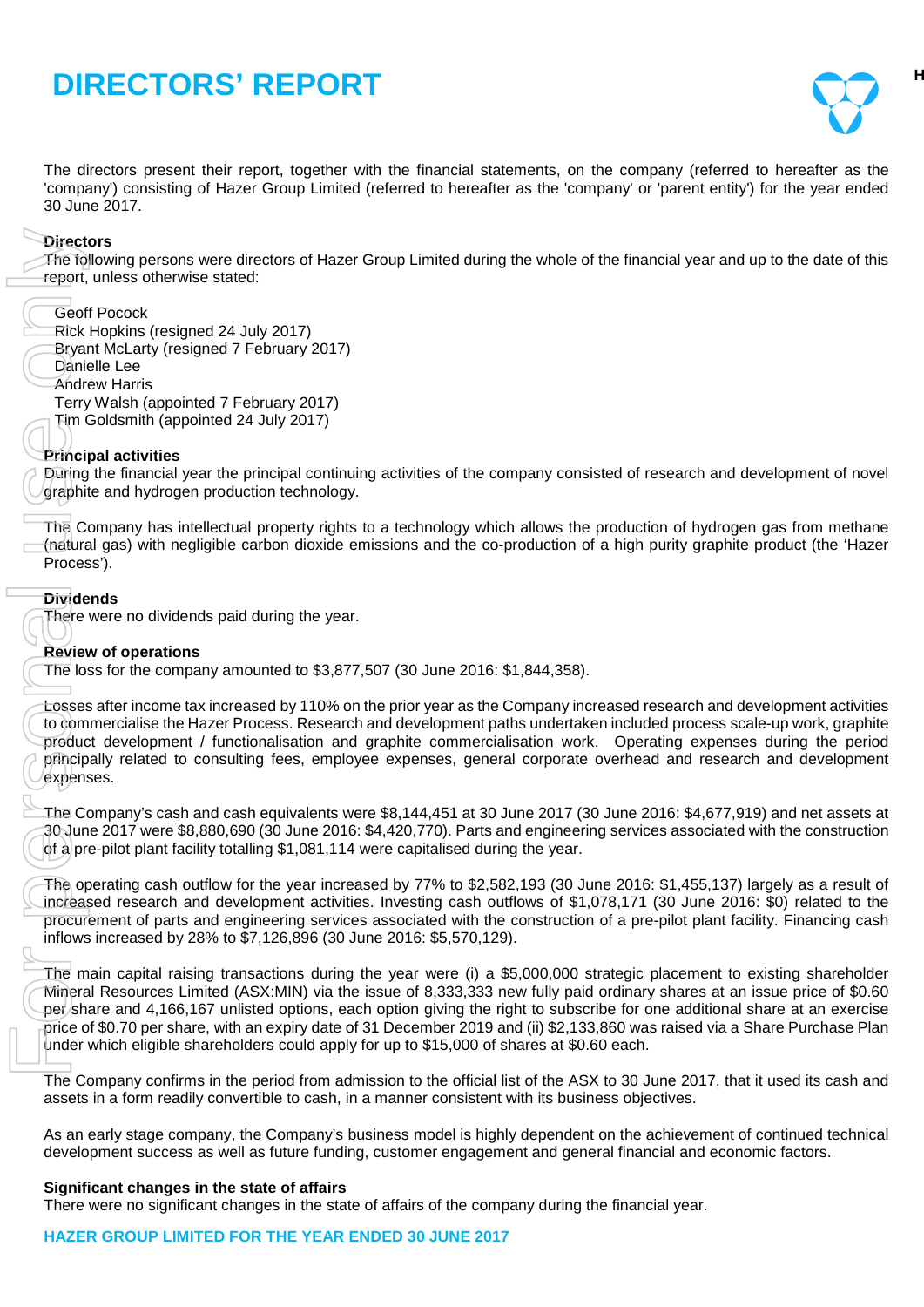

# **Matters subsequent to the end of the financial year**

On 6 July 2017, it was announced that the company had successfully commissioned it's pre-pilot plant located in St Mary's in Western Sydney. This marked a significant inflection point in Hazer's development trajectory with the pre-pilot plant now ready to commence the operational experimentation phase. The commissioning demonstrated the potential operation of the Hazer process beyond laboratory based equipment and brings Hazer closer to its goal of supplying global markets with economically competitive, clean hydrogen and synthetic graphite.

On 24 July 2017, Tim Goldsmith was appointed as Non-Executive Chairman and Rick Hopkins resigned as Non-Executive Chairman.

On 24 July 2017, it was announced on the ASX that a Chairman's fee of \$60,000 per annum and the following options are proposed to be issued to Tim Goldsmith as a term of his engagement as a Non-Executive Chairman, subject to shareholder approval at the next annual general meeting of the Company (i) 1,000,000 options exercisable at \$0.75 each and expiring 30 June 2020 which vest 6 months after appointment provided the holder has continued to be engaged as a Director and employee of the Company prior to the vesting date, (ii) 1,250,000 options exercisable at \$0.95 each and expiring 31 December 2020 which vest 12 months after appointment provided the holder has continued to be engaged as a Director and employee of the Company prior to the vesting date and (iii) 1,500,000 options exercisable at \$1.20 each and expiring 31 December 2021 which vest 18 months after appointment provided the holder has continued to be engaged as a Director and employee of the Company prior to the vesting date.

On 24 July 2017, the following material variations to the Executive Services Agreement of Geoff Pocock (Managing Director) were announced on the ASX, (a) pay a cash bonus of \$120,000 as satisfaction of any discretionary bonus entitlement up to 31 December 2016; and (b) subject to obtaining shareholder approval at the next general meeting of the Company, the Company will issue Geoff Pocock (or his nominee) the following options (i) 750,000 options with an exercise price of \$0.75 and expiry date of 30 June 2020, vesting 6 months from the date of the announcement provided that the holder has continued to be engaged as a Director and employee of the Company prior to and at the vesting date, (ii) 1,000,000 options with an exercise price of \$0.95 and expiry date of 31 December 2020, vesting 12 months from the date of the announcement provided that the holder has continued to be engaged as a Director and employee of the Company prior to and at the vesting date and (iii) 1,500,000 options with an exercise price of \$1.20 and expiry date of 31 December 2021, vesting 18 months from the date of the announcement provided that the holder has continued to be engaged as a Director and employee of the Company prior to and at the vesting date. The company is not subject to any subject to any significant environmental regulation under the company is not subject to any significant environmental regulation under ASK that a Chairman set of \$60,000 per amum and Rick

No other matter or circumstance has arisen since 30 June 2017 that has significantly affected, or may significantly affect the company's operations, the results of those operations, or the company's state of affairs in future financial years.

# **Likely developments and expected results of operations**

Information on likely developments in the operations of the company and the expected results of operations have not been included in this report because the directors believe it would be likely to result in unreasonable prejudice to the company.

**Environmental regulation**<br>The company is not subiect to any significant environmental regulation under Australian Commonwealth or State law.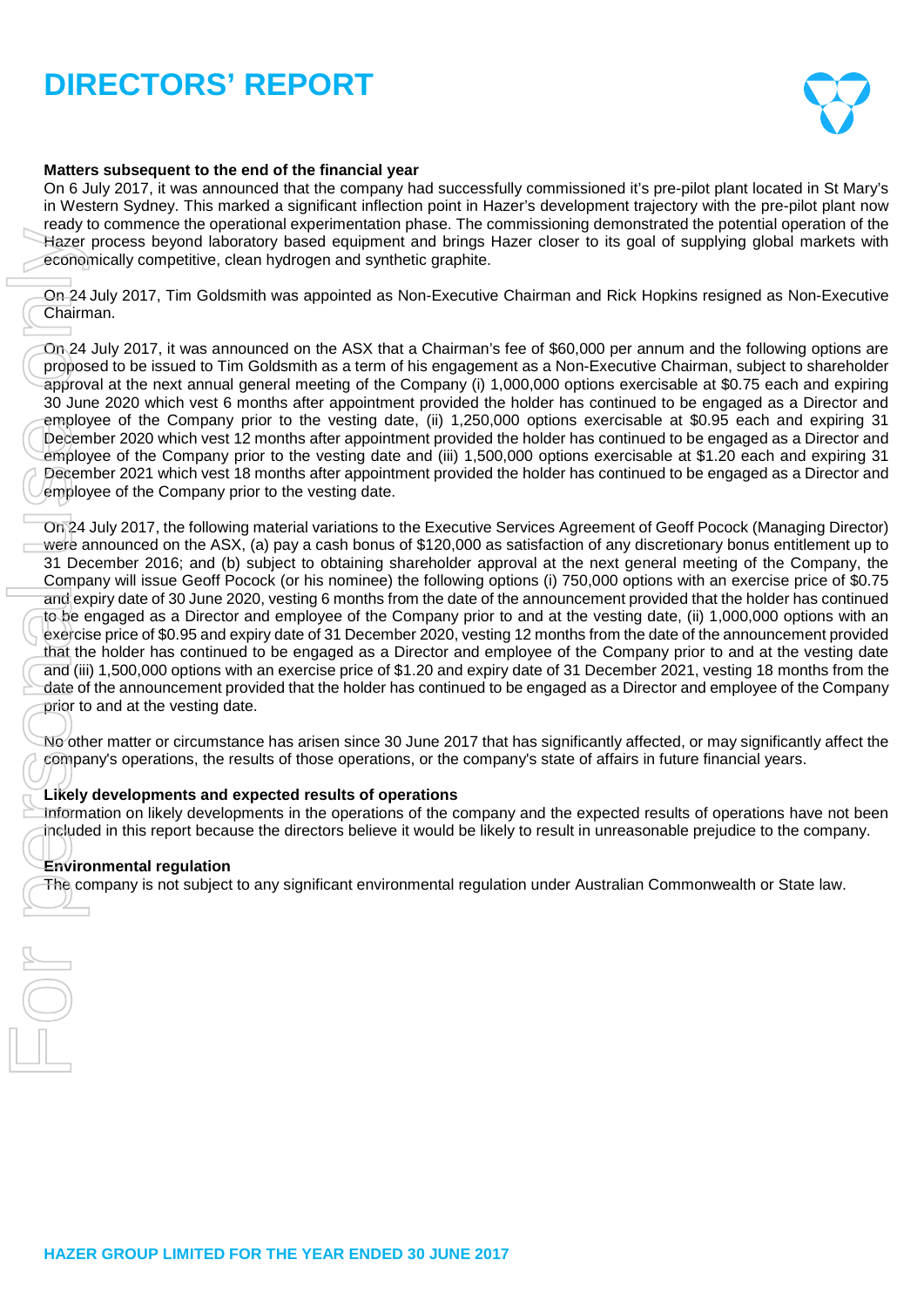

**Information on directors** Name: Geoff Pocock Title: Managing Director

Length of service: Director since 6 August 2010 Other current directorships: None Former directorships (last 3 years): None Special responsibilities: Interests in shares: 4,200,000

Length of service: Director since 24 July 2017 Other current directorships: None Former directorships (last 3 years): None

Interests in shares: 358,422 Interests in options: 62,500 (Listed options)

Qualifications: Bachelor of Science (first class honours) from University of Western Australia; Bachelor of Laws (University of Western Australia) and Post Graduate Diploma in Applied Finance and Investment from Securities Institute of Australia.

Experience and expertise: Geoff Pocock is an experienced strategy consultant and commercialisation professional, with over 20 years' experience across the commercialisation process. Geoff's experience has covered technical roles, executive management as well as significant corporate finance and strategy roles with a number of technology commercialisation ventures.

Geoff is the Principal of Polaris Consulting (WA) Pty Ltd, a specialist boutique commercialisation strategy and corporate advisory business based in Western Australia. Prior to founding Hazer, he was a founder and Managing Director of Dynamic Microbials Limited, an unlisted public drug discovery company working on the identification and development of novel antibiotics for specialist human health application. Geoff was an Executive Director/Managing Director of Dynamic Microbials Limited from the Company's inception until the Company was acquired by its parent Phylogica Ltd in an all-scrip merger in 2008.

Geoff has extensive strategy consulting and corporate advisory experience, through a number of boutique Western Australian corporate/advisory firms, and he was a Founder and executive of a mid-tier strategy consulting firm, overseeing the growth of the firm from its formation and initial operations to it becoming the largest strategy consulting firm in Western Australia with over 20 professional staff, with a concomitant increase in revenue and profitability.

Interest in options: 1,050,000 (Listed options) and 7,000,000 (Unlisted options)<br>Contractual rights to shares: 3.250.000 (Unlisted options) subject to shareholder approva 3,250,000 (Unlisted options) subject to shareholder approval

Name: Tim Goldsmith

Title: Non-Executive Chairman (Independent Director)

Qualifications: Bachelor of Commerce from the Polytechnic of North London (now North London University). Member of the Institute of Chartered Accountants Australia and New Zealand.

Experience and expertise: Tim was previously a partner at global professional services PricewaterhouseCoopers (PwC) for over 20 years. Tim held multiple roles during his PwC career and is best known for leading PwC's global mining team with more than 2,000 partners and staff in more than 100 mining countries. During his tenure as Global Mining Leader, Tim was also responsible for PwC's thought leadership on the future of the mining industry and was a well-known presenter at mining conferences around the globe. Tim was an early participator in the China growth story and initiated a China focus in 2002 that lead to PwC's Australia China desk, which is known throughout China today. As National China Desk Leader, Tim worked extremely closely with many state-owned and private Chinese investors and companies to facilitate Chinese foreign investment in Australian mining and other assets. Contractual rights to shares:  $\frac{1}{2}$  Contractus) ( $\alpha$  Contractus) ( $\alpha$  Contractus) is the shareholder approval temperature of personal rights to shareholder approach temperature of personal use of the shareholder app

Special responsibilities: Member of the Audit and Risk Committee and Member of Remuneration and Nomination Committee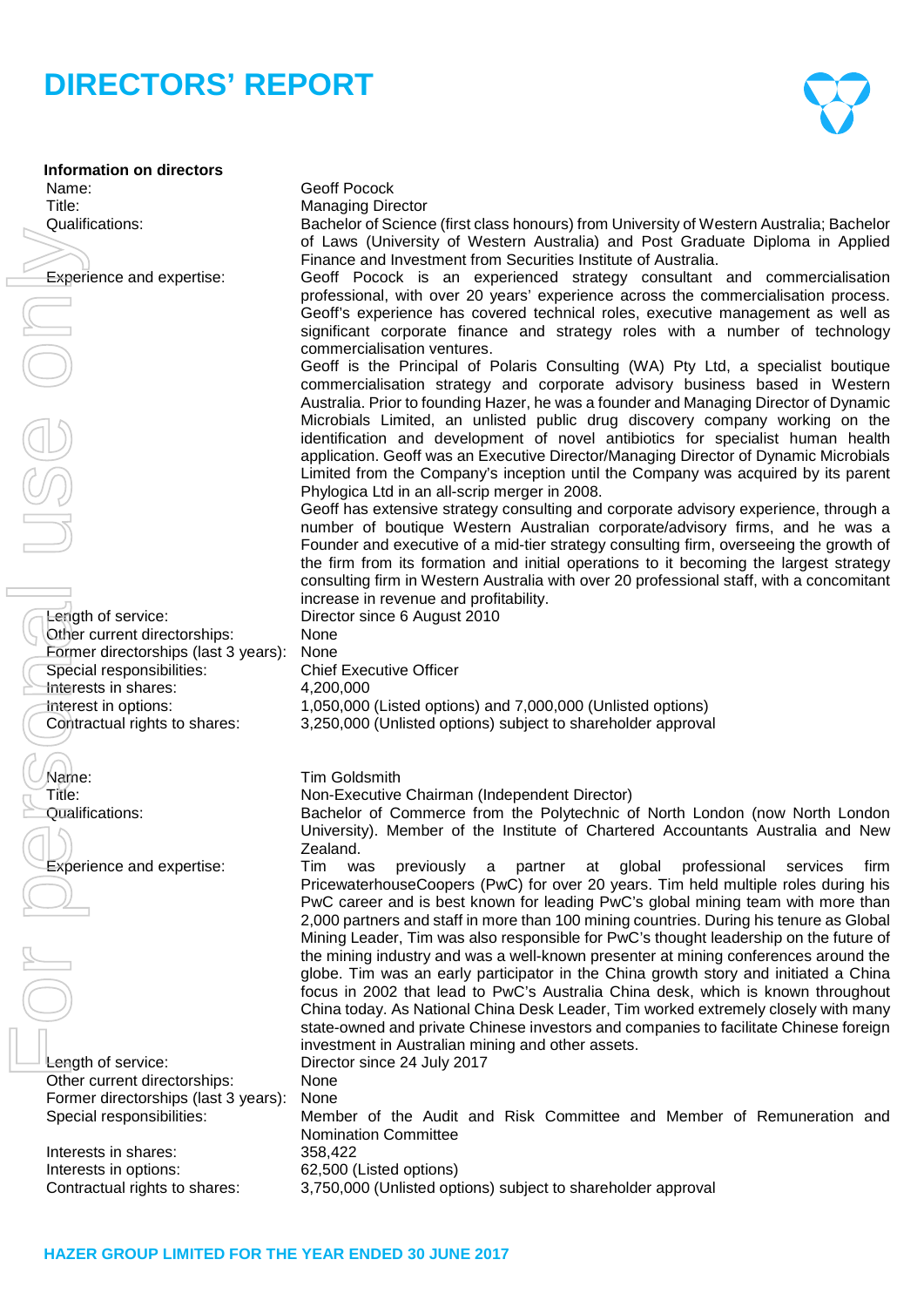$\left\langle \cdot \right\rangle$ 

| Name:<br>Title:                                                                                                                                                                                                                               | <b>Terry Walsh</b><br>Non-Executive Director                                                                                                                                                                                                                                                                                                                                                                                                                                                                                                                                                                                                                                                                                                                                                                                                                                                                                     |
|-----------------------------------------------------------------------------------------------------------------------------------------------------------------------------------------------------------------------------------------------|----------------------------------------------------------------------------------------------------------------------------------------------------------------------------------------------------------------------------------------------------------------------------------------------------------------------------------------------------------------------------------------------------------------------------------------------------------------------------------------------------------------------------------------------------------------------------------------------------------------------------------------------------------------------------------------------------------------------------------------------------------------------------------------------------------------------------------------------------------------------------------------------------------------------------------|
| Qualifications:                                                                                                                                                                                                                               | Bachelor of Laws from Charles Darwin University and Master of Laws from The<br>University of Sydney                                                                                                                                                                                                                                                                                                                                                                                                                                                                                                                                                                                                                                                                                                                                                                                                                              |
| <b>Experience and expertise:</b><br>Length of service:<br>Other current directorships:<br>Former directorships (last 3 years):<br>Special responsibilities:<br>Interests in shares:<br>Interests in options:<br>Contractual rights to shares: | Mr Walsh is a senior commercial lawyer and manager with more than 20 years'<br>experience in project development and general commercial law, including roles as a<br>Corporate Counsel with Rio Tinto Ltd and as General Counsel of Hancock Prospecting<br>Pty Ltd. In these roles he was involved with the legal and commercial aspects<br>associated with the development, funding and operation of major mining and<br>engineering projects. Mr Walsh has provided business development consulting<br>services to the Company since 14 April 2016.<br>Director since 7 February 2017<br>None<br>None<br>None<br>50,000<br>140,000 (Listed options)<br>900,000 (Unlisted options) subject to shareholder approval                                                                                                                                                                                                              |
|                                                                                                                                                                                                                                               | Danielle Lee                                                                                                                                                                                                                                                                                                                                                                                                                                                                                                                                                                                                                                                                                                                                                                                                                                                                                                                     |
| Name:<br>Title:                                                                                                                                                                                                                               | Non-Executive Director (Independent Director)                                                                                                                                                                                                                                                                                                                                                                                                                                                                                                                                                                                                                                                                                                                                                                                                                                                                                    |
| Qualifications:                                                                                                                                                                                                                               | Bachelor of Economics from the University of Western Australia, Bachelor of Laws from                                                                                                                                                                                                                                                                                                                                                                                                                                                                                                                                                                                                                                                                                                                                                                                                                                            |
| <b>Experience and expertise:</b><br>Length of service:<br>Other current directorships:<br>Former directorships (last 3 years):<br>Special responsibilities:<br>Interests in shares:<br>Interests in options:<br>Contractual rights to shares: | the University of Western Australia (first class honours); Post Graduate Diploma in<br>Applied Finance and Investment from the Securities Institute of Australia.<br>Danielle is an experienced corporate lawyer more than 23 years' experience shared<br>between private law firms and the Australian Securities Exchange. She has a broad<br>range of skills and legal experience in the areas of corporate advisory, governance and<br>equity capital markets. She has advised a range of Australian public and private<br>companies in a range of industries on corporate transactions including capital raisings,<br>ASX listings, business and share acquisitions, shareholder agreements and joint<br>venture arrangements.<br>Director since 16 September 2015<br>None<br>None<br>Chair of Audit and Risk Committee and Member of Remuneration and Nomination<br>Committee<br>None<br>950,000 (Unlisted options)<br>None |
|                                                                                                                                                                                                                                               |                                                                                                                                                                                                                                                                                                                                                                                                                                                                                                                                                                                                                                                                                                                                                                                                                                                                                                                                  |
|                                                                                                                                                                                                                                               |                                                                                                                                                                                                                                                                                                                                                                                                                                                                                                                                                                                                                                                                                                                                                                                                                                                                                                                                  |
|                                                                                                                                                                                                                                               |                                                                                                                                                                                                                                                                                                                                                                                                                                                                                                                                                                                                                                                                                                                                                                                                                                                                                                                                  |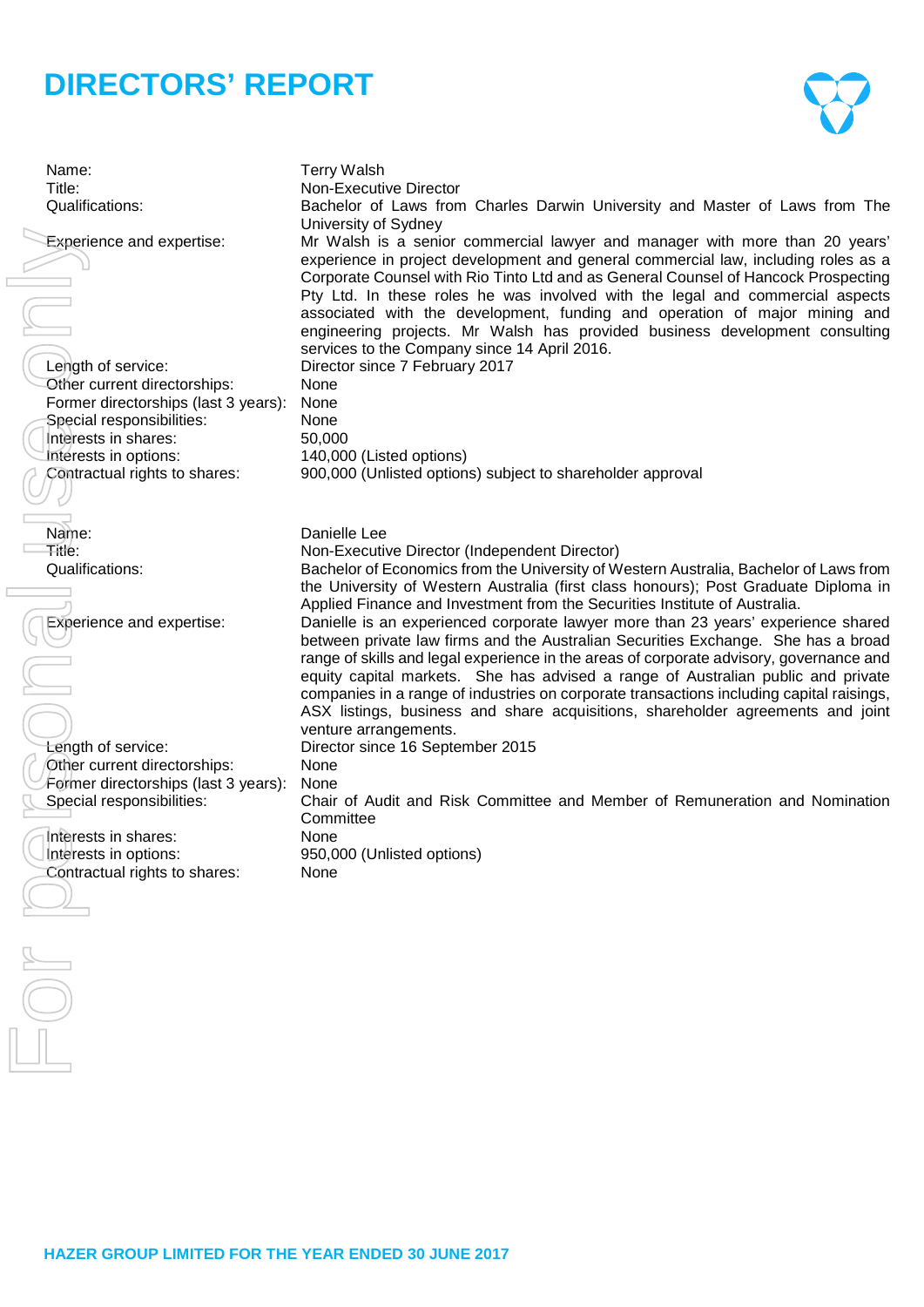

Name: Andrew Harris Title: Non-Executive Director (Independent Director) Qualifications: PhD in engineering from the University of Cambridge and undergraduate degrees in engineering and science from the University of Queensland. A Fellow of the Institution of Chemical Engineers and Engineers Australia and a member of the Australian Institute of Company Directors Experience and expertise: Dr Andrew Harris is highly experienced in renewable energy, sustainability, biomimicry, nanotechnology, process engineering and the hydrogen energy economy. He is the lead Director of the Engineering Excellence Group within Laing O'Rourke's internal engineering and innovation team. Laing O'Rourke is one of the world's largest privately owned engineering and construction companies, with annual revenues of \$8 billion, 15,000 staff and operations in Europe, North America, the Middle East, Asia and Australia. The Engineering Excellence Group was established to be a global centre of excellence, to transform Laing O'Rourke's capabilities through strategic innovation, research and development, and enhanced technical performance. Dr Harris is also Professor of Chemical and Bimolecular Engineering at the University of Sydney and co- director of the Laboratory for Sustainable Technology, the state of art laboratory where Hazer has established its core development activities for the Hazer Process. Dr Harris was the youngest ever professor of Chemical Engineering appointed at the University of Sydney. Dr Harris was also previously the Chief Technology Officer of Zenogen Pty Ltd, a Sydney-based hydrogen production technology company, and was a co-founder of Oak Nano, a University of Sydney start-up commercialising novel carbon nanotube technology. Oak Nano designed and built the largest carbon nanotube production facility in the southern hemisphere. Length of service: Director since 21 June 2016 Other current directorships: None Former directorships (last 3 years): None Special responsibilities: Chair of Remuneration and Nomination Committee and Member of the Audit and Risk **Committee** Interests in shares: None<br>
Interests in options: 1.150 1,150,000 (Unlisted options)<br>None Contractual rights to shares: 'Other current directorships' quoted above are current directorships for listed entities only and excludes directorships of all other types of entities, unless otherwise stated. Australia and the Certification and the Certification of Certification of Certification of Certification of Certification of Certification of Certification of Certification of the Theoretical Certification of the Certific

'Former directorships (last 3 years)' quoted above are directorships held in the last 3 years for listed entities only and excludes directorships of all other types of entities, unless otherwise stated.

# **Company secretary**

Emma Waldon has held the role of Company Secretary since 10 August 2015. Emma has diverse global corporate advisory, capital markets and corporate governance experience having held roles in accounting and debt and equity capital markets in Australia and the United Kingdom.

Emma Waldon qualified as a Chartered Accountant with Ernst & Young in Perth, worked as an Equities Analyst with Euroz Securities and spent 9 years in London with Bank of Scotland and Lloyds Bank originating and re-structuring debt finance for private equity leveraged buy-outs of businesses across Europe. On returning to Perth in 2012, Emma was a Director within Deloitte's financial advisory services division and is currently Company Secretary of numerous unlisted public companies.

Emma Waldon completed a Bachelor of Commerce at UWA, is a member of the Institute of Chartered Accountants of<br>Australia and New Zealand and a Certificated Member of the Governance Institute of Australia.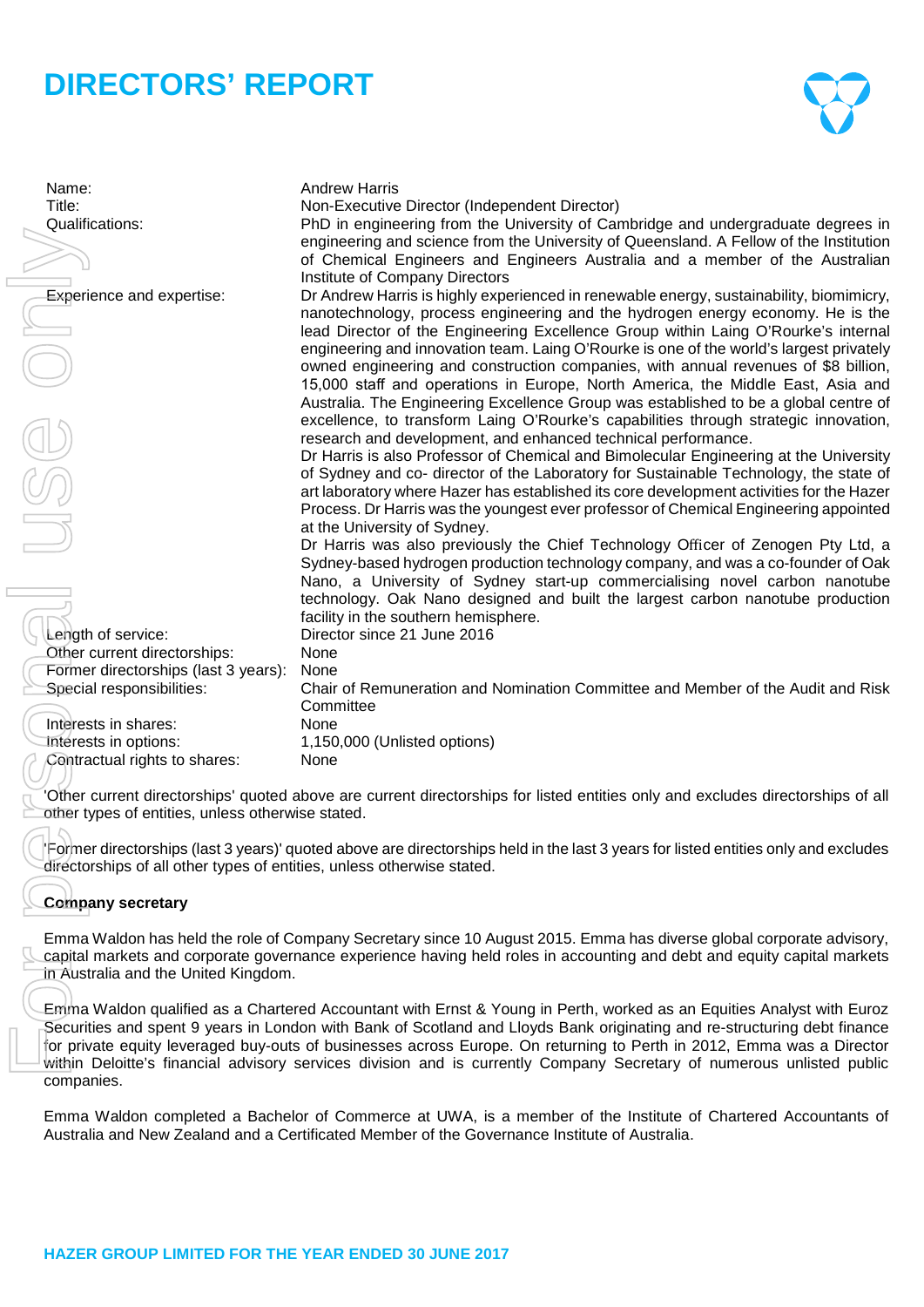

# **Meetings of directors**

The number of meetings of directors (including meetings of committees of directors) held during the year ended 30 June 2017, and the number of meetings attended by each director were:

|                                                                                                                     | <b>Full board</b><br><b>Attended</b>                                         | Held                                                                               | <b>Audit &amp; Risk</b><br><b>Committee</b><br><b>Attended</b> | Held                  | <b>Remuneration &amp;</b><br><b>Nomination Committee</b><br><b>Attended</b> | Held                                                                          |
|---------------------------------------------------------------------------------------------------------------------|------------------------------------------------------------------------------|------------------------------------------------------------------------------------|----------------------------------------------------------------|-----------------------|-----------------------------------------------------------------------------|-------------------------------------------------------------------------------|
| Geoff Pocock<br><b>Rick Hopkins</b><br><b>Bryant McLarty</b><br>Danielle Lee<br><b>Andrew Harris</b><br>Terry Walsh | $\bf 5$<br>$\overline{5}$<br>$\overline{c}$<br>$\sqrt{5}$<br>$\sqrt{5}$<br>3 | $\,$ 5 $\,$<br>$\,$ 5 $\,$<br>$\overline{c}$<br>5<br>$\,$ 5 $\,$<br>$\mathfrak{S}$ | 1<br>1<br>1                                                    | 1<br>$\mathbf 1$<br>1 | $\overline{\phantom{a}}$<br>$\overline{2}$<br>$\blacksquare$<br>1<br>1<br>1 | $\overline{c}$<br>$\blacksquare$<br>$\mathbf 1$<br>$\mathbf 1$<br>$\mathbf 1$ |
| Held: represents the number of meetings held during the time the director held office.                              |                                                                              |                                                                                    |                                                                |                       |                                                                             |                                                                               |
|                                                                                                                     |                                                                              |                                                                                    |                                                                |                       |                                                                             |                                                                               |
|                                                                                                                     |                                                                              |                                                                                    |                                                                |                       |                                                                             |                                                                               |
|                                                                                                                     |                                                                              |                                                                                    |                                                                |                       |                                                                             |                                                                               |
| $\sim$                                                                                                              |                                                                              |                                                                                    |                                                                |                       |                                                                             |                                                                               |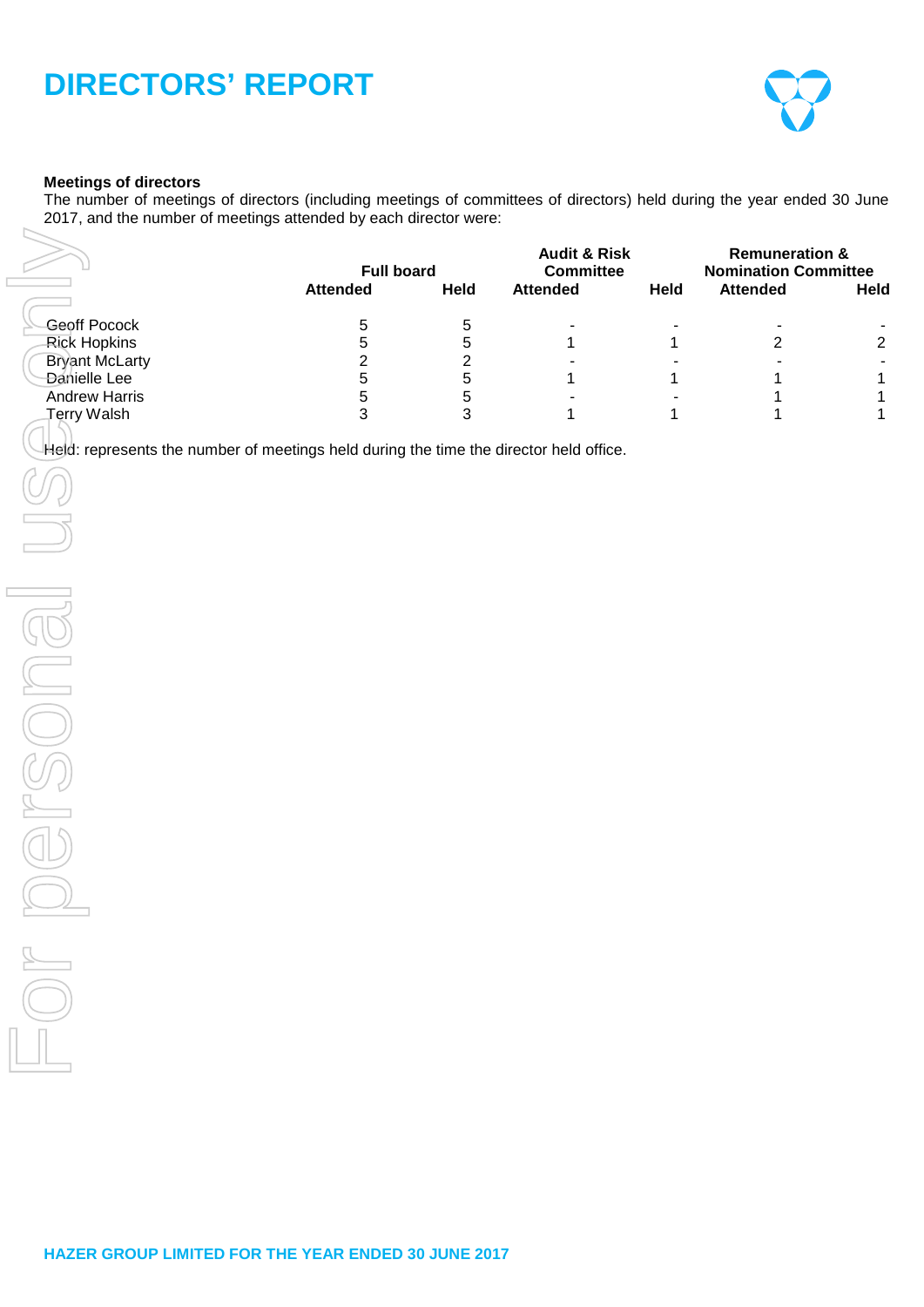

# **Remuneration report (audited)**

The remuneration report details the key management personnel remuneration arrangements for the company, in accordance with the requirements of the Corporations Act 2001 and its regulations.

Key management personnel are those persons having authority and responsibility for planning, directing and controlling the activities of the entity, directly or indirectly, including all directors.

The remuneration report is set out under the following main headings:

- Principles used to determine the nature and amount of remuneration
- Details of remuneration
- Service agreements
- Share-based compensation
- $\bullet$  Additional information
- Additional disclosures relating to key management personnel

#### *Principles used to determine the nature and amount of remuneration*

The objective of the company's executive reward framework is to ensure reward for performance is competitive and appropriate for the results delivered. The framework aligns executive reward with the achievement of strategic objectives and the creation of value for shareholders, and conforms to the market best practice for the delivery of reward. The Board of Directors ('the Board') ensures that executive reward satisfies the following key criteria for good reward governance practices:

- $\bullet$  competitiveness and reasonableness
- $\rightarrow$  acceptability to shareholders
- performance linkage / alignment of executive compensation
- transparency
- capital management

The Remuneration and Nomination Committee is responsible for determining and reviewing remuneration arrangements for its directors and executives. The performance of the company depends on the quality of its directors and executives. The remuneration philosophy is to attract, motivate and retain high performance and high quality personnel and is based on the following factors:

Alignment to shareholders' interests:

- $\bullet$  focuses on sustained growth in shareholder wealth, including growth in the share price, as well as focusing the executive
- on key non-financial drivers of value
- $\bullet$  attracts and retains high calibre executives

Alignment to program participants' interests:

- **rewards capability and experience**
- $\bullet$ ) reflects competitive reward for contribution to growth in shareholder wealth
- provides a clear structure for earning rewards

In accordance with best practice corporate governance, the structure of non-executive directors and executive remunerations are separate.

#### *Non-executive directors remuneration*

Fees and payments to non-executive directors reflect the demands and responsibilities of their role. Non-executive directors' fees and payments are reviewed annually by the Nomination and Remuneration Committee. The Nomination and Remuneration Committee may, from time to time, receive advice from independent remuneration consultants to ensure nonexecutive directors' fees and payments are appropriate and in line with the market. The chairman's fees are determined independently to the fees of other non-executive directors based on comparative roles in the external market. The chairman is not present at any discussions relating to the determination of his own remuneration. Non-management<br>
Non-management are those persons having a utility and responsibility for planning, directors<br>
The remuneration report is set out user the following main headings:<br>
The remuneration report is set out user th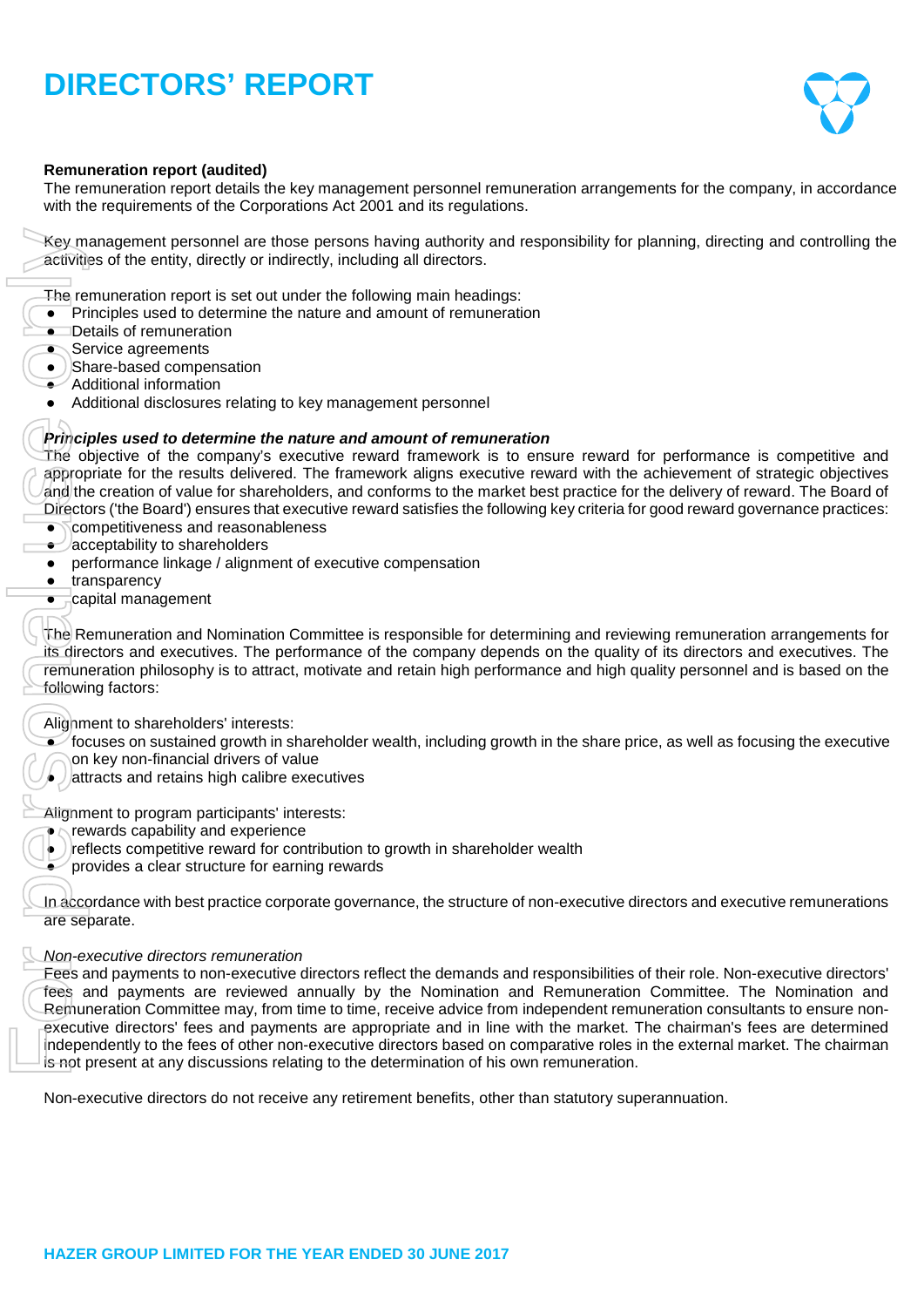

ASX listing rules require the aggregate non-executive director's remuneration be determined periodically by a general meeting. Aggregate fixed remuneration for all non-executive directors as determined by the Board is not to exceed \$300,000 per annum. Directors' fees cover all main board and committee activities.

The level of non-executive director fixed fees as at the reporting date are as follows:

| <del>Tim</del> Goldsmith | \$60,000 plus statutory superannuation per annum |
|--------------------------|--------------------------------------------------|
| Danielle Lee             | \$25,000 plus statutory superannuation per annum |
| <b>Andrew Harris</b>     | \$25,000 plus statutory superannuation per annum |
| Terry Walsh              | \$25,000 plus statutory superannuation per annum |

Non-executive directors may also receive performance related compensation via options following receipt of shareholder approval. The issue of share based payments as part of non-executive director remuneration ensures that director remuneration is competitive with market standards as well as providing an incentive to pursue longer term success for the Company. It also reduces the demand on the cash resources of the Company, and assists in ensuring the continuity of service of directors who have extensive knowledge of the Company, its business activities and assets and the industry in which it operates. Details of share-based compensation is contained in this report. The level of non-executive director fixed fees as at the reporting date are<br>Tim Goldsmith 560,000 plus statutory superannuation per annum<br>Androw Harris \$25,000 plus statutory superannuation per annum<br>Androw Harris \$25,000

# *Executive remuneration*

The company aims to reward executives with a level and mix of remuneration based on their position and responsibility, which has both fixed and variable components.

The executive remuneration and reward framework has four components:

- base pay and non-monetary benefits
- short-term performance incentives
- share-based payments
- $\cup$  other remuneration such as superannuation and long service leave

The combination of these comprises the executive's total remuneration.

Fixed remuneration, consisting of base salary, superannuation and non-monetary benefits, are reviewed annually based on individual and business unit performance, the overall performance of the company and comparable market remunerations.

Executives may receive their fixed remuneration in the form of cash or other fringe benefits (for example motor vehicle benefits) where it does not create any additional costs to the company and provides additional value to the executive.

Performance based short-term incentives ('STI') may be provided to executives to align the targets of the business with the targets of those executives responsible for meeting those targets.

The long-term incentives ('LTI') include long service leave and share-based payments. Shares and options may be awarded to executives based on long-term incentive measures including increasing shareholder value. Share based LTIs issued to the Managing Director are subject to shareholder approval. The Nomination and Remuneration Committee reviewed the long-term equity-linked performance incentives specifically for executives during the year ended 30 June 2017.

# *Use of remuneration consultants*

During the financial year ended 30 June 2017, the Company did not engage the services of independent remuneration consultants to review its existing remuneration policies and provide recommendations on how to improve both the STI and LTI programs.

#### *Voting and comments made at the company's Annual General Meeting ('AGM')*

The Company received 87% of "for" votes on its Remuneration Report for the year ended 30 June 2016. The Company did not receive any specific feedback at the AGM or throughout the year on its remuneration practices.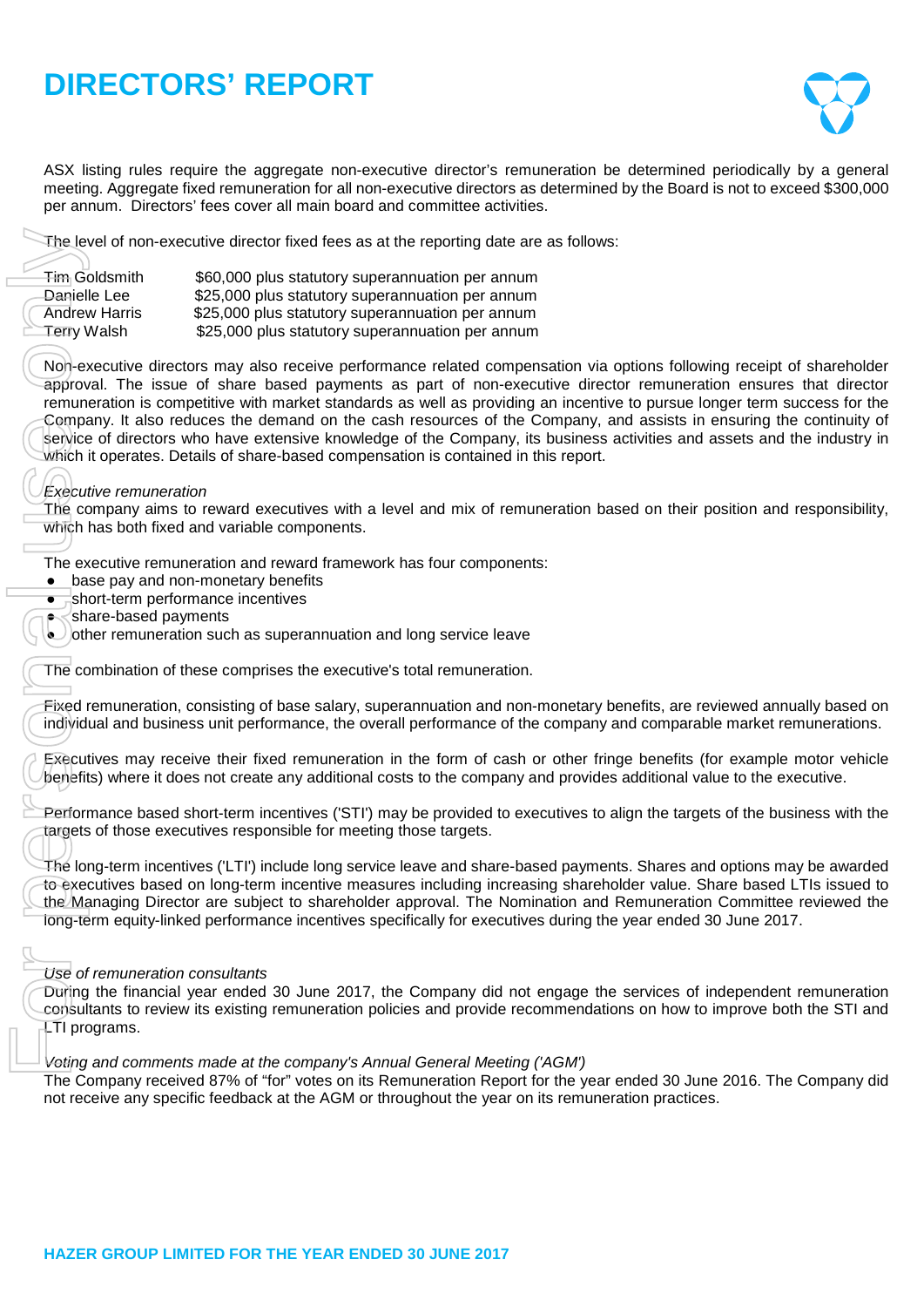#### *Details of remuneration*

#### *Amounts of remuneration*

Details of the remuneration of key management personnel of the company are set out in the following tables.

The key management personnel of the company consisted of the following directors of Hazer Group Limited:

- $\bullet$  Geoff Pocock Managing Director
- Rick Hopkins Non- Executive Chairman
- Bryant McLarty Non- Executive Director (resigned 7 February 2017)
- Danielle Lee Non- Executive Director
- Andrew Harris Non- Executive Director
- Terry Walsh Non- Executive Director (appointed 7 February 2017)

Changes since the end of the reporting period:

- Tim Goldsmith Non-Executive Chairman (appointed 24 July 2017)
- Rick Hopkins Non- Executive Chairman (resigned 24 July 2017)

|                                            | <b>Short-term benefits</b>       |                     |                       | Post-<br>employment<br>benefits | Long-term<br>benefits                    | Share-based<br>payments  |             |  |
|--------------------------------------------|----------------------------------|---------------------|-----------------------|---------------------------------|------------------------------------------|--------------------------|-------------|--|
| 2017                                       | Cash<br>salary<br>and fees<br>\$ | Cash<br>bonus<br>\$ | Non-<br>monetary<br>S | annuation<br>\$                 | <b>Super-Long service</b><br>leave<br>\$ | Equity-<br>settled<br>\$ | Total<br>\$ |  |
| Non-Executive<br>Directors:                |                                  |                     |                       |                                 |                                          |                          |             |  |
| Rick Hopkins <sup>3</sup><br><b>Bryant</b> | 35,000                           |                     |                       | 3,325                           |                                          | 8,192                    | 46,517      |  |
| McLaty <sup>1,3,4</sup>                    | 14,583                           |                     |                       | 792                             |                                          | (7, 231)                 | 8,144       |  |
| Danielle Lee                               | 25,000                           |                     |                       | 2,375                           |                                          | 5,958                    | 33,333      |  |
| <b>Andrew Harris</b>                       | 25,000                           |                     |                       | 2,375                           |                                          | 271,469                  | 298,844     |  |
| Terry Walsh <sup>2</sup>                   | 10,167                           |                     |                       | 966                             |                                          | 17,183                   | 28,316      |  |
| Executive<br>Directors:                    |                                  |                     |                       |                                 |                                          |                          |             |  |
| <b>Geoff Pocock</b>                        | 240,000                          | 120,000             |                       | 22,800                          |                                          | 29,789                   | 412,589     |  |
|                                            | 349,750                          | 120,000             |                       | 32,633                          |                                          | 325,360                  | 827,743     |  |

1 Represents remuneration from 1 July 2016 to 7 February 2017<br>2 Represents remuneration from 7 February 2017 to 30 June 201

<sup>2</sup> Represents remuneration from 7 February 2017 to 30 June 2017<br><sup>3</sup> Payments above are only those made in canacity as Director. The

Payments above are only those made in capacity as Director. They do not include amounts for other services paid. Related party payments have been disclosed in Note 18.

<sup>4</sup> These include the forfeiture of series D options as a result of not meeting the service condition.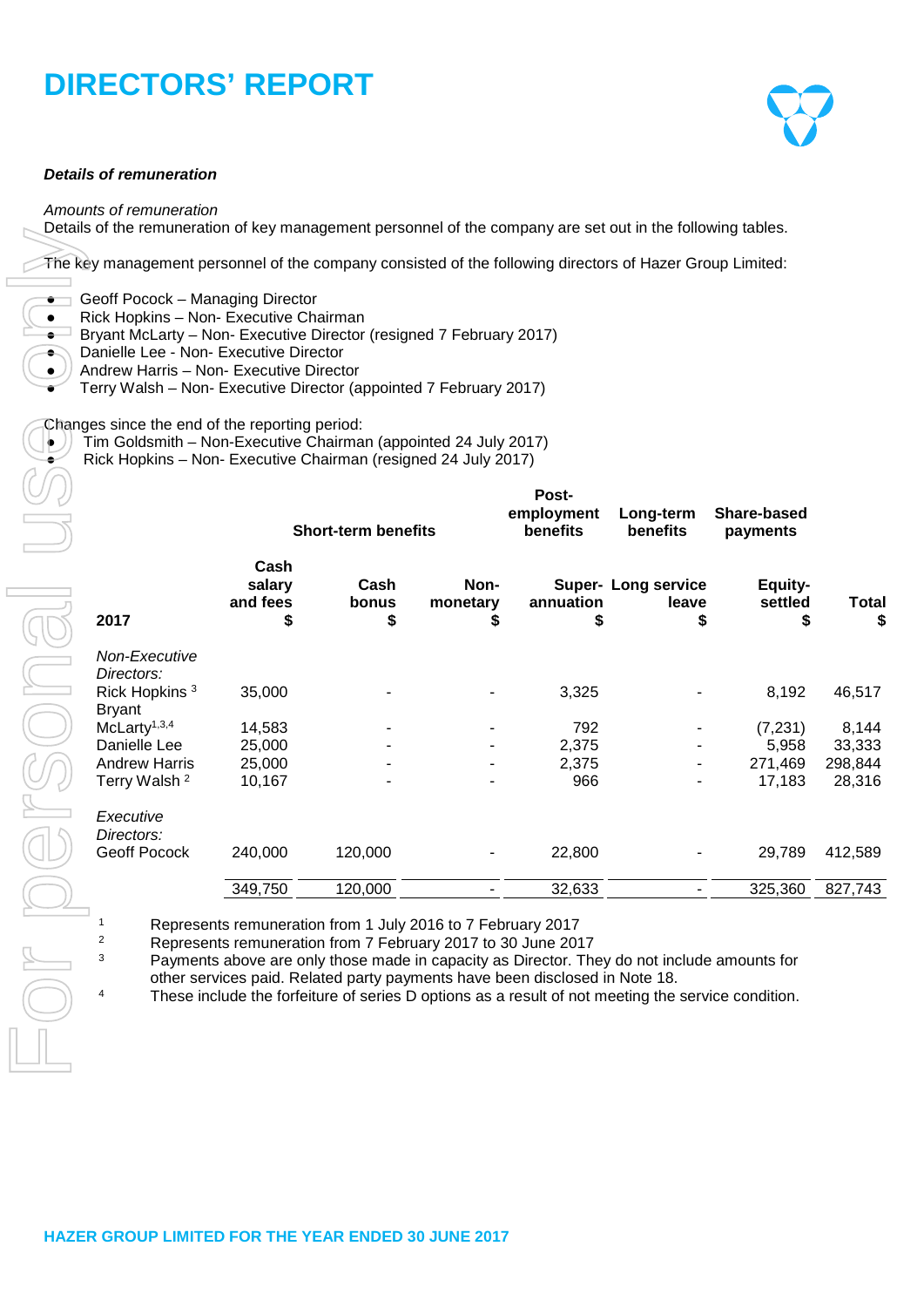|                                                                                                              |                                                                                                                                                                                                                                                                                                                        | <b>Short-term benefits</b>        |                  | Post-<br>employment<br>benefits | benefits                            | Long-term Share-based<br>payments |                  |
|--------------------------------------------------------------------------------------------------------------|------------------------------------------------------------------------------------------------------------------------------------------------------------------------------------------------------------------------------------------------------------------------------------------------------------------------|-----------------------------------|------------------|---------------------------------|-------------------------------------|-----------------------------------|------------------|
| 2016                                                                                                         | <b>Cash salary</b><br>and fees                                                                                                                                                                                                                                                                                         | Cash<br>bonus<br>S                | Non-<br>monetary | annuation                       | <b>Super- Long service</b><br>leave | Equity-<br>settled<br>S           | <b>Total</b>     |
| Non-Executive<br>Directors:                                                                                  |                                                                                                                                                                                                                                                                                                                        |                                   |                  |                                 |                                     |                                   |                  |
| Rick Hopkins <sup>1</sup>                                                                                    | 29,167                                                                                                                                                                                                                                                                                                                 |                                   |                  | 2,771                           |                                     | 21,375                            | 53,313           |
| Bryant McLarty <sup>2,5</sup><br>Danielle Lee <sup>1</sup>                                                   | 4,167<br>20,833                                                                                                                                                                                                                                                                                                        |                                   |                  | 396<br>1,979                    |                                     | 13,979<br>15,594                  | 18,542<br>38,406 |
| Andrew Harris <sup>3</sup>                                                                                   | 2,083                                                                                                                                                                                                                                                                                                                  |                                   |                  | 198                             |                                     |                                   | 2,281            |
| Executive<br>Directors:<br>Geoff Pocock <sup>4</sup>                                                         | 140,000                                                                                                                                                                                                                                                                                                                |                                   |                  | 13,300                          |                                     | 69,894                            | 223,194          |
|                                                                                                              | 196,250                                                                                                                                                                                                                                                                                                                |                                   |                  | 18,644                          |                                     | 120,842                           | 335,736          |
|                                                                                                              |                                                                                                                                                                                                                                                                                                                        |                                   |                  |                                 |                                     |                                   |                  |
| 3<br>4<br>5<br>The proportion of remuneration linked to performance and the fixed proportion are as follows: | Represents remuneration from 1 June 2015 to 30 June 2016<br>Represents remuneration from 1 December 2015 to 30 June 2016<br>The share based payments above are only those made in capacity as Director. They do not include amounts for<br>other services paid. Related party payments have been disclosed in Note 18. |                                   |                  |                                 |                                     |                                   |                  |
| Name                                                                                                         |                                                                                                                                                                                                                                                                                                                        | <b>Fixed remuneration</b><br>2017 | 2016             | At risk - STI<br>2017           | 2016                                | At risk - LTI<br>2017             | 2016             |
| Non-Executive Directors:                                                                                     |                                                                                                                                                                                                                                                                                                                        |                                   |                  |                                 |                                     |                                   |                  |
| <b>Rick Hopkins</b>                                                                                          |                                                                                                                                                                                                                                                                                                                        | 83%                               | 60%              |                                 |                                     | 17%                               | 40%              |
| <b>Bryant McLarty</b>                                                                                        |                                                                                                                                                                                                                                                                                                                        | #                                 | 25%              |                                 |                                     | #                                 | 75%              |
| Danielle Lee                                                                                                 |                                                                                                                                                                                                                                                                                                                        | 83%                               | 59%              |                                 |                                     | 17%                               | 41%              |
| <b>Andrew Harris</b>                                                                                         |                                                                                                                                                                                                                                                                                                                        | 10%                               | 100%             |                                 |                                     | 90%                               |                  |
| Terry Walsh                                                                                                  |                                                                                                                                                                                                                                                                                                                        | 40%                               |                  |                                 |                                     | 60%                               |                  |
| <b>Executive Directors:</b>                                                                                  |                                                                                                                                                                                                                                                                                                                        |                                   |                  |                                 |                                     |                                   |                  |
| <b>Geoff Pocock</b>                                                                                          |                                                                                                                                                                                                                                                                                                                        | 64%                               | 69%              | 29%                             |                                     | 7%                                | 31%              |
|                                                                                                              | Percentage of relative proportion linked to performance not disclosed as the total amount of LTI remuneration expense<br>was negative for the period.                                                                                                                                                                  |                                   |                  |                                 |                                     |                                   |                  |

|                             | <b>Fixed remuneration</b> |      | At risk - STI |                | At risk - LTI |      |
|-----------------------------|---------------------------|------|---------------|----------------|---------------|------|
| <b>Name</b>                 | 2017                      | 2016 | 2017          | 2016           | 2017          | 2016 |
| Non-Executive Directors:    |                           |      |               |                |               |      |
| Rick Hopkins                | 83%                       | 60%  |               |                | 17%           | 40%  |
| <b>Bryant McLarty</b>       | #                         | 25%  |               |                | #             | 75%  |
| Danielle Lee                | 83%                       | 59%  | -             | $\blacksquare$ | 17%           | 41%  |
| <b>Andrew Harris</b>        | 10%                       | 100% |               |                | 90%           |      |
| Terry Walsh                 | 40%                       | ٠    |               | ۰              | 60%           |      |
| <b>Executive Directors:</b> |                           |      |               |                |               |      |
| Geoff Pocock                | 64%                       | 69%  | 29%           |                | 7%            | 31%  |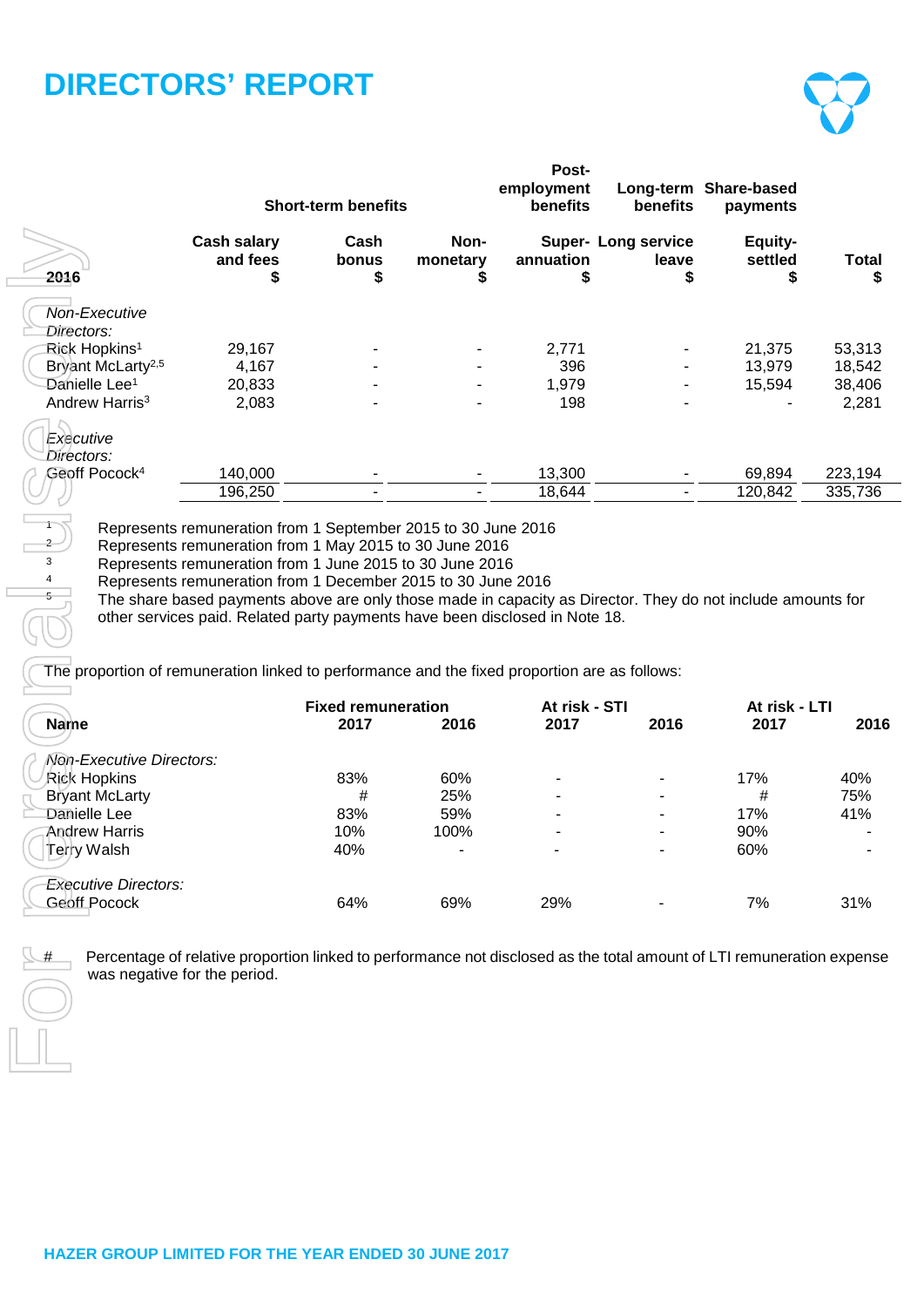

#### *Service agreements*

Remuneration and other terms of employment for key management personnel are formalised in service agreements. Details of these agreements are as follows:

| Name:<br>$F$ iti $e$ .)<br>Agreement commenced:<br>Term of agreement:<br>Details: | Geoff Pocock<br>Managing Director and Chief Executive Officer<br>1 December 2015<br>Open<br>Base salary \$240,000 plus statutory superannuation, to be reviewed by the<br>Remuneration and Nomination Committee 12 months from commencement and every<br>12 months thereafter or as otherwise agreed. 6 month termination notice by either<br>party. 6 month non-solicitation clause after termination. The Company may terminate<br>without notice in certain circumstances such as misconduct.                                                                                                                                                                                                                                                                                                                                                             |
|-----------------------------------------------------------------------------------|--------------------------------------------------------------------------------------------------------------------------------------------------------------------------------------------------------------------------------------------------------------------------------------------------------------------------------------------------------------------------------------------------------------------------------------------------------------------------------------------------------------------------------------------------------------------------------------------------------------------------------------------------------------------------------------------------------------------------------------------------------------------------------------------------------------------------------------------------------------|
| Name:<br>Title:<br>Agreement commenced:<br>Term of agreement:<br>Details:         | <b>Terry Walsh</b><br>Non-Executive Director<br>14 March 2016<br>Open<br>Consulting agreement with Walsh Consulting (WA) Pty Ltd, a company controlled by<br>Terry Walsh. Compensation: (i) a monthly retainer of \$8,500 plus GST as at 14 March<br>2016, reduced to \$6,500 plus GST as at 1 January 2017 and increased to \$8,500 plus<br>GST as at 1 July 2017, (ii) 100,000 ordinary shares and (iii) 250,000 Series E Options<br>(\$0.30 exercise price, expiring 31 December 2018) issued upon appointment for no<br>consideration. Working hours: The Consultant to provide the services of Terry Walsh<br>for 18 working hours per week, plus excess travel commitments when required.<br>Agreement to continue until terminated by Walsh Consulting (WA) Pty Ltd on 28 days<br>written notice or on 56 days written notice by Hazer Group Limited. |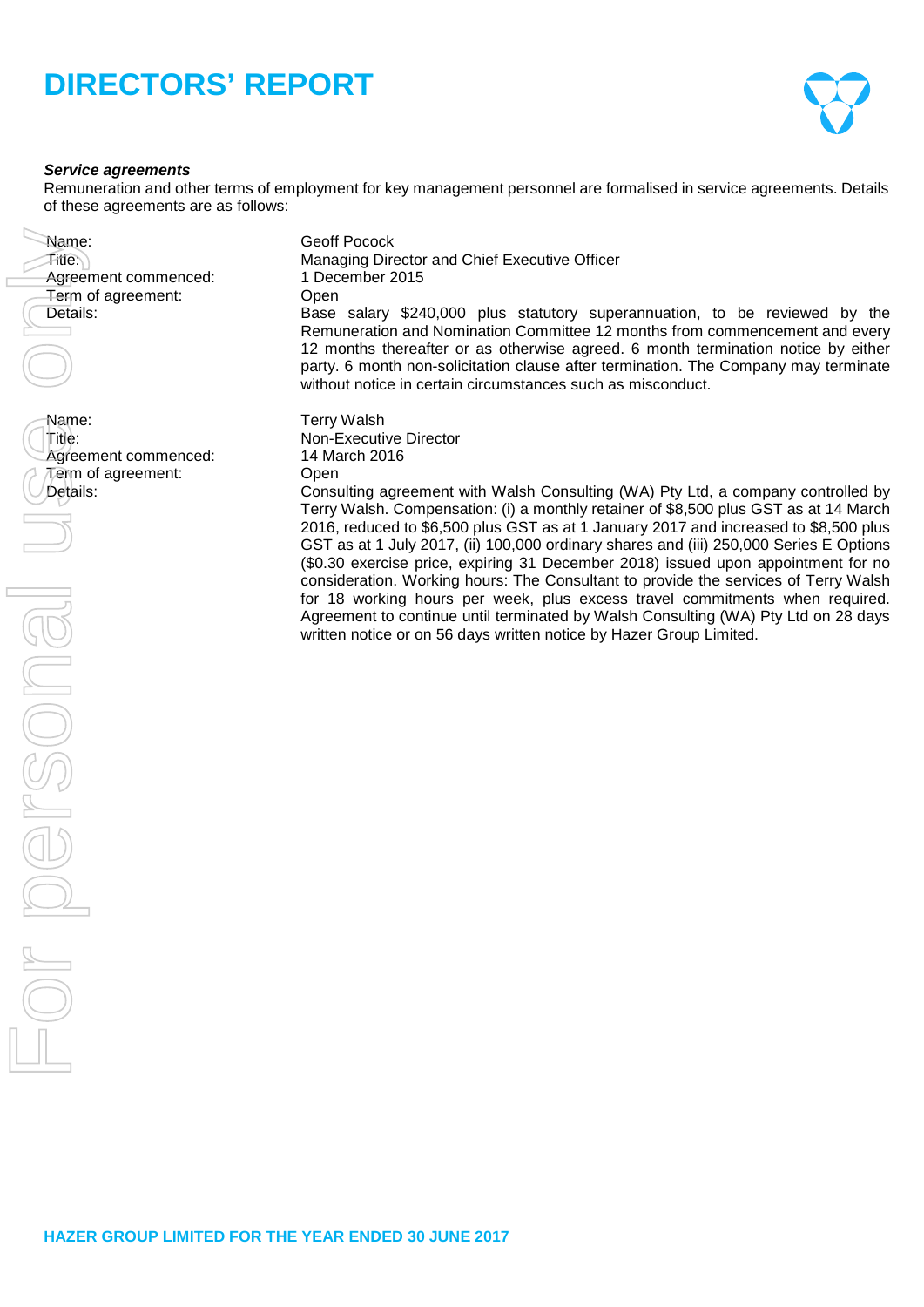### *Share-based compensation*

#### *Options*

The terms and conditions of each grant of options over ordinary shares during this financial year affecting remuneration of directors and other key management personnel in this financial year or future reporting years are as follows:

| <b>Option</b>               | Number of<br>options |                                            |                                                                |                    |                          | <b>Fair value</b>           |
|-----------------------------|----------------------|--------------------------------------------|----------------------------------------------------------------|--------------------|--------------------------|-----------------------------|
| series                      | issued               | <b>Grant date</b>                          | Vesting date and<br>exercisable date                           | <b>Expiry date</b> | <b>Exercise</b><br>price | per option<br>at grant date |
| <b>Series F</b><br>Series G |                      | 575,000 1 July 2016<br>575,000 1 July 2016 | 31 December 2016 30 June 2019<br>31 December 2017 30 June 2020 |                    | \$0.55<br>\$0.75         | \$0.29<br>\$0.30            |
| Total                       | 1,150,000            |                                            |                                                                |                    |                          |                             |

The options vest if the holder has continued to be engaged as an employee, contractor, consultant or Board member of the Company prior to the vesting date.

Options granted carry no dividend or voting rights.

In addition, on 7 February 2017 the Company agreed to issue Terry Walsh (i) 450,000 options over ordinary shares with an exercise price of \$0.75 and expiry date of 30 June 2020 vesting 6 months after his appointment as a Director (7 August 2017) and (ii) 450,000 options over ordinary shares with an exercise price of \$0.90 and expiry date of 31 December 2020 vesting 18 months after his appointment as a Director (7 August 2018), subject to shareholder approval which will be sought at the next general meeting of shareholders.

On 24 July 2017, it was announced on the ASX that the following options are proposed to be issued to Tim Goldsmith as a term of his engagement as a Non-Executive Chairman, subject to shareholder approval at the next annual general meeting of the Company (i) 1,000,000 options exercisable at \$0.75 each and expiring 30 June 2020 which vest 6 months after appointment provided the holder has continued to be engaged as a Director and employee of the Company prior to the vesting date, (ii) 1,250,000 options exercisable at \$0.95 each and expiring 31 December 2020 which vest 12 months after appointment provided the holder has continued to be engaged as a Director and employee of the Company prior to the vesting date and (iii) 1,500,000 options exercisable at \$1.20 each and expiring 31 December 2021 which vest 18 months after appointment provided the holder has continued to be engaged as a Director and employee of the Company prior to the vesting date.

On 24 July 2017, the following material variation to the Executive Services Agreement of Geoff Pocock (Managing Director) was announced on the ASX, subject to obtaining shareholder approval at the next general meeting of the Company, the Company will issue Geoff Pocock (or his nominee) the following options (i) 750,000 options with an exercise price of \$0.75 and expiry date of 30 June 2020, vesting 6 months from the date of the announcement provided that the holder has continued to be engaged as a Director and employee of the Company prior to and at the vesting date, (ii) 1,000,000 options with an exercise price of \$0.95 and expiry date of 31 December 2020, vesting 12 months from the date of the announcement provided that the holder has continued to be engaged as a Director and employee of the Company prior to and at the vesting date and (iii) 1,500,000 options with an exercise price of \$1.20 and expiry date of 31 December 2021, vesting 18 months from the date of the announcement provided that the holder has continued to be engaged as a Director and employee of the Company prior directors and other key may be **a**<br> **Series France of the vesting date.**<br>
Series G<br>
Series G<br>
Series G<br>
Series G<br>
Series G<br>
Total<br>
The options vest if the hold Company prior to the vest<br>
Company prior to the vest<br>
Company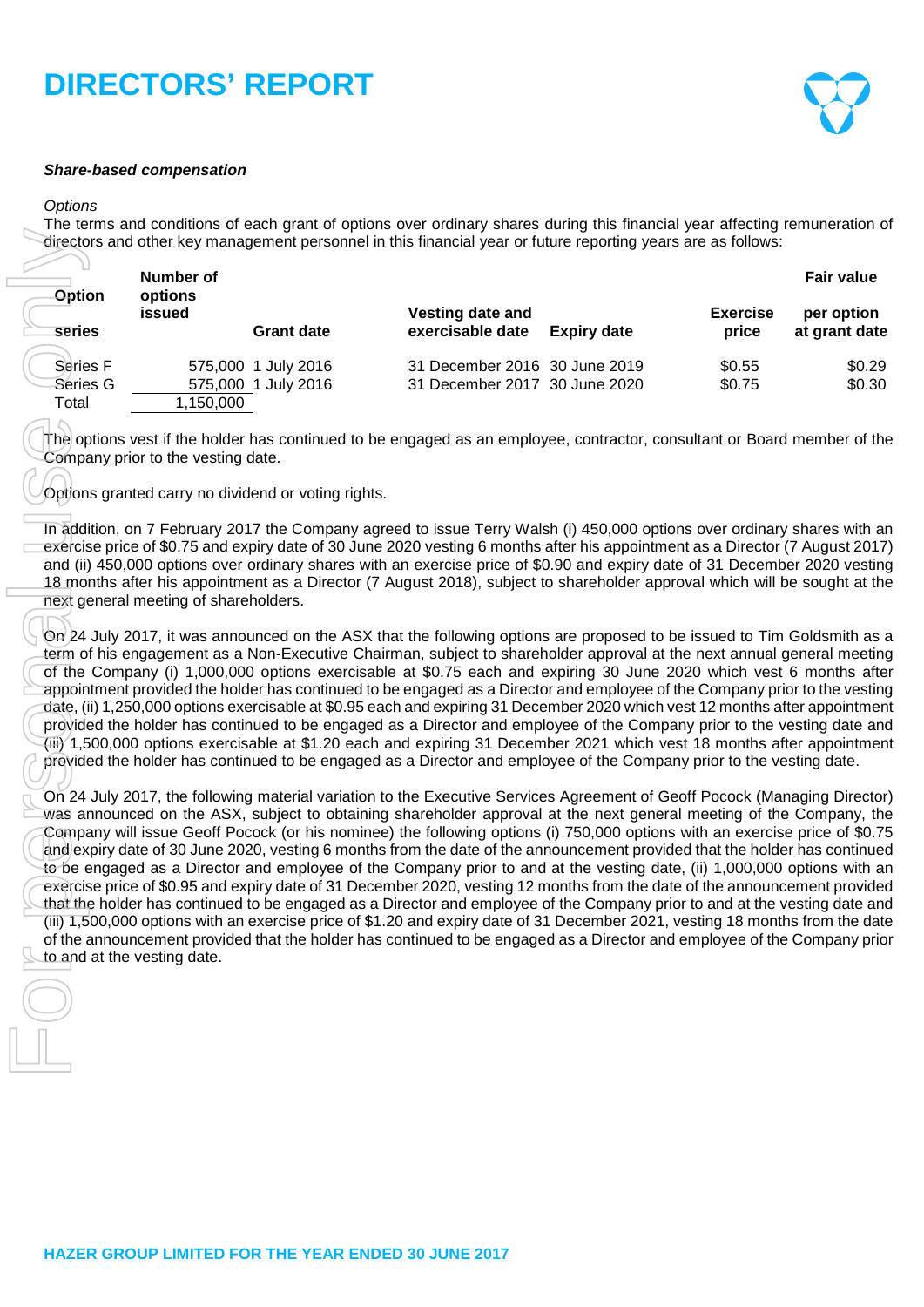The number of options over ordinary shares granted to and vested by directors and other key management personnel as part of compensation during the year ended 30 June 2017 are set out below:

| <b>Name</b>           | Number of<br>options<br>granted<br>during the<br>year<br>2017 | Number of<br>options<br>granted<br>during the<br>year<br>2016 | Number of<br>options<br>vested<br>during the<br>year<br>2017 | Number of<br>options<br>vested<br>during the<br>year<br>2016 |
|-----------------------|---------------------------------------------------------------|---------------------------------------------------------------|--------------------------------------------------------------|--------------------------------------------------------------|
| Geoff Pocock          |                                                               | 4.000.000                                                     | 2,000,000                                                    | 2,000,000                                                    |
| Rick Hopkins          |                                                               | 1.300.000                                                     | 550,000                                                      | 750,000                                                      |
| <b>Bryant McLarty</b> |                                                               | 800,000                                                       |                                                              | 400,000                                                      |
| Danielle Lee          |                                                               | 950,000                                                       | 400.000                                                      | 550,000                                                      |
| Andrew Harris         | 1,150,000                                                     | ۰                                                             | 575,000                                                      |                                                              |
| Terry Walsh           |                                                               |                                                               | 250,000                                                      |                                                              |
| Total                 | 1,150,000                                                     | 7.050.000                                                     | 3,775,000                                                    | 3,700,000                                                    |
|                       |                                                               |                                                               |                                                              |                                                              |

| <b>Name</b>                                                                                                                                                                                            |            | options<br>granted<br>during the<br>year<br>2017     | options<br>granted<br>during the<br>year<br>2016             | options<br>vested<br>during the<br>year<br>2017 | options<br>vested<br>during the<br>year<br>2016                                  |
|--------------------------------------------------------------------------------------------------------------------------------------------------------------------------------------------------------|------------|------------------------------------------------------|--------------------------------------------------------------|-------------------------------------------------|----------------------------------------------------------------------------------|
| <b>Geoff Pocock</b>                                                                                                                                                                                    |            |                                                      | 4,000,000                                                    | 2,000,000                                       | 2,000,000                                                                        |
| <b>Rick Hopkins</b>                                                                                                                                                                                    |            |                                                      | 1,300,000                                                    | 550,000                                         | 750,000                                                                          |
| <b>Bryant McLarty</b>                                                                                                                                                                                  |            |                                                      | 800,000                                                      |                                                 | 400,000                                                                          |
| Danielle Lee                                                                                                                                                                                           |            |                                                      | 950,000                                                      | 400,000                                         | 550,000                                                                          |
| <b>Andrew Harris</b>                                                                                                                                                                                   |            | 1,150,000                                            |                                                              | 575,000                                         |                                                                                  |
| <b>Terry Walsh</b>                                                                                                                                                                                     |            |                                                      |                                                              | 250,000                                         |                                                                                  |
| Total                                                                                                                                                                                                  |            | 1,150,000                                            | 7,050,000                                                    | 3,775,000                                       | 3,700,000                                                                        |
|                                                                                                                                                                                                        |            |                                                      |                                                              |                                                 |                                                                                  |
| Values of options over ordinary shares granted, exercised and lapsed for directors and other key management personnel as<br>part of compensation during the year ended 30 June 2017 are set out below: |            |                                                      |                                                              |                                                 |                                                                                  |
| <b>Name</b>                                                                                                                                                                                            |            | Value of<br>options<br>granted<br>during the<br>year | Value of<br>options<br>exercised<br>during the<br>year<br>\$ | options<br>lapsed<br>during the<br>year         | <b>Value of Remuneration</b><br>consisting of<br>options<br>for the<br>year<br>% |
|                                                                                                                                                                                                        |            |                                                      |                                                              |                                                 |                                                                                  |
| <b>Geoff Pocock</b>                                                                                                                                                                                    |            |                                                      |                                                              |                                                 |                                                                                  |
| <b>Rick Hopkins</b><br><b>Bryant McLarty</b>                                                                                                                                                           |            |                                                      |                                                              | (7, 231)                                        |                                                                                  |
| Danielle Lee                                                                                                                                                                                           |            |                                                      |                                                              |                                                 |                                                                                  |
| <b>Andrew Harris</b>                                                                                                                                                                                   |            | 386,558                                              |                                                              |                                                 | 93%                                                                              |
| Γerry Walsh                                                                                                                                                                                            |            |                                                      |                                                              |                                                 |                                                                                  |
|                                                                                                                                                                                                        |            | 386,558                                              |                                                              | (7, 231)                                        | 93%                                                                              |
| <b>Additional information</b><br>The earnings of the entity for the five years to 30 June 2017 are summarised below:                                                                                   | 2017<br>\$ | 2016<br>\$                                           | 2015<br>\$                                                   | 2014<br>\$                                      | 2013<br>\$                                                                       |
|                                                                                                                                                                                                        |            |                                                      |                                                              |                                                 |                                                                                  |
| Revenues from ordinary activities                                                                                                                                                                      | 337,785    | 83,552                                               | 6,632                                                        | 2,596                                           | 4,060                                                                            |
| Loss after income tax                                                                                                                                                                                  | 3,877,507  | 1,844,358                                            | 522,493                                                      | 166,214                                         | 1,045                                                                            |
| <b>Net Assets</b>                                                                                                                                                                                      | 8,880,690  | 4,420,770                                            | 545,091                                                      | 69,477                                          | 20,741                                                                           |
| The factors that are considered to affect total shareholders return ('TSR') are summarised below:                                                                                                      |            |                                                      |                                                              |                                                 |                                                                                  |
|                                                                                                                                                                                                        | 2017       | 2016                                                 | 2015                                                         | 2014                                            | 2013                                                                             |
| Share price at financial year end $(\$)$ <sup>1</sup>                                                                                                                                                  | 0.49       | 0.45                                                 | n/a                                                          | n/a                                             | n/a                                                                              |
| Total dividends declared (cents per share)                                                                                                                                                             | 0.00       | 0.00                                                 | 0.00                                                         | 0.00                                            | 0.00                                                                             |
| Basic loss per share (cents per share)                                                                                                                                                                 | 5.74       | 3.57                                                 | 2.24                                                         | 1.09                                            | 0.01                                                                             |
| $\mathbf{1}$<br>The company was admitted to the official list of the ASX on 30 November 2015 hence N/A for periods before admission.                                                                   |            |                                                      |                                                              |                                                 |                                                                                  |

# *Additional information*

|                                   | 2017      | 2016      | 2015    | 2014    | 2013   |
|-----------------------------------|-----------|-----------|---------|---------|--------|
| Revenues from ordinary activities | 337.785   | 83.552    | 6.632   | 2.596   | 4.060  |
| Loss after income tax             | 3.877.507 | 1.844.358 | 522.493 | 166.214 | 1.045  |
| Net Assets                        | 8.880.690 | 4.420.770 | 545.091 | 69.477  | 20,741 |

|                                            | 2017 | 2016 | 2015 | 2014 | 2013 |
|--------------------------------------------|------|------|------|------|------|
| Share price at financial year end $(\$)$ 1 | 0.49 | 0.45 | n/a  | n/a  | n/a  |
| Total dividends declared (cents per share) | 0.00 | 0.00 | 0.00 | 0.00 | 0.00 |
| Basic loss per share (cents per share)     | 5.74 | 3.57 | 2.24 | 1.09 | 0.01 |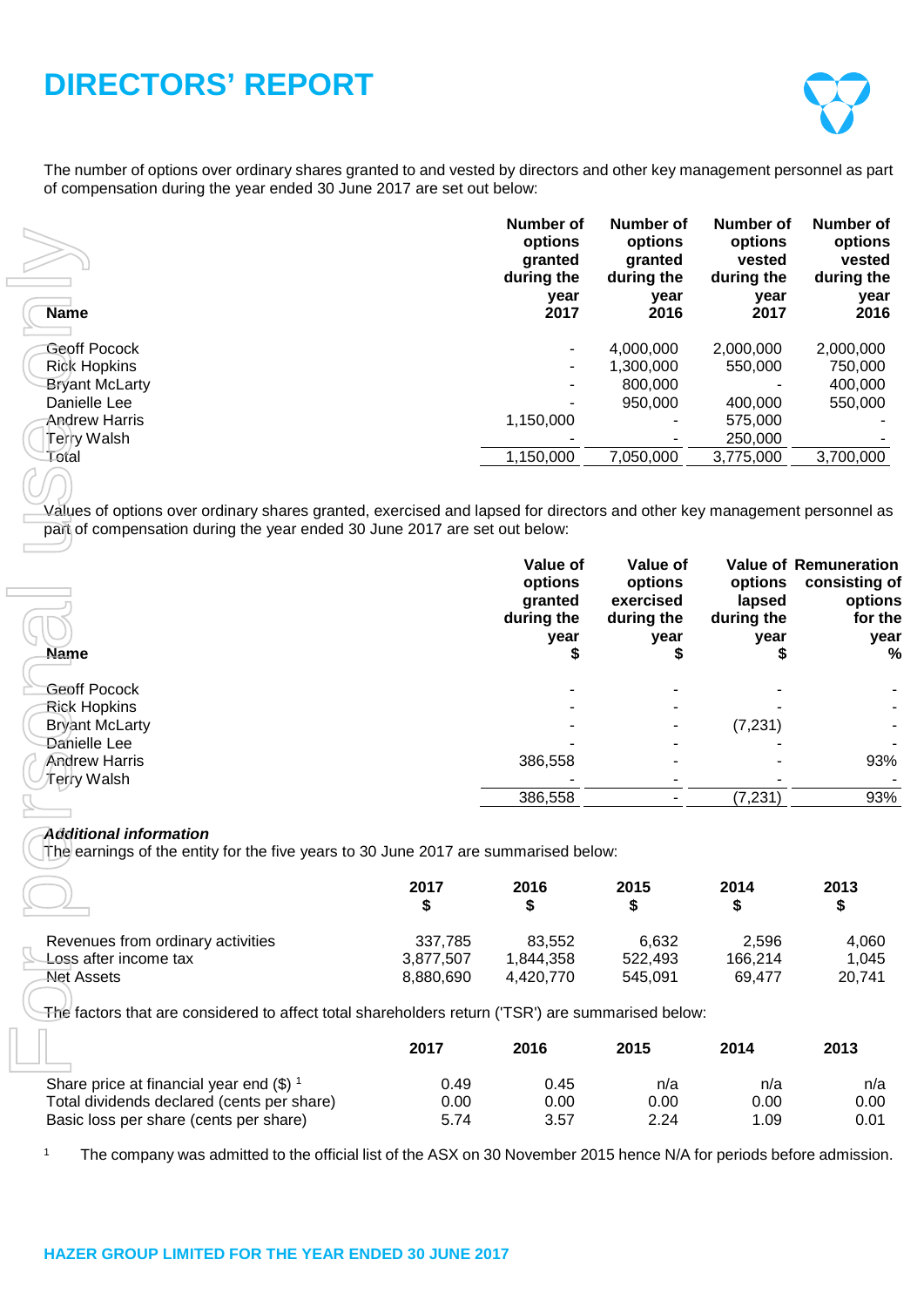

### *Additional disclosures relating to key management personnel*

#### *Shareholding*

The number of shares in the company held during the financial year by each director and other members of key management personnel of the company, including their personally related parties, is set out below:

|                             | <b>Balance at</b><br>the start of<br>the year | <b>Received</b><br>as part of<br>remuneration | <b>Additions</b> | Disposals/<br>other      | <b>Balance at</b><br>the end of<br>the year |
|-----------------------------|-----------------------------------------------|-----------------------------------------------|------------------|--------------------------|---------------------------------------------|
| <b>Ordinary shares</b>      |                                               |                                               |                  |                          |                                             |
| Geoff Pocock                | 4,200,000                                     |                                               |                  | -                        | 4,200,000                                   |
| Rick Hopkins                | 800.010                                       |                                               |                  | ٠.                       | 800,010                                     |
| Bryant McLarty <sup>1</sup> | 2,193,979                                     |                                               | 258.346          | ۰                        | 2,452,325                                   |
| Danielle Lee                |                                               |                                               |                  | $\overline{\phantom{a}}$ |                                             |
| <b>Andrew Harris</b>        |                                               |                                               |                  |                          |                                             |
| Terry Walsh <sup>2</sup>    | 50,000                                        |                                               |                  |                          | 50,000                                      |
|                             | 7,243,989                                     |                                               | 258,346          |                          | 7,502,335                                   |
|                             |                                               |                                               |                  |                          |                                             |

### *Option holding*

| Closing balance represents ordinary shares held on resignation (7 February 2017)<br>Opening balance represents ordinary shares held on appointment (7 February 2017)<br><b>Granted</b> | 258,346<br>258,346                                                                                                                                                            | The number of options over ordinary shares in the company held during the financial year by each director and othe<br>members of key management personnel of the company, including their personally related parties, is set out below:<br>Expired/<br>forfeited/ |                                                                                                                                                                                                                                                                                                                                                                                                                                                                                                                                                                                                                                                                                                          |
|----------------------------------------------------------------------------------------------------------------------------------------------------------------------------------------|-------------------------------------------------------------------------------------------------------------------------------------------------------------------------------|-------------------------------------------------------------------------------------------------------------------------------------------------------------------------------------------------------------------------------------------------------------------|----------------------------------------------------------------------------------------------------------------------------------------------------------------------------------------------------------------------------------------------------------------------------------------------------------------------------------------------------------------------------------------------------------------------------------------------------------------------------------------------------------------------------------------------------------------------------------------------------------------------------------------------------------------------------------------------------------|
|                                                                                                                                                                                        |                                                                                                                                                                               |                                                                                                                                                                                                                                                                   | 4,200,000<br>800,010<br>2,452,325<br>7,502,335                                                                                                                                                                                                                                                                                                                                                                                                                                                                                                                                                                                                                                                           |
|                                                                                                                                                                                        |                                                                                                                                                                               |                                                                                                                                                                                                                                                                   |                                                                                                                                                                                                                                                                                                                                                                                                                                                                                                                                                                                                                                                                                                          |
|                                                                                                                                                                                        |                                                                                                                                                                               |                                                                                                                                                                                                                                                                   | 50,000<br><b>Balance at</b><br>the end of                                                                                                                                                                                                                                                                                                                                                                                                                                                                                                                                                                                                                                                                |
|                                                                                                                                                                                        |                                                                                                                                                                               |                                                                                                                                                                                                                                                                   |                                                                                                                                                                                                                                                                                                                                                                                                                                                                                                                                                                                                                                                                                                          |
|                                                                                                                                                                                        |                                                                                                                                                                               |                                                                                                                                                                                                                                                                   |                                                                                                                                                                                                                                                                                                                                                                                                                                                                                                                                                                                                                                                                                                          |
|                                                                                                                                                                                        |                                                                                                                                                                               |                                                                                                                                                                                                                                                                   |                                                                                                                                                                                                                                                                                                                                                                                                                                                                                                                                                                                                                                                                                                          |
|                                                                                                                                                                                        |                                                                                                                                                                               |                                                                                                                                                                                                                                                                   |                                                                                                                                                                                                                                                                                                                                                                                                                                                                                                                                                                                                                                                                                                          |
|                                                                                                                                                                                        |                                                                                                                                                                               |                                                                                                                                                                                                                                                                   |                                                                                                                                                                                                                                                                                                                                                                                                                                                                                                                                                                                                                                                                                                          |
|                                                                                                                                                                                        |                                                                                                                                                                               |                                                                                                                                                                                                                                                                   |                                                                                                                                                                                                                                                                                                                                                                                                                                                                                                                                                                                                                                                                                                          |
|                                                                                                                                                                                        | <b>Exercised</b>                                                                                                                                                              | Other                                                                                                                                                                                                                                                             | the year                                                                                                                                                                                                                                                                                                                                                                                                                                                                                                                                                                                                                                                                                                 |
|                                                                                                                                                                                        |                                                                                                                                                                               |                                                                                                                                                                                                                                                                   |                                                                                                                                                                                                                                                                                                                                                                                                                                                                                                                                                                                                                                                                                                          |
|                                                                                                                                                                                        |                                                                                                                                                                               |                                                                                                                                                                                                                                                                   | 8,050,000<br>1,500,003                                                                                                                                                                                                                                                                                                                                                                                                                                                                                                                                                                                                                                                                                   |
|                                                                                                                                                                                        |                                                                                                                                                                               |                                                                                                                                                                                                                                                                   | 5,695,995                                                                                                                                                                                                                                                                                                                                                                                                                                                                                                                                                                                                                                                                                                |
|                                                                                                                                                                                        |                                                                                                                                                                               |                                                                                                                                                                                                                                                                   | 950,000                                                                                                                                                                                                                                                                                                                                                                                                                                                                                                                                                                                                                                                                                                  |
|                                                                                                                                                                                        |                                                                                                                                                                               |                                                                                                                                                                                                                                                                   | 1,150,000                                                                                                                                                                                                                                                                                                                                                                                                                                                                                                                                                                                                                                                                                                |
|                                                                                                                                                                                        |                                                                                                                                                                               |                                                                                                                                                                                                                                                                   | 140,000                                                                                                                                                                                                                                                                                                                                                                                                                                                                                                                                                                                                                                                                                                  |
|                                                                                                                                                                                        |                                                                                                                                                                               |                                                                                                                                                                                                                                                                   | 17,485,998                                                                                                                                                                                                                                                                                                                                                                                                                                                                                                                                                                                                                                                                                               |
|                                                                                                                                                                                        | 1,150,000<br>1,150,000<br>Options lapsed on resignation due to vesting conditions not being met<br>approval which will be sought at the next general meeting of shareholders. |                                                                                                                                                                                                                                                                   | (400,000)<br>(400,000)<br>Closing balance represents options over ordinary shares held on resignation (7 February 2017)<br>Opening balance represents options over ordinary shares held on appointment (7 February 2017)<br>In addition, on 7 February 2017 the Company agreed to issue Terry Walsh (i) 450,000 options over ordinary share<br>with an exercise price of \$0.75 and expiry date of 30 June 2020 vesting 6 months after his appointment as a Directo<br>(7 August 2017) and (ii) 450,000 options over ordinary shares with an exercise price of \$0.90 and expiry date of 3<br>December 2020 vesting 18 months after his appointment as a Director (7 August 2018), subject to shareholde |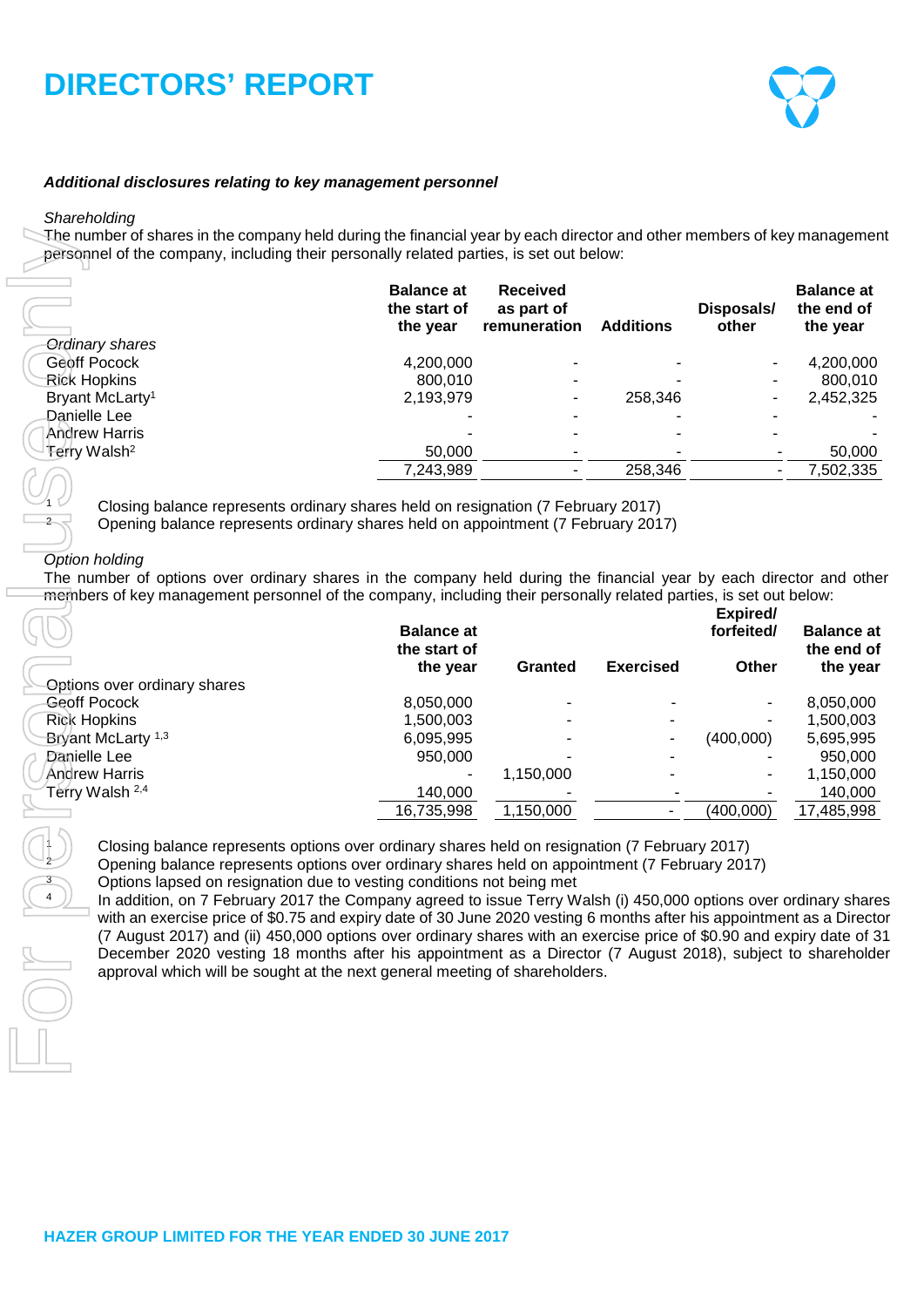

*Other transactions with key management personnel and their related parties*

During the financial year, the following payments were made to key management personnel and their related parties:

Mac Equity Partners (International) Pty Ltd a company of which Bryant McLarty and Geoff Pocock are directors and shareholders received \$156,000 pursuant to a corporate services agreement to provide office space, internet, telephone, company secretarial and accounting services to the Company.

Walsh Consulting (WA) Pty Ltd, a company controlled by Terry Walsh received fees totalling \$83,500 pursuant to a consulting agreement to provide the services of Terry Walsh for 18 working hours per week, plus excess travel commitments when required.

PKF International Pty Ltd, a company of which Rick Hopkins is a partner, received \$7,851 for the provision of accounting services.

All transactions were made on normal commercial terms and conditions and at market rates.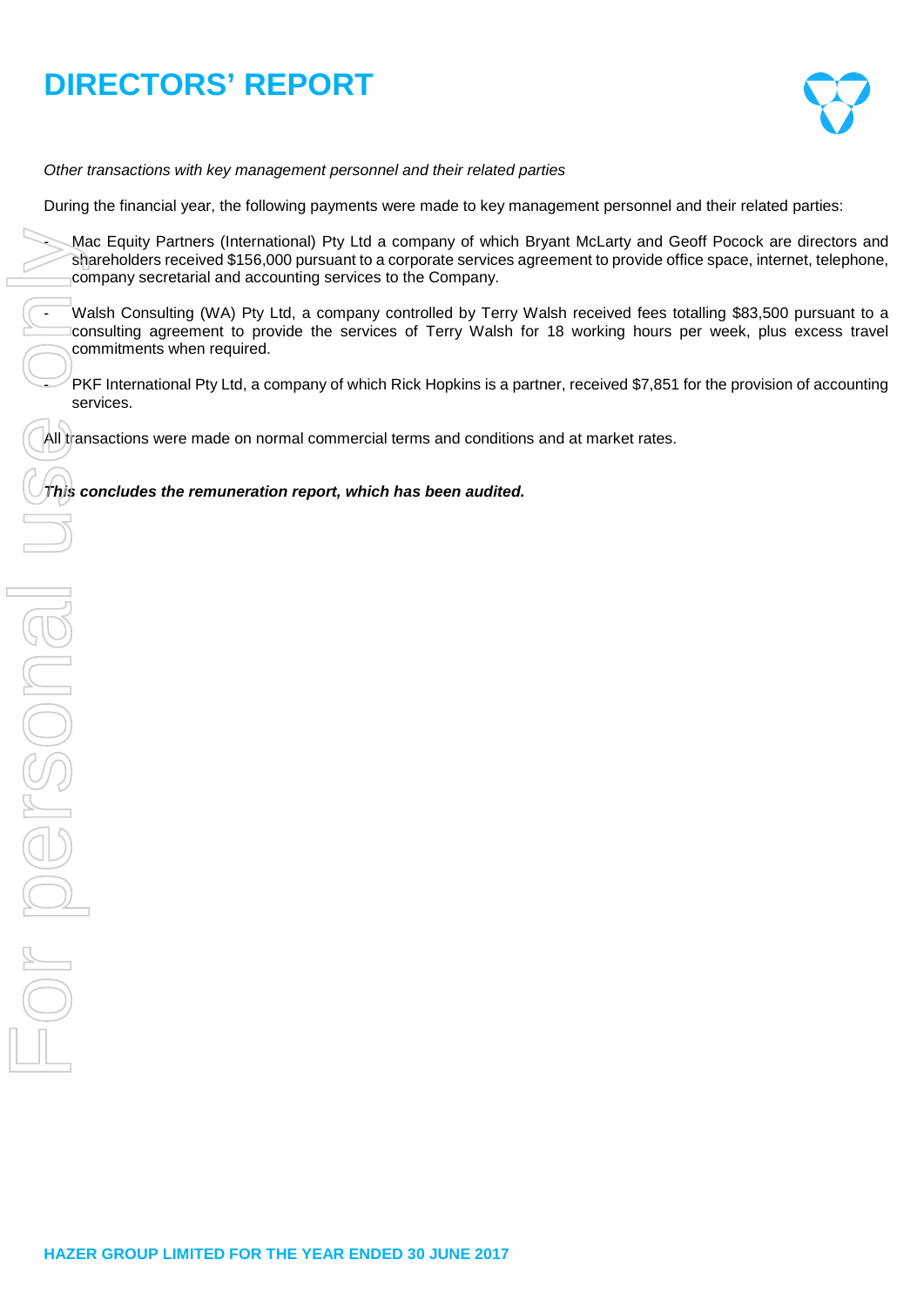

### **Shares under option**

Unissued ordinary shares of Hazer Group Limited under option at the date of this report are as follows:

|                                                                                     |                                                                          |                                                                                                                                                                                                                                                       | <b>Exercise</b> | <b>Number</b> |
|-------------------------------------------------------------------------------------|--------------------------------------------------------------------------|-------------------------------------------------------------------------------------------------------------------------------------------------------------------------------------------------------------------------------------------------------|-----------------|---------------|
| <b>Option series</b>                                                                | <b>Grant date</b>                                                        | <b>Expiry date</b>                                                                                                                                                                                                                                    | price           | under option  |
|                                                                                     |                                                                          |                                                                                                                                                                                                                                                       |                 |               |
| Series A                                                                            | 30 January 2015                                                          | 31 December 2017                                                                                                                                                                                                                                      | \$0.25          | 8,000,000     |
| Series A                                                                            | 9 February 2015                                                          | 31 December 2017                                                                                                                                                                                                                                      | \$0.25          | 3,000,000     |
| Series A                                                                            | 16 September 2015                                                        | 31 December 2017                                                                                                                                                                                                                                      | \$0.25          | 500,000       |
| Series C                                                                            | 16 September 2015                                                        | 31 December 2018                                                                                                                                                                                                                                      | \$0.25          | 5,250,000     |
| Series D                                                                            | 16 September 2015                                                        | 31 December 2019                                                                                                                                                                                                                                      | \$0.40          | 4,850,000     |
| Series E                                                                            | 2 December 2015                                                          | 31 December 2018                                                                                                                                                                                                                                      | \$0.30          | 10,000,000    |
| Listed options                                                                      | 28 April 2016                                                            | 31 December 2018                                                                                                                                                                                                                                      | \$0.30          | 15,221,088    |
| Series F                                                                            | 1 July 2016                                                              | 30 June 2019                                                                                                                                                                                                                                          | \$0.55          | 575,000       |
| Series G                                                                            | 1 July 2016                                                              | 30 June 2020                                                                                                                                                                                                                                          | \$0.75          | 575,000       |
| Series G                                                                            | 22 August 2016                                                           | 30 June 2020                                                                                                                                                                                                                                          | \$0.75          | 100,000       |
| Séries G                                                                            | 31 October 2016                                                          | 30 June 2020                                                                                                                                                                                                                                          | \$0.75          | 600,000       |
| Series F                                                                            | 15 November 2016                                                         | 30 June 2019                                                                                                                                                                                                                                          | \$0.55          | 575,000       |
| Series G                                                                            | 15 November 2016                                                         | 30 June 2020                                                                                                                                                                                                                                          | \$0.75          | 575,000       |
| Series H                                                                            | 20 March 2017                                                            | 31 December 2019                                                                                                                                                                                                                                      | \$0.70          | 4,166,667     |
| Series G                                                                            | 20 March 2017                                                            | 30 June 2020                                                                                                                                                                                                                                          | \$0.75          | 350,000       |
| Series J                                                                            | 6 April 2017                                                             | 31 December 2020                                                                                                                                                                                                                                      | \$0.95          | 750,000       |
| Series K                                                                            | 6 April 2017                                                             | 31 December 2021                                                                                                                                                                                                                                      | \$1.20          | 1,000,000     |
| Series G                                                                            | 13 June 2017                                                             | 30 June 2020                                                                                                                                                                                                                                          | \$0.75          | 1,300,000     |
| Total                                                                               | 30 June 2017                                                             |                                                                                                                                                                                                                                                       |                 | 57,387,755    |
| company or of any other body corporate.<br>Shares issued on the exercise of options |                                                                          | The following ordinary shares of Hazer Group Limited were issued during the year ended 30 June 2017 and up to the date                                                                                                                                |                 |               |
|                                                                                     | of this report on the exercise of options granted:                       |                                                                                                                                                                                                                                                       |                 |               |
|                                                                                     |                                                                          |                                                                                                                                                                                                                                                       | Exercise        | Number of     |
| Date options granted                                                                | Date shares issued                                                       |                                                                                                                                                                                                                                                       | price           | shares issued |
| 28 April 2016                                                                       | 29 July 2016                                                             |                                                                                                                                                                                                                                                       | \$0.30          | 33,632        |
| 28 April 2016                                                                       | 1 September 2016                                                         |                                                                                                                                                                                                                                                       | \$0.30          | 11,132        |
| 28 April 2016                                                                       | 9 November 2016                                                          |                                                                                                                                                                                                                                                       | \$0.30          | 13,000        |
| 28 April 2016                                                                       | 21 March 2017                                                            |                                                                                                                                                                                                                                                       | \$0.30          | 6,250         |
| 28 April 2016                                                                       | 27 April 2017                                                            |                                                                                                                                                                                                                                                       | \$0.30          | 11,962        |
| 28 April 2016                                                                       | 14 June 2017                                                             |                                                                                                                                                                                                                                                       | \$0.30          | 44,500        |
| Total                                                                               |                                                                          |                                                                                                                                                                                                                                                       |                 | 120,476       |
| Indemnity and insurance of officers                                                 |                                                                          | The company has indemnified the directors and executives of the company for costs incurred, in their capacity as a director                                                                                                                           |                 |               |
|                                                                                     |                                                                          | or executive, for which they may be held personally liable, except where there is a lack of good faith.                                                                                                                                               |                 |               |
|                                                                                     | disclosure of the nature of the liability and the amount of the premium. | During the financial year, the company paid a premium in respect of a contract to insure the directors and executives of the<br>company against a liability to the extent permitted by the Corporations Act 2001. The contract of insurance prohibits |                 |               |

#### **Shares issued on the exercise of options**

| Date options granted | Date shares issued | Exercise<br>price | Number of<br>shares issued |
|----------------------|--------------------|-------------------|----------------------------|
| 28 April 2016        | 29 July 2016       | \$0.30            | 33,632                     |
| 28 April 2016        | 1 September 2016   | \$0.30            | 11.132                     |
| 28 April 2016        | 9 November 2016    | \$0.30            | 13,000                     |
| 28 April 2016        | 21 March 2017      | \$0.30            | 6,250                      |
| 28 April 2016        | 27 April 2017      | \$0.30            | 11,962                     |
| 28 April 2016        | 14 June 2017       | \$0.30            | 44,500                     |
| Total                |                    |                   | 120,476                    |
|                      |                    |                   |                            |

#### **Indemnity and insurance of officers**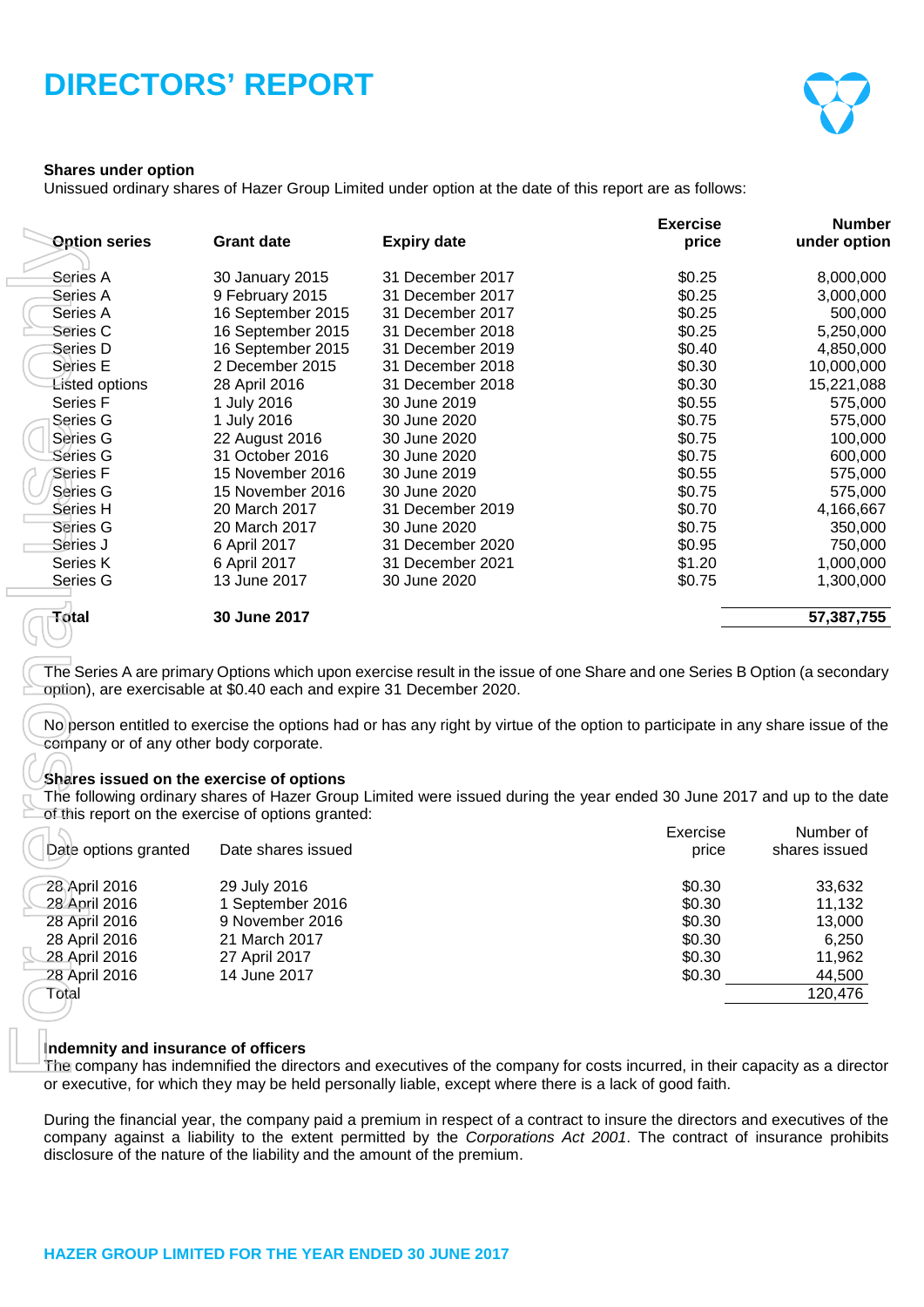

### **Indemnity and insurance of auditor**

The company has not, during or since the end of the financial year, indemnified or agreed to indemnify the auditor of the company or any related entity against a liability incurred by the auditor.

During the financial year, the company has not paid a premium in respect of a contract to insure the auditor of the company or any related entity.

#### **Proceedings on behalf of the company**

No person has applied to the Court under section 237 of the *Corporations Act 2001* for leave to bring proceedings on behalf of the company, or to intervene in any proceedings to which the company is a party for the purpose of taking responsibility on behalf of the company for all or part of those proceedings.

#### **Non-audit services**

There were no amounts paid or payable to the auditor for non-audit services provided during the financial year by the auditor.

#### **Officers of the company who are former partners of RSM Australia Partners**

There are no officers of the company who are former partners of RSM Australia Partners.

#### **Auditor's independence declaration**

A copy of the auditor's independence declaration as required under section 307C of the Corporations Act 2001 is set out on the following page.

### **Auditor**

RSM Australia Partners continues in office in accordance with section 327 of the Corporations Act 2001.

This report is made in accordance with a resolution of directors, pursuant to section 298(2)(a) of the Corporations Act 2001.

On behalf of the directors

uffyddil

 $1\bigwedge$  , and the set of the set of the set of the set of the set of the set of the set of the set of the set of the set of the set of the set of the set of the set of the set of the set of the set of the set of the set o Geoff Pocock Managing Director

31<sup>)</sup> August 2017<br>Perth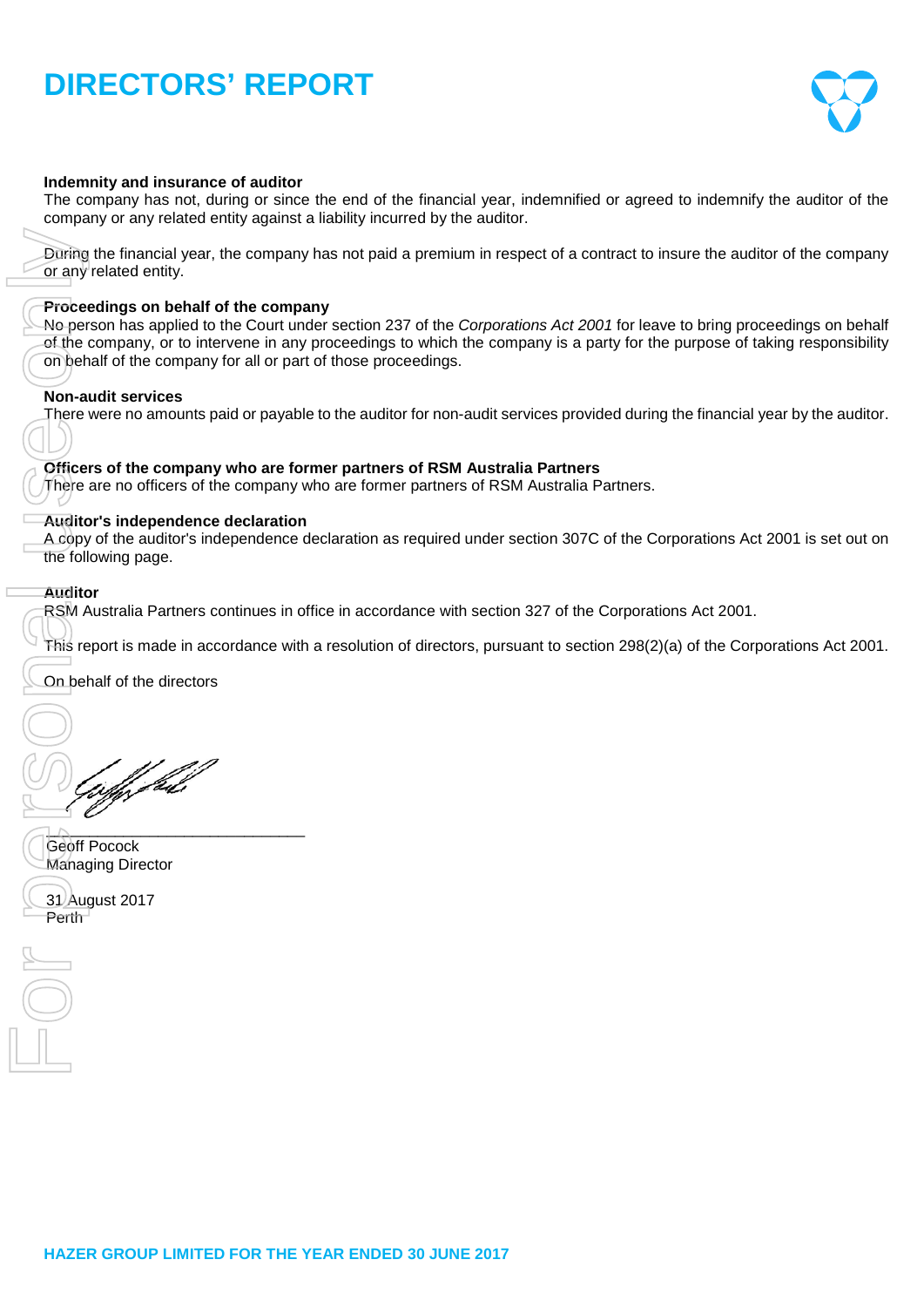

**RSM Australia Partners**

8 St Georges Terrace Perth WA 6000 GPO Box R1253 Perth WA 6844

> T +61 (0) 8 9261 9100 F +61 (0) 8 9261 9111

> > www.rsm.com.au

# **AUDITOR'S INDEPENDENCE DECLARATION**

As lead auditor for the audit of the financial report of Hazer Group Limited for the year ended 30 June 2017, I declare that, to the best of my knowledge and belief, there have been no contraventions of:

(i) the auditor independence requirements of the *Corporations Act 2001* in relation to the audit; and

(ii) any applicable code of professional conduct in relation to the audit.

RSM AUSTRALIA PARTNERS

**THE POWER OF BEING UNDERSTOOD** AUDIT | TAX | CONSULTING

RSM Australia Partners is a member of the RSM network and trades as RSM. RSM is the trading name used by the members of the RSM network. Each memb er of the RSM network is an independent accounting and consulting firm which practices in its own right. The RSM network is not itself a separate legal entity in any jurisdiction. RSM Australia Partners ABN 36 965 185 036

Liability limited by a scheme approved under Professional Standards Legislation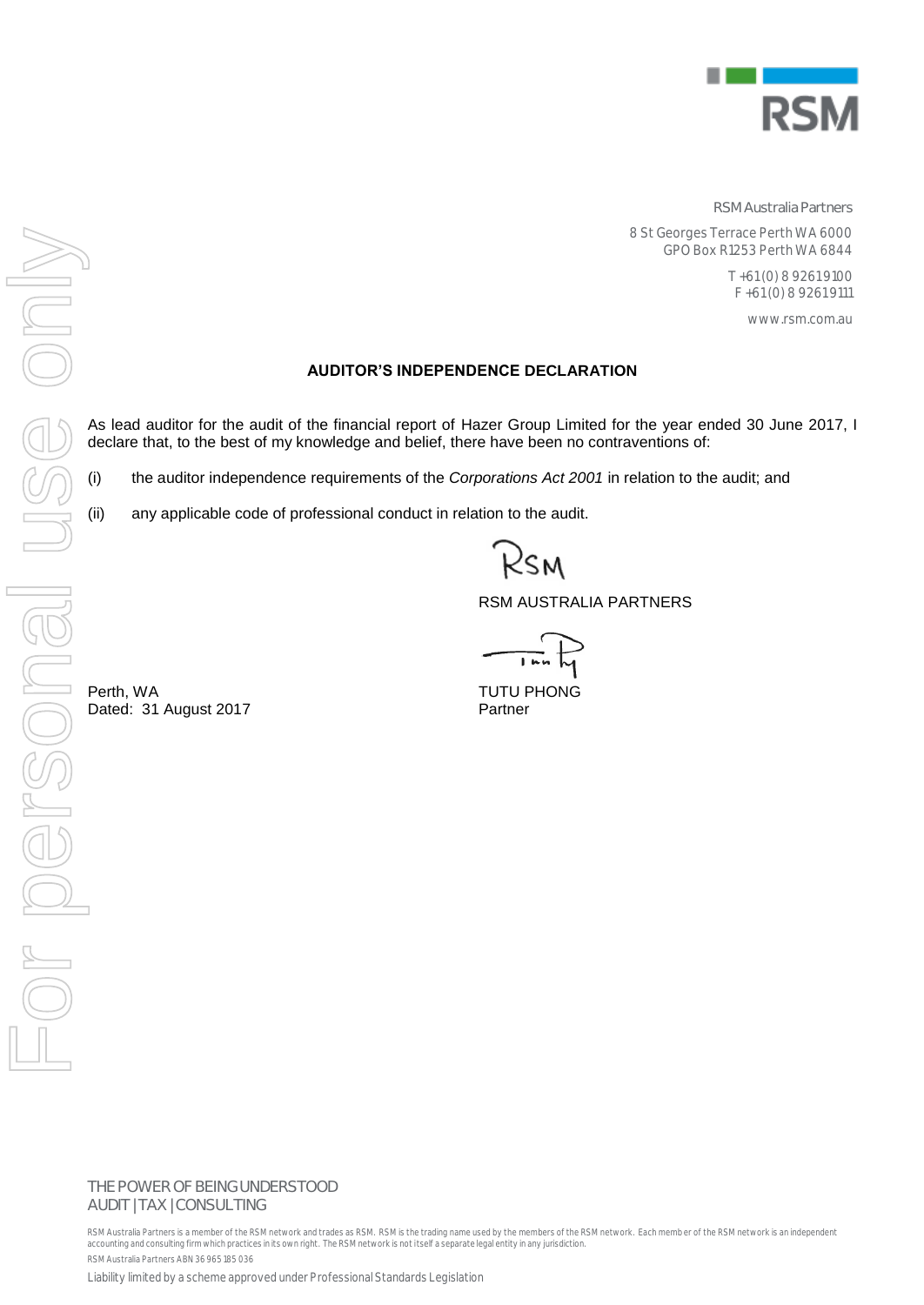# **CONTENTS**

# **Contents**

Statement of profit or loss and other comprehensive income Statement of financial position Statement of changes in equity Statement of cash flows Notes to the financial statements Directors' declaration Independent auditor's report to the members of Hazer Group Limited Shareholder information Siziement of changes in equity<br>
Siziement of ceash to the financial statements<br>
Directors declaration<br>
Once<br>
Once to the members of Hazer Group Limited<br>
Shareholder information<br>
Concernal information<br>
Concernal information

# **General information**

The financial statements cover Hazer Group Limited as a single entity. The financial statements are presented in Australian dollars, which is Hazer Group Limited's functional and presentation currency.

Hazer Group Limited is a listed public company limited by shares, incorporated and domiciled in Australia. Its registered office and principal place of business are:

7/29 The Avenue 7/29 The Avenue Nedlands WA 6009 Nedlands WA 6009

#### **Registered office Principal place of business**

A description of the nature of the company's operations and its principal activities are included in the directors' report, which is not part of the financial statements.

The financial statements were authorised for issue, in accordance with a resolution of directors, on 31 August 2017. The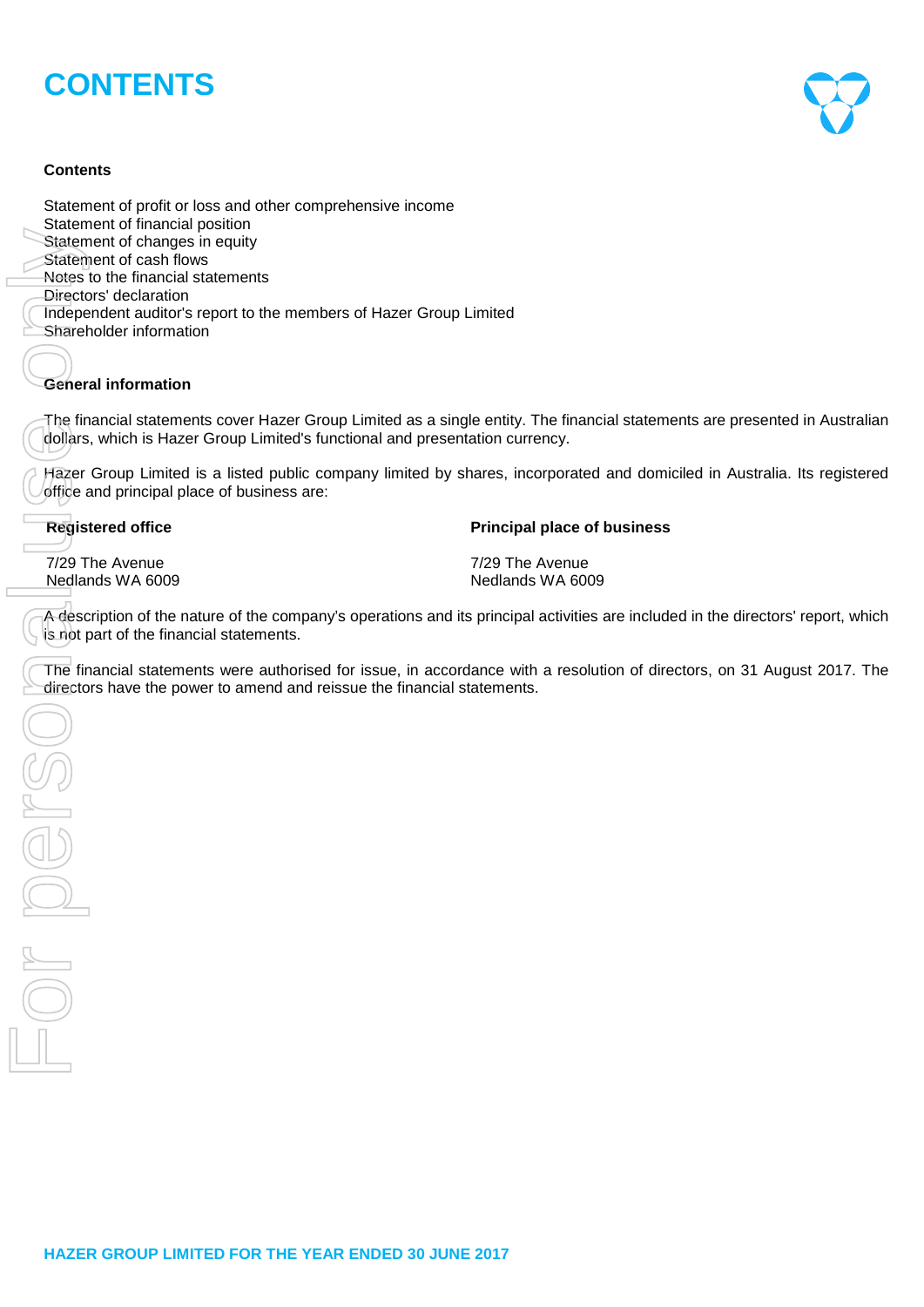# **STATEMENT OF PROFIT OR LOSS AND OTHER COMPREHENSIVE INCOME**



|                                                     | <b>Note</b> | 2017<br>S    | 2016<br>S    |
|-----------------------------------------------------|-------------|--------------|--------------|
| Revenue                                             |             |              |              |
|                                                     |             |              |              |
| Interest received                                   |             | 56,414       | 59,606       |
| Other income                                        |             | 281,371      | 23,946       |
|                                                     |             |              |              |
| <b>Expenses</b>                                     |             |              |              |
| <b>Administration expenses</b>                      |             | (951, 299)   | (712, 929)   |
| Consulting and research expenses                    |             | (642, 946)   | (601, 992)   |
| Share based payments                                |             | (1,210,531)  | (149,908)    |
| Finance costs                                       |             | (1,369)      | (181)        |
| Employee benefits expense                           |             | (1,409,147)  | (462,900)    |
| Loss before income tax expense                      |             | (3,877,507)  | (1,844,358)  |
|                                                     |             |              |              |
| Income tax expense                                  | 10          |              |              |
| Loss after income tax expense for the year          |             | (3,877,507)  | (1,844,358)  |
| Other comprehensive income                          |             |              |              |
| Other comprehensive income for the year, net of tax |             |              |              |
| Total comprehensive loss for the year               |             | (3,877,507)  | (1,844,358)  |
|                                                     |             | <b>Cents</b> | <b>Cents</b> |
| Basic loss per share                                | 22          | 5.74         | 3.57         |
| <b>Diluted loss per share</b>                       | 22          | 5.74         | 3.57         |
|                                                     |             |              |              |

**The above statement of profit or loss and other comprehensive income should be read in conjunction with the accompanying notes** *accompanying notes*

 $\overline{\phantom{a}}$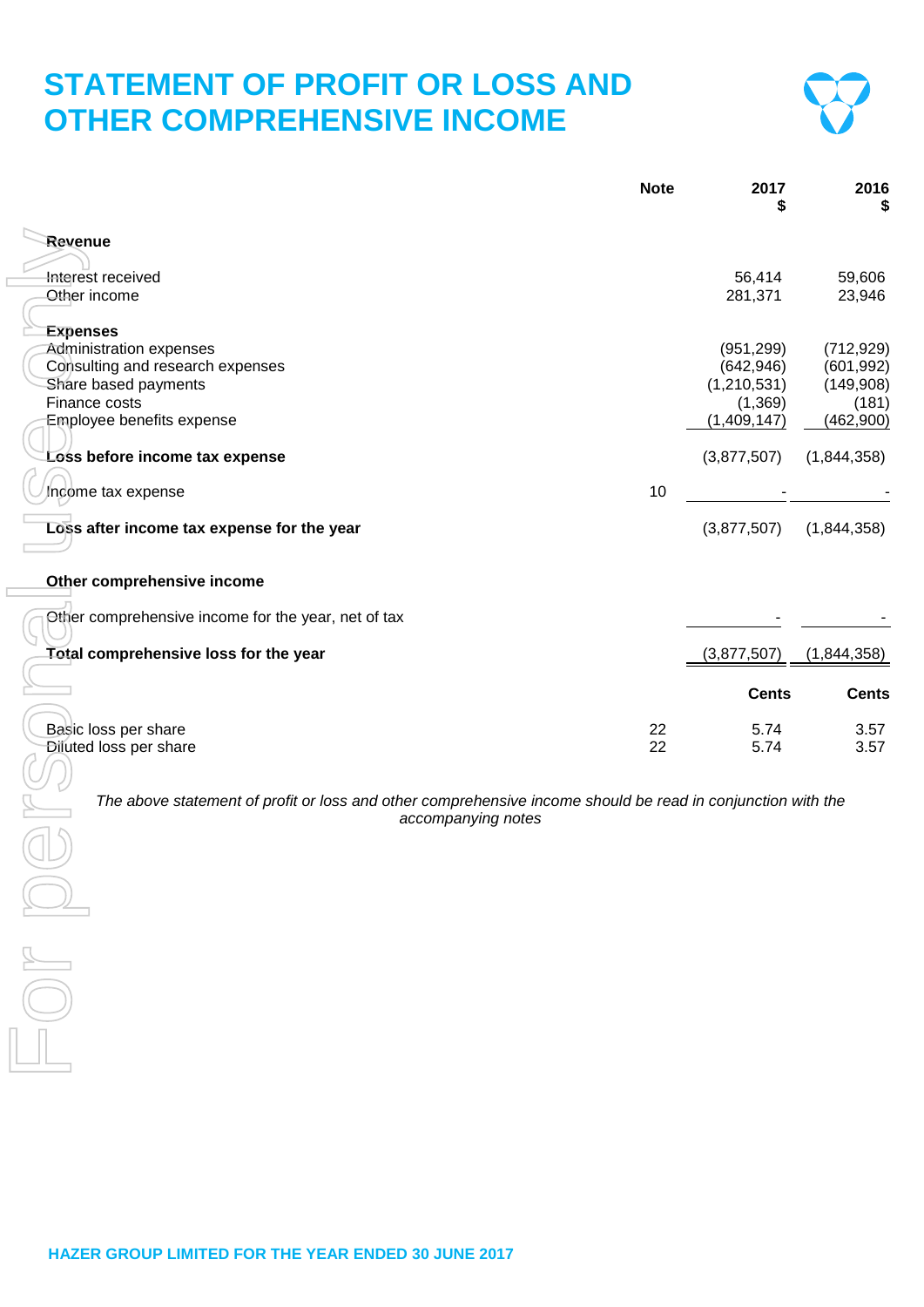# **STATEMENT OF FINANCIAL POSITION**



|                                                                                                     | <b>Note</b>      | 2017<br>\$          | 2016<br>S           |
|-----------------------------------------------------------------------------------------------------|------------------|---------------------|---------------------|
| <b>Assets</b>                                                                                       |                  |                     |                     |
|                                                                                                     |                  |                     |                     |
| <b>Current assets</b>                                                                               |                  |                     |                     |
| Cash and cash equivalents<br>Other current assets                                                   | $\,$ 5 $\,$<br>6 | 8,144,451<br>95,450 | 4,677,919<br>75,768 |
| <b>Total current assets</b>                                                                         |                  | 8,239,901           | 4,753,687           |
|                                                                                                     |                  |                     |                     |
| Non-current assets                                                                                  |                  |                     |                     |
| Capitalised development costs (pre-pilot plant)                                                     | $\overline{7}$   | 1,081,114           |                     |
| <b>Total non-current assets</b>                                                                     |                  | 1,081,114           |                     |
|                                                                                                     |                  |                     |                     |
| <b>Total assets</b>                                                                                 |                  | 9,321,015           | 4,753,687           |
|                                                                                                     |                  |                     |                     |
|                                                                                                     |                  |                     |                     |
| Liabilities                                                                                         |                  |                     |                     |
| <b>Current liabilities</b>                                                                          |                  |                     |                     |
| Trade and other payables                                                                            | 8                | 274,067             | 114,276             |
| Provisions                                                                                          | 9                | 166,258             | 218,641             |
| <b>Total current liabilities</b>                                                                    |                  | 440,325             | 332,917             |
|                                                                                                     |                  |                     |                     |
| <b>Total liabilities</b>                                                                            |                  | 440,325             | 332,917             |
| <b>Net assets</b>                                                                                   |                  | 8,880,690           | 4,420,770           |
|                                                                                                     |                  |                     |                     |
| <b>Equity</b>                                                                                       |                  |                     |                     |
| Issued capital                                                                                      | 11               | 13,120,578          | 5,993,682           |
| <b>Reserves</b>                                                                                     | 12               | 2,649,225           | 1,438,694           |
| <b>Accumulated losses</b>                                                                           | 13               | (6,889,113)         | (3,011,606)         |
| <b>Total equity</b>                                                                                 |                  | 8,880,690           | 4,420,770           |
|                                                                                                     |                  |                     |                     |
|                                                                                                     |                  |                     |                     |
| The above statement of financial position should be read in conjunction with the accompanying notes |                  |                     |                     |
|                                                                                                     |                  |                     |                     |
|                                                                                                     |                  |                     |                     |
|                                                                                                     |                  |                     |                     |
|                                                                                                     |                  |                     |                     |
|                                                                                                     |                  |                     |                     |
|                                                                                                     |                  |                     |                     |
|                                                                                                     |                  |                     |                     |
|                                                                                                     |                  |                     |                     |

 $\overline{\phantom{a}}$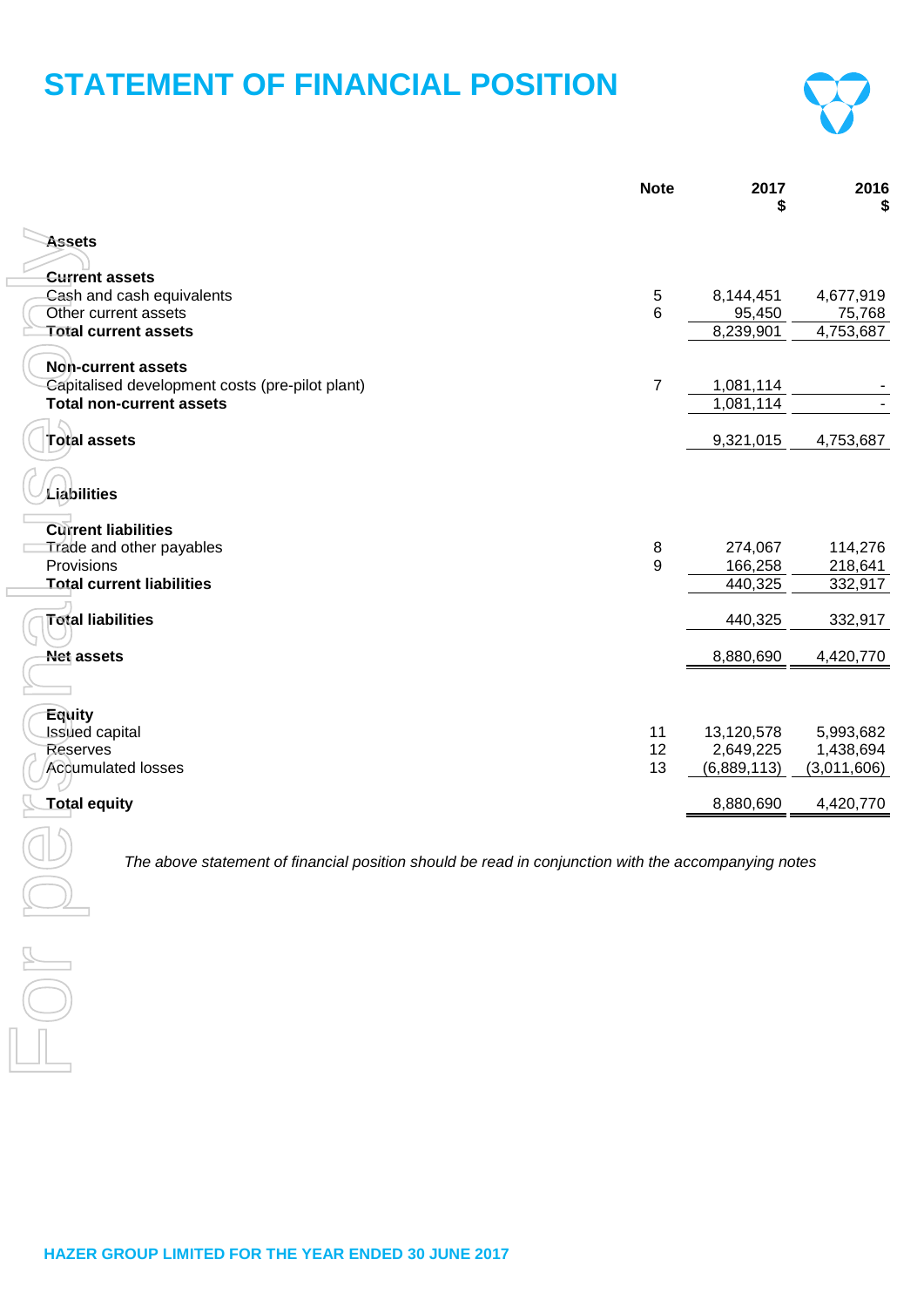# **STATEMENT OF CHANGES IN EQUITY**



| 2016                                                                                                                                                          | <b>Issued</b><br>capital | <b>Reserves</b>      | <b>Accumulated</b><br><b>losses</b> | <b>Total</b><br>equity |
|---------------------------------------------------------------------------------------------------------------------------------------------------------------|--------------------------|----------------------|-------------------------------------|------------------------|
| Balance at 1 July 2015                                                                                                                                        | 1,582,945                | 129,394              | (1, 167, 248)                       | 545,091                |
| Loss after income tax expense for the year<br>Other comprehensive income for the year, net<br>of tax                                                          |                          |                      | (1,844,358)                         | (1,844,358)            |
| Total comprehensive loss for the year                                                                                                                         |                          |                      | (1,844,358)                         | (1,844,358)            |
| Transactions with owners in their capacity as<br>owners:<br>Contributions of equity, net of transaction costs<br>(note 11)<br>Share- based payments (note 21) | 4,368,737<br>42,000      | 1,309,300            |                                     | 4,368,737<br>1,351,300 |
| Balance at 30 June 2016                                                                                                                                       | 5,993,682                | 1,438,694            | (3,011,606)                         | 4,420,770              |
| 2017                                                                                                                                                          | <b>Issued</b><br>capital | <b>Reserves</b><br>S | <b>Accumulated</b><br><b>Losses</b> | <b>Total</b><br>equity |
| Balance at 1 July 2016                                                                                                                                        | 5,993,682                | 1,438,694            | (3,011,606)                         | 4,420,770              |
| Loss after income tax expense for the year<br>Other comprehensive income for the year, net<br>of tax                                                          |                          |                      | (3,877,507)                         | (3,877,507)            |
| Fotal comprehensive loss for the year                                                                                                                         |                          |                      | (3,877,507)                         | (3,877,507)            |
| Transactions with owners in their capacity as<br>owners:<br>Contributions of equity, net of transaction costs                                                 |                          |                      |                                     |                        |
| (note 11)<br>Share-based payments (note 21)                                                                                                                   | 7,126,896                | 1,210,531            |                                     | 7,126,896<br>1,210,531 |
| Balance at 30 June 2017                                                                                                                                       | 13,120,578               | 2,649,225            | (6,889,113)                         | 8,880,690              |
| The above statement of changes in equity should be read in conjunction with the accompanying no                                                               |                          |                      |                                     |                        |
|                                                                                                                                                               |                          |                      |                                     |                        |
|                                                                                                                                                               |                          |                      |                                     |                        |

 $\Box$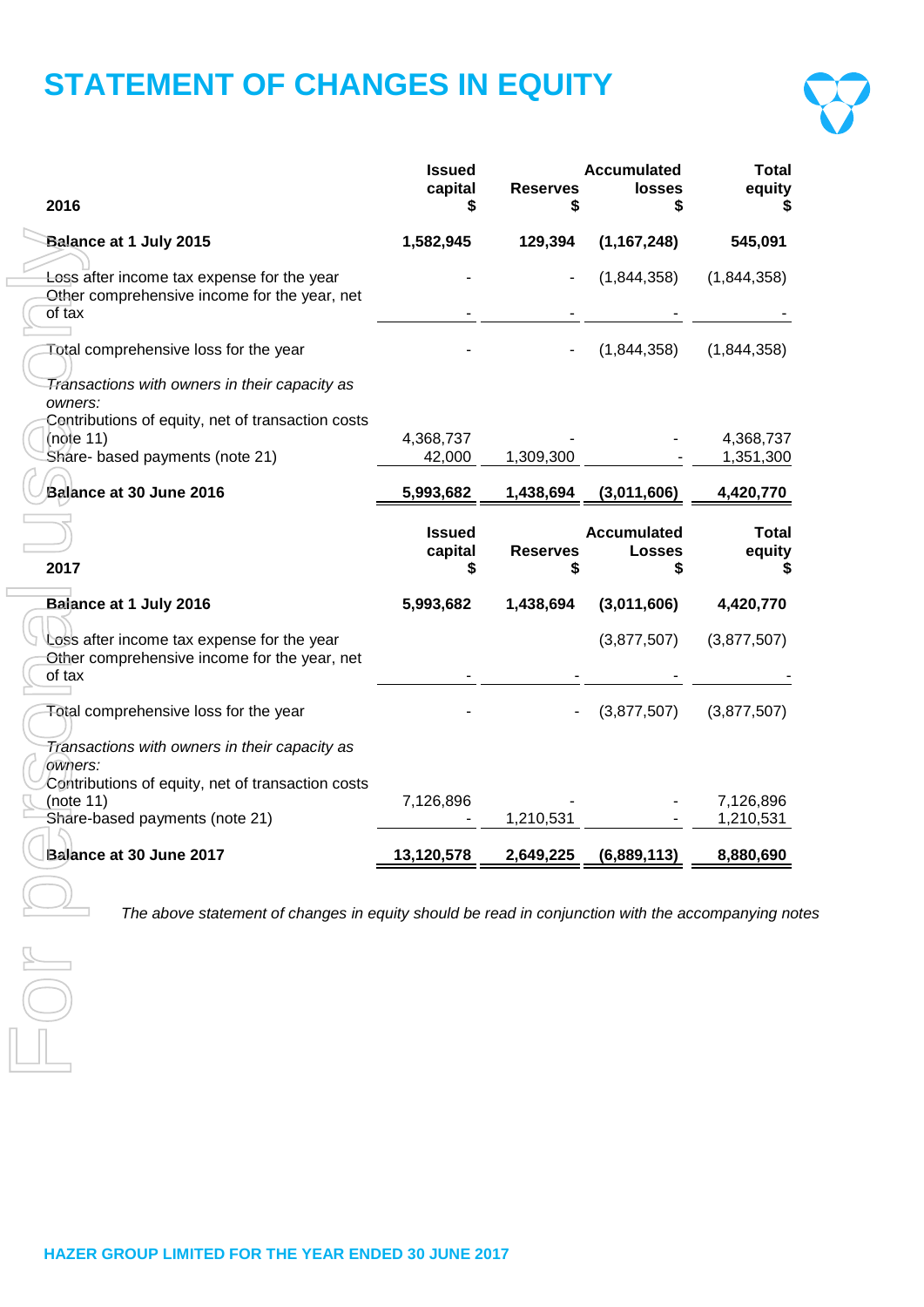# **STATEMENT OF CASH FLOWS**



|                                                                                                               | <b>Note</b> | 2017                             | 2016                             |
|---------------------------------------------------------------------------------------------------------------|-------------|----------------------------------|----------------------------------|
| <b>Cash flows from operating activities</b>                                                                   |             |                                  |                                  |
| Receipts from customers (inclusive of GST)<br>Payments to suppliers and employees (inclusive of GST)          |             | (2,929,224)                      | (1,527,891)                      |
|                                                                                                               |             | (2,929,224)                      | (1,527,891)                      |
| Interest received<br>Interest and other finance costs paid<br>Research and development tax rebate received    |             | 67,030<br>(1,369)<br>281,371     | 48,990<br>(181)<br>23,945        |
| Net cash used in operating activities                                                                         | 20          | (2,582,193)                      | (1,455,137)                      |
| Cash flows from investing activities<br>Payments for pre-pilot plant                                          |             | (1,078,171)                      |                                  |
| Net cash used in investing activities                                                                         |             | (1,078,171)                      |                                  |
| Cash flows from financing activities                                                                          |             |                                  |                                  |
| Proceeds from issue of shares<br>Share issue transaction costs<br>Proceeds from exercise of share options     |             | 7,133,882<br>(43, 129)<br>36,143 | 6,045,053<br>(476, 049)<br>1,125 |
| Net cash from financing activities                                                                            |             | 7,126,896                        | 5,570,129                        |
| Net increase in cash and cash equivalents<br>Cash and cash equivalents at the beginning of the financial year |             | 3,466,532<br>4,677,919           | 4,114,992<br>562,927             |
| Cash and cash equivalents at the end of the financial year                                                    | 5           | 8,144,451                        | 4,667,919                        |
| The above statement of cash flows should be read in conjunction with the accompanying notes                   |             |                                  |                                  |
|                                                                                                               |             |                                  |                                  |
|                                                                                                               |             |                                  |                                  |
|                                                                                                               |             |                                  |                                  |

 $\equiv$ 

 $\Box$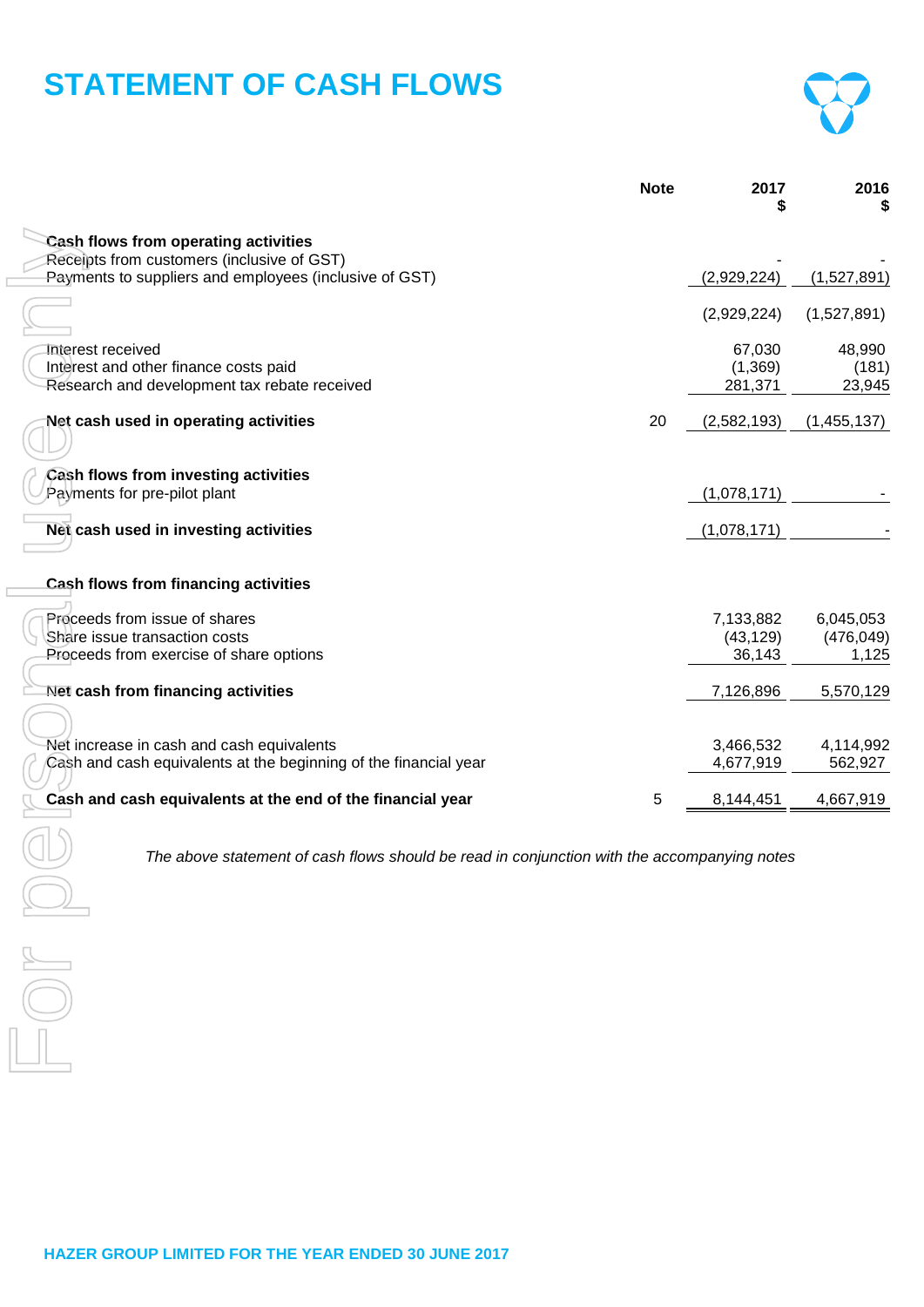

### **Note 1. Significant accounting policies**

The principal accounting policies adopted in the preparation of the financial statements are set out below. These policies have been consistently applied to all the years presented, unless otherwise stated.

#### **New, revised or amending Accounting Standards and Interpretations adopted**

The company has adopted all of the new, revised or amending Accounting Standards and Interpretations issued by the Australian Accounting Standards Board that are mandatory for the current reporting period.

Any new, revised or amending Accounting Standards or Interpretations that are not yet mandatory have not been early adopted.

#### **Basis of preparation**

These general purpose financial statements have been prepared in accordance with Australian Accounting Standards and Interpretations issued by the Australian Accounting Standards Board and the Corporations Act 2001, as appropriate for forprofit oriented entities. These financial statements also comply with International Financial Reporting Standards as issued by the International Accounting Standards Board.

#### *Historical cost convention*

The financial statements have been prepared under the historical cost convention, except for, where applicable, the revaluation of available-for-sale financial assets, financial assets and liabilities at fair value through profit or loss, investment properties, certain classes of property, plant and equipment and derivative financial instruments.

#### *Critical accounting estimates*

The preparation of the financial statements requires the use of certain critical accounting estimates. It also requires management to exercise its judgement in the process of applying the company's accounting policies. The areas involving a higher degree of judgement or complexity, or areas where assumptions and estimates are significant to the financial statements, are disclosed in note 2.

#### **Operating segments**

Operating segments are presented using the 'management approach', where the information presented is on the same basis as the internal reports provided to the Chief Operating Decision Makers ('CODM'). The CODM is responsible for the allocation of resources to operating segments and assessing their performance.

#### **Foreign currency translation**

The financial statements are presented in Australian dollars, which is Hazer Group Limited's functional and presentation currency.

#### *Foreign currency transactions*

Foreign currency transactions are translated into Australian dollars using the exchange rates prevailing at the dates of the transactions. Foreign exchange gains and losses resulting from the settlement of such transactions and from the translation at financial year-end exchange rates of monetary assets and liabilities denominated in foreign currencies are recognised in<br>profit or loss.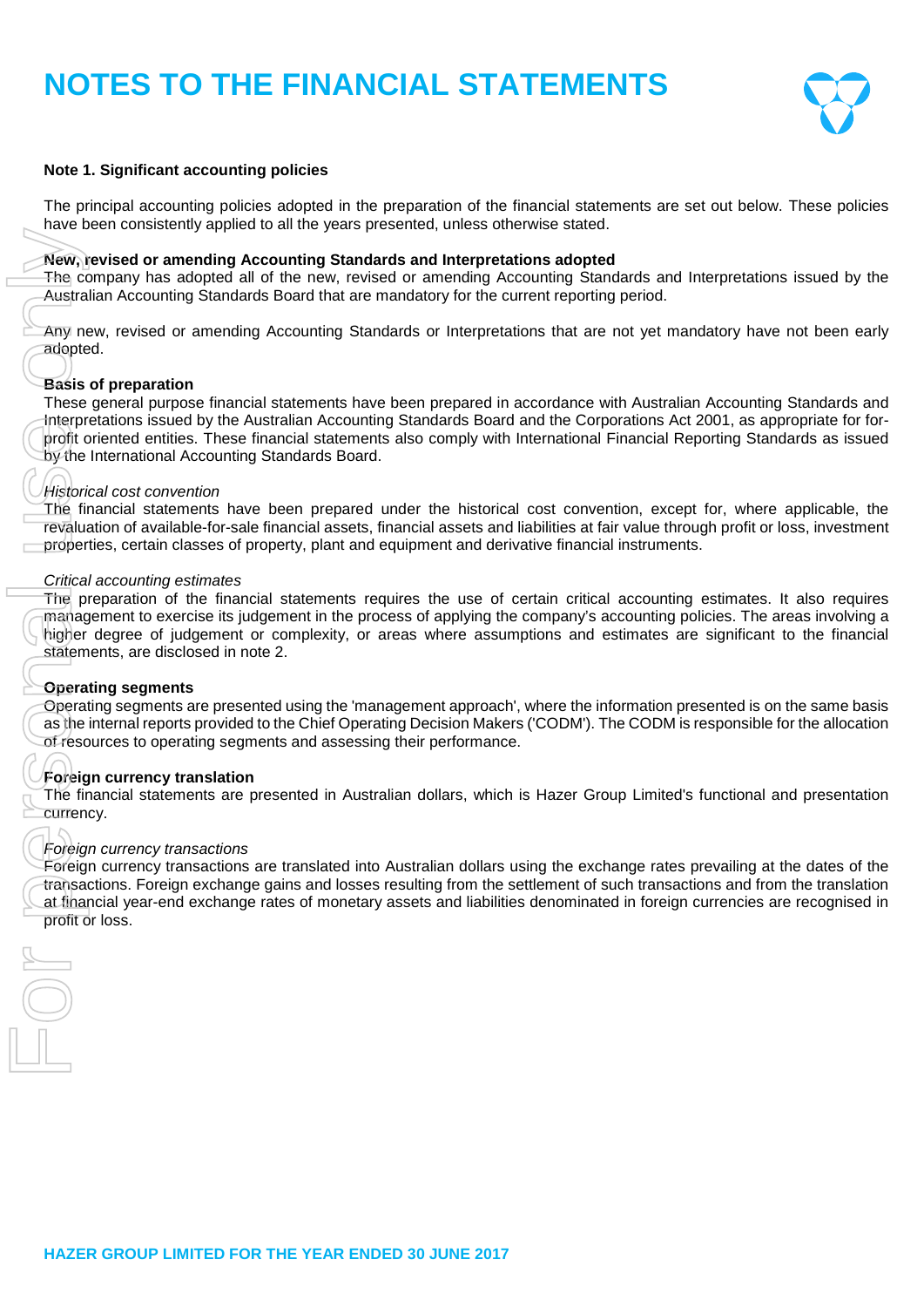

# **Note 1. Significant accounting policies (Cont'd)**

### **Revenue recognition**

Revenue is recognised when it is probable that the economic benefit will flow to the company and the revenue can be reliably measured. Revenue is measured at the fair value of the consideration received or receivable.

# *Interest*

Interest revenue is recognised as interest accrues using the effective interest method. This is a method of calculating the amortised cost of a financial asset and allocating the interest income over the relevant period using the effective interest rate, which is the rate that exactly discounts estimated future cash receipts through the expected life of the financial asset to the net carrying amount of the financial asset.

# *Other income*

Other income is primarily the research and development tax refund received for a claim under the Commonwealth Government's Research and Development Tax Incentive Regime. Revenue is recorded once it is probable that the company will receive the benefit.

### **Income tax**

The income tax expense or benefit for the period is the tax payable on that period's taxable income based on the applicable income tax rate for each jurisdiction, adjusted by the changes in deferred tax assets and liabilities attributable to temporary differences, unused tax losses and the adjustment recognised for prior periods, where applicable.

Deferred tax assets and liabilities are recognised for temporary differences at the tax rates expected to be applied when the assets are recovered or liabilities are settled, based on those tax rates that are enacted or substantively enacted, except for: • When the deferred income tax asset or liability arises from the initial recognition of goodwill or an asset or liability in a

transaction that is not a business combination and that, at the time of the transaction, affects neither the accounting nor taxable profits; or

● When the taxable temporary difference is associated with interests in subsidiaries, associates or joint ventures, and the timing of the reversal can be controlled and it is probable that the temporary difference will not reverse in the foreseeable future.

Deferred tax assets are recognised for deductible temporary differences and unused tax losses only if it is probable that future taxable amounts will be available to utilise those temporary differences and losses.

The carrying amount of recognised and unrecognised deferred tax assets are reviewed at each reporting date. Deferred tax assets recognised are reduced to the extent that it is no longer probable that future taxable profits will be available for the carrying amount to be recovered. Previously unrecognised deferred tax assets are recognised to the extent that it is probable that there are future taxable profits available to recover the asset. measured. Revenue is measured at the fair value of the consideration<br>
Interest<br>
Interest revenue is recognised as interest accrues using the effective<br>
anothered cost of a financial assets and allocating the interest incom

Deferred tax assets and liabilities are offset only where there is a legally enforceable right to offset current tax assets against current tax liabilities and deferred tax assets against deferred tax liabilities; and they relate to the same taxable authority on either the same taxable entity or different taxable entities which intend to settle simultaneously.

# **Current and non-current classification**

Assets and liabilities are presented in the statement of financial position based on current and non-current classification.

An asset is classified as current when: it is either expected to be realised or intended to be sold or consumed in normal operating cycle; it is held primarily for the purpose of trading; it is expected to be realised within 12 months after the reporting period; or the asset is cash or cash equivalent unless restricted from being exchanged or used to settle a liability for at least 12 months after the reporting period. All other assets are classified as non-current.

A liability is classified as current when: it is either expected to be settled in normal operating cycle; it is held primarily for the purpose of trading; it is due to be settled within 12 months after the reporting period; or there is no unconditional right to defer the settlement of the liability for at least 12 months after the reporting period. All other liabilities are classified as non-current.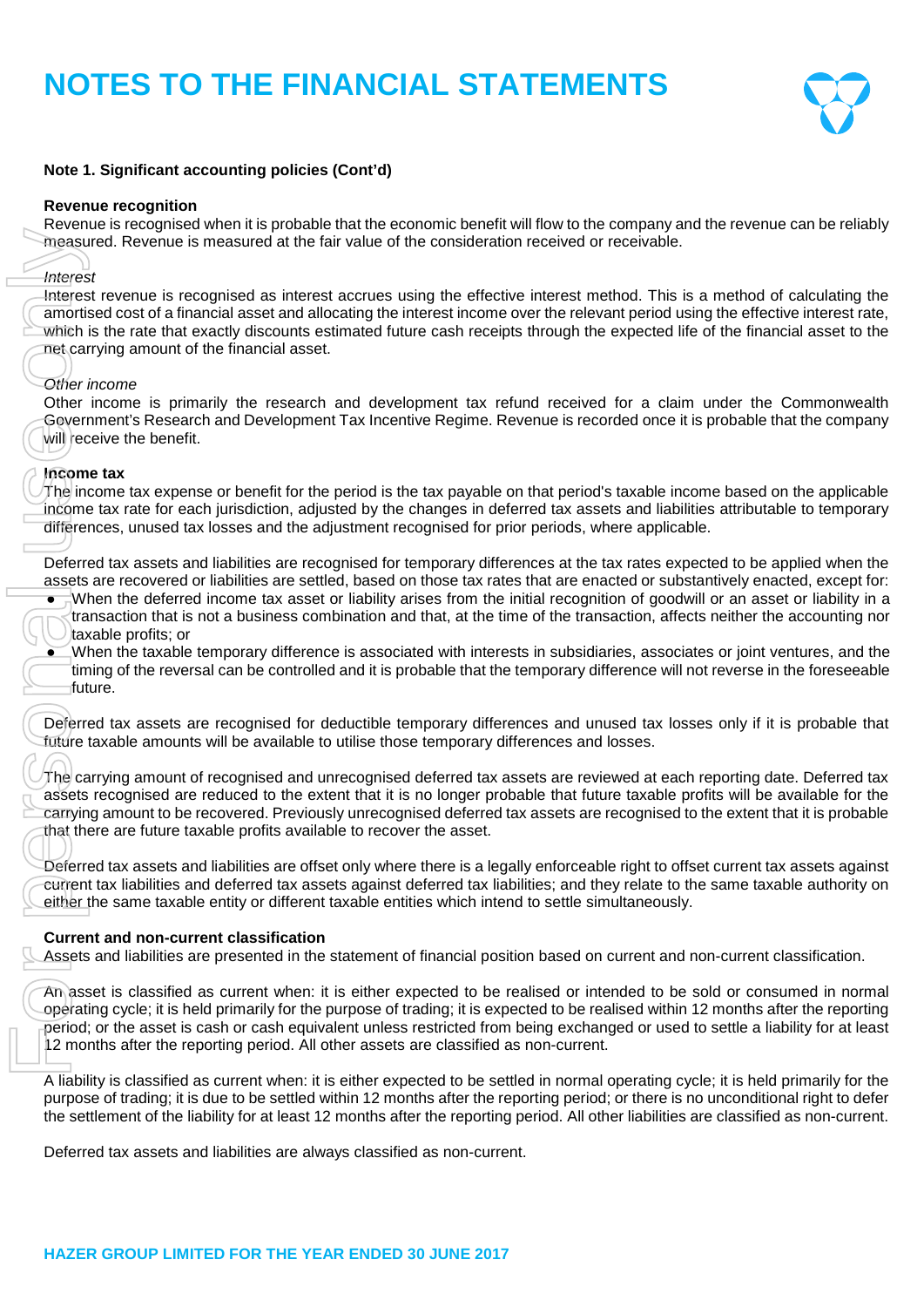

# **Note 1. Significant accounting policies (Cont'd)**

### **Cash and cash equivalents**

Cash and cash equivalents includes cash on hand, deposits held at call with financial institutions, other short-term, highly liquid investments with original maturities of three months or less that are readily convertible to known amounts of cash and which are subject to an insignificant risk of changes in value. For the statement of cash flows presentation purposes, cash and cash equivalents also includes bank overdrafts, which are shown within borrowings in current liabilities on the statement of financial position. Could interest and contingencies are disclosed net of the amount of the continents are continents and continents are disclosed net of the amount of CSI recoverable from the amount of CSI recoverable from the amount of the

### **Trade and other payables**

These amounts represent liabilities for goods and services provided to the company prior to the end of the financial year and which are unpaid. Due to their short-term nature they are measured at amortised cost and are not discounted. The amounts are unsecured and are usually paid within 30 days of recognition.

# **Employee benefits**

### *Short-term employee benefits*

Liabilities for wages and salaries, including non-monetary benefits, annual leave and long service leave expected to be settled within 12 months of the reporting date are measured at the amounts expected to be paid when the liabilities are settled.

#### *Defined contribution superannuation expense*

Contributions to defined contribution superannuation plans are expensed in the period in which they are incurred.

#### **Issued capital**

Ordinary shares are classified as equity.

Incremental costs directly attributable to the issue of new shares or options are shown in equity as a deduction, net of tax, from the proceeds.

### **Earnings per share**

#### *Basic earnings per share*

Basic earnings per share is calculated by dividing the profit attributable to the owners of Hazer Group Limited, excluding any costs of servicing equity other than ordinary shares, by the weighted average number of ordinary shares outstanding during the financial year, adjusted for bonus elements in ordinary shares issued during the financial year.

#### *Diluted earnings per share*

Diluted earnings per share adjusts the figures used in the determination of basic earnings per share to take into account the after income tax effect of interest and other financing costs associated with dilutive potential ordinary shares and the weighted average number of shares assumed to have been issued for no consideration in relation to dilutive potential ordinary shares.

### **Goods and Services Tax ('GST') and other similar taxes**

Revenues, expenses and assets are recognised net of the amount of associated GST, unless the GST incurred is not recoverable from the tax authority. In this case it is recognised as part of the cost of the acquisition of the asset or as part of the expense.

Receivables and payables are stated inclusive of the amount of GST receivable or payable. The net amount of GST recoverable from, or payable to, the tax authority is included in other receivables or other payables in the statement of financial position.

Cash flows are presented on a gross basis. The GST components of cash flows arising from investing or financing activities which are recoverable from, or payable to the tax authority, are presented as operating cash flows.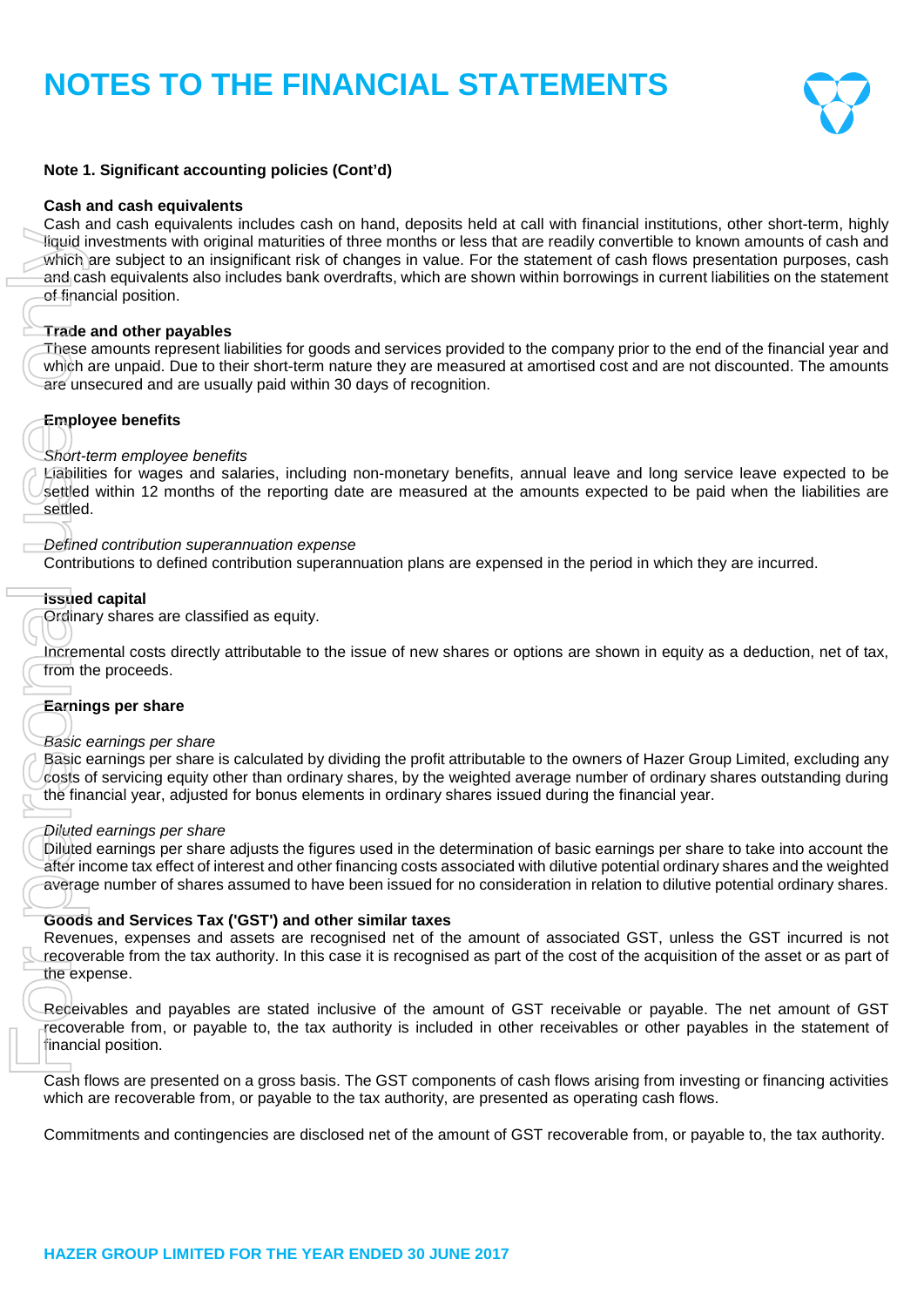

# **Note 1. Significant accounting policies (Cont'd)**

### **Share-based payments**

The company provides benefits in the form of share-based payments, whereby persons render services in exchange for shares or rights over shares ('equity settled transactions'). The company does not provide cash settled share-based payments.

The cost of equity-settled transactions are measured at fair value on grant date. Fair value is independently determined using an option pricing model that takes into account the exercise price, the term of the option, the impact of dilution, the share price at grant date and expected price volatility of the underlying share, the expected dividend yield and the risk free interest rate for the term of the option, together with non-vesting conditions that do not determine whether the company receives the services that entitle the employees to receive payment. No account is taken of any other vesting conditions.

The cost of equity-settled transactions are recognised as an expense with a corresponding increase in equity over the period in which the service conditions are fulfilled, ending on the date on which the relevant persons become fully entitled to the award (the 'vesting period'). The cumulative charge to profit or loss is calculated based on the grant date fair value of the award, the best estimate of the number of awards that are likely to vest and the expired portion of the vesting period. The amount recognised in profit or loss for the period is the cumulative amount calculated at each reporting date less amounts already recognised in previous periods. Frances or rights over shares or rights over shares payments.<br>The cost of equity-settled trans an expected profit and expected fraction rate for the term of the option, services that entitle the employ The cost of equity-s

All changes in the liability are recognised in profit or loss. Market conditions are taken into consideration in determining fair value. Therefore any awards subject to market conditions are considered to vest irrespective of whether or not that market condition has been met, provided all other conditions are satisfied.

If equity-settled awards are modified, as a minimum an expense is recognised as if the modification has not been made. An additional expense is recognised, over the remaining vesting period, for any modification that increases the total fair value of the share-based compensation benefit as at the date of modification.

If the non-vesting condition is within the control of the company or employee, the failure to satisfy the condition is treated as a cancellation. If the condition is not within the control of the company or employee and is not satisfied during the vesting period, any remaining expense for the award is recognised over the remaining vesting period, unless the award is forfeited.

If equity-settled awards are cancelled, it is treated as if it has vested on the date of cancellation, and any remaining expense is recognised immediately. If a new replacement award is substituted for the cancelled award, the cancelled and new award is treated as if they were a modification.

# **Research and development**

Research costs are expensed in the period in which they are incurred.

#### *Capitalised Development cost (Pre-pilot plant)*

Costs directly attributable to create, produce and prepare the pre-pilot plant to be capable of operating in the manner intended by management are recognised as an intangible asset when the following criteria are met:

- $\bullet$  It is technically feasible to complete the pre-pilot plant so that it will be available for use;
- Management intends to complete the pre-pilot plant and use it;
- There is an ability to use the pre-pilot plant;
- It can be demonstrated how the pre-pilot plant will generate probable future economic benefits;
- Adequate technical, financial and other resources to complete the development and to use the pre-pilot plant; and
- The expenditure attributable to the pre-pilot plant during its development can be reliably measured.

Following initial recognition of the development expenditure as an asset, the asset is carried at cost less any accumulated amortisation and accumulated impairment losses. Amortisation of the asset will begin when the development is complete and the asset is available for use. It will be amortised over the period of expected future benefit. Amortisation will be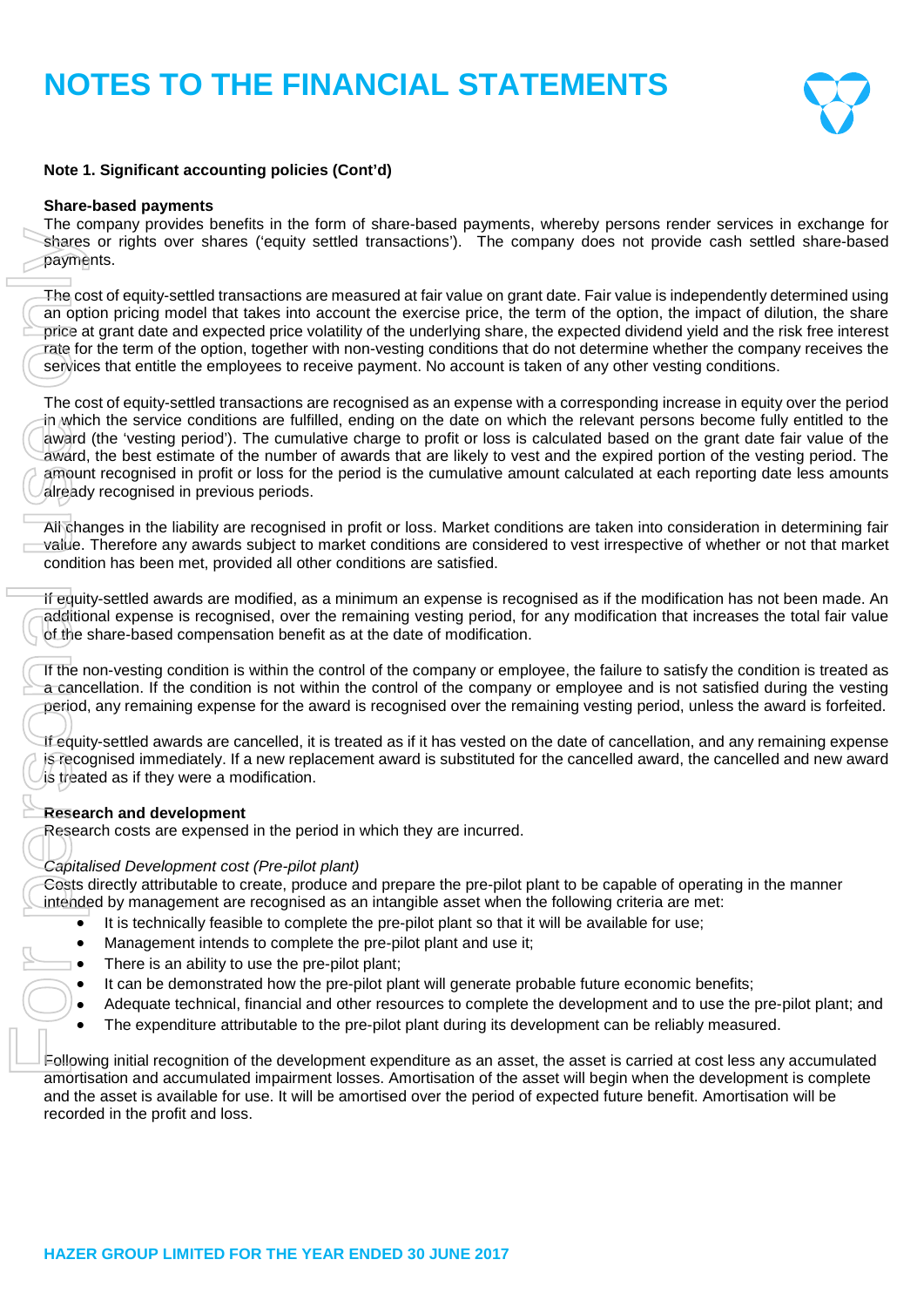

## **Note 1. Significant accounting policies (Cont'd)**

#### **Impairment of non-financial assets**

Goodwill and other intangible assets that have an indefinite useful life are not subject to amortisation and are tested annually for impairment, or more frequently if events or changes in circumstances indicate that they might be impaired. Other nonfinancial assets are reviewed for impairment whenever events or changes in circumstances indicate that the carrying amount may not be recoverable. An impairment loss is recognised for the amount by which the asset's carrying amount exceeds its recoverable amount.

Recoverable amount is the higher of an asset's fair value less costs of disposal and value-in-use. The value-in-use is the present value of the estimated future cash flows relating to the asset using a pre-tax discount rate specific to the asset or cash-generating unit to which the asset belongs. Assets that do not have independent cash flows are grouped together to form a cash-generating unit.

# **New Accounting Standards and Interpretations not yet mandatory or early adopted**

A number of Australian Accounting Standards that have been issued or amended but are not yet effective have not been adopted by the Company for the annual reporting period ended 30 June 2017. The effect of these new or amended Accounting Standards is expected to give rise to additional disclosures and new policies being adopted. Refer below for the Standards relevant to the Company that are not yet effective and have not been early adopted.

#### *AASB 9 Financial Instruments*

This standard is applicable to annual reporting periods beginning on or after 1 January 2018. The standard replaces all previous versions of AASB 9 and completes the project to replace IAS 39 'Financial Instruments: Recognition and Measurement'. AASB 9 introduces new classification and measurement models for financial assets. A financial asset shall be measured at amortised cost, if it is held within a business model whose objective is to hold assets in order to collect contractual cash flows, which arise on specified dates and solely principal and interest. All other financial instrument assets are to be classified and measured at fair value through profit or loss unless the entity makes an irrevocable election on initial recognition to present gains and losses on equity instruments (that are not held-for-trading) in other comprehensive income ('OCI'). For financial liabilities, the standard requires the portion of the change in fair value that relates to the entity's own credit risk to be presented in OCI (unless it would create an accounting mismatch). New simpler hedge accounting requirements are intended to more closely align the accounting treatment with the risk management activities of the entity. New impairment requirements will use an 'expected credit loss' ('ECL') model to recognise an allowance. Impairment will be measured under a 12-month ECL method unless the credit risk on a financial instrument has increased significantly since initial recognition in which case the lifetime ECL method is adopted. The standard introduces additional new disclosures. The entity has made an assessment and determined that this standard will have little to no impact on the entity as it does not have any financial instruments.

#### *AASB 15 Revenue from Contracts with Customers*

This standard is applicable to annual reporting periods beginning on or after 1 January 2018. The standard provides a single standard for revenue recognition. The core principle of the standard is that an entity will recognise revenue to depict the transfer of promised goods or services to customers in an amount that reflects the consideration to which the entity expects to be entitled in exchange for those goods or services. The standard will require: contracts (either written, verbal or implied) to be identified, together with the separate performance obligations within the contract; determine the transaction price, adjusted for the time value of money excluding credit risk; allocation of the transaction price to the separate performance obligations on a basis of relative stand-alone selling price of each distinct good or service, or estimation approach if no distinct observable prices exist; and recognition of revenue when each performance obligation is satisfied. Credit risk will be presented separately as an expense rather than adjusted to revenue. For goods, the performance obligation would be satisfied when the customer obtains control of the goods. For services, the performance obligation is satisfied when the service has been provided, typically for promises to transfer services to customers. For performance obligations satisfied over time, an entity would select an appropriate measure of progress to determine how much revenue should be recognised as the performance obligation is satisfied. Contracts with customers will be presented in an entity's statement of financial position as a contract liability, a contract asset, or a receivable, depending on the relationship between the entity's performance and the customer's payment. Sufficient quantitative and qualitative disclosure is required to enable users to understand the contracts with customers; the significant judgments made in applying the guidance to those contracts; and any assets recognised from the costs to obtain or fulfil a contract with a customer. The entity has made an assessment and<br>determined that this standard will have little to no impact on the entity as it currently does not To impact on the entity in every interest is change in circumstances indicate that they may be the entity as it currently does not entity as it currently does no impact on the entity as it current is the entity as it curre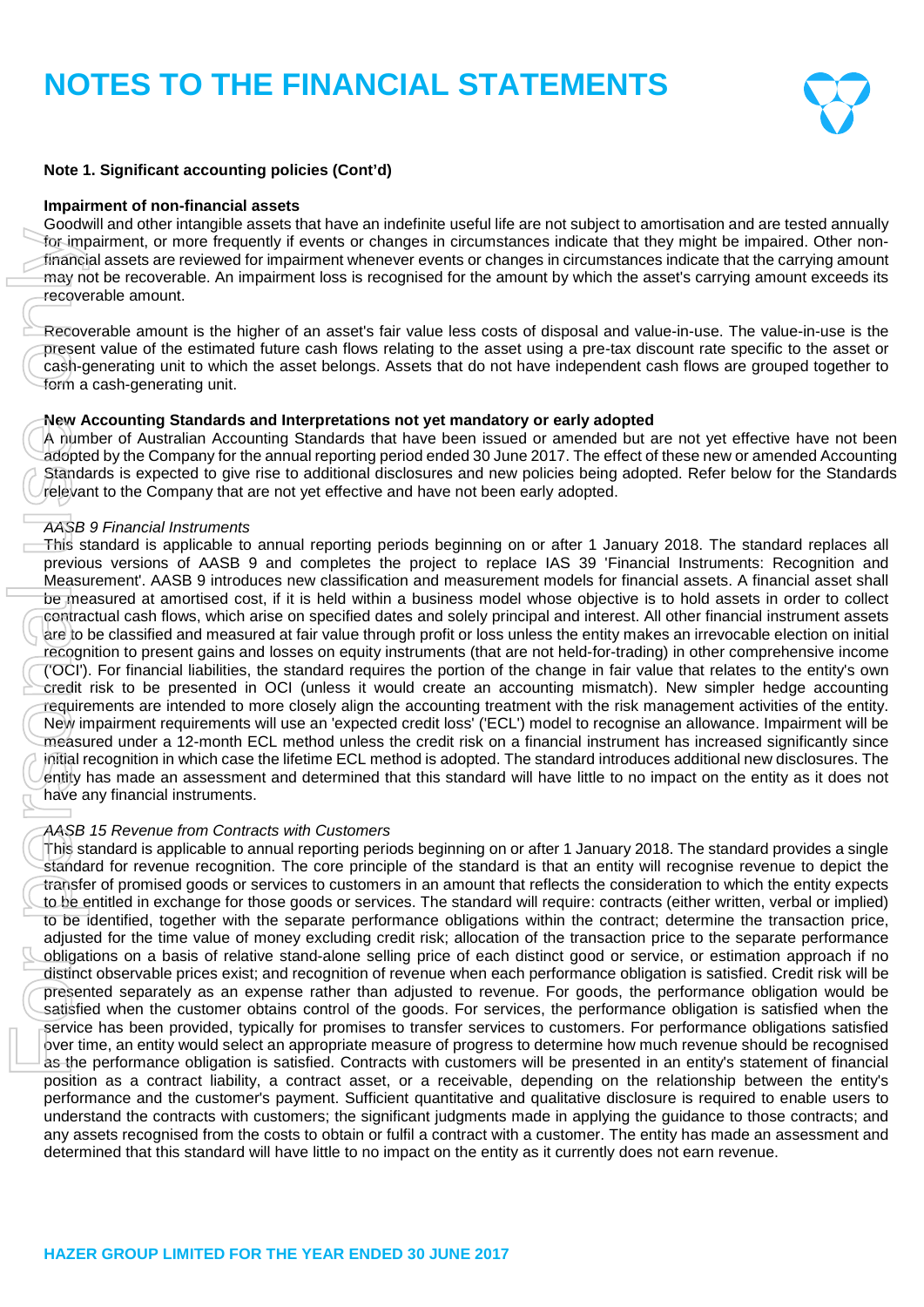

# **Note 1. Significant accounting policies (Cont'd)**

#### *AASB 16 Leases*

This standard is applicable to annual reporting periods beginning on or after 1 January 2019. The standard replaces AASB 117 'Leases' and for lessees will eliminate the classifications of operating leases and finance leases. Subject to exceptions, a right-of-use' asset will be capitalised in the statement of financial position, measured at the present value of the unavoidable future lease payments to be made over the lease term. The exceptions relate to short-term leases of 12 months or less and leases of low-value assets (such as personal computers and small office furniture) where an accounting policy choice exists whereby either a 'right-of-use' asset is recognised or lease payments are expensed to profit or loss as incurred. A liability corresponding to the capitalised lease will also be recognised, adjusted for lease prepayments, lease incentives received, initial direct costs incurred and an estimate of any future restoration, removal or dismantling costs. Straight-line operating lease expense recognition will be replaced with a depreciation charge for the leased asset (included in operating costs) and an interest expense on the recognised lease liability (included in finance costs). In the earlier periods of the lease, the expenses associated with the lease under AASB 16 will be higher when compared to lease expenses under AASB 117. However EBITDA (Earnings Before Interest, Tax, Depreciation and Amortisation) results will be improved as the operating expense is replaced by interest expense and depreciation in profit or loss under AASB 16. For classification within the statement of cash flows, the lease payments will be separated into both a principal (financing activities) and interest (either operating or financing activities) component. For lessor accounting, the standard does not substantially change how a lessor accounts for leases. The entity has made an assessment and determined that this standard will have little to no impact on the entity only had short term leases of 12 months or less for the period ended 30 June 2017. 1117. Leases and for leases will elliminate the classifications of of the state will be capitalized in the statement of financial thuye lease powers will be capitalized in the statement The excepted with the statement of

#### **Note 2: Critical accounting judgements, estimates and assumptions**

The preparation of the financial statements requires management to make judgements, estimates and assumptions that affect the reported amounts in the financial statements. Management continually evaluates its judgements and estimates in relation to assets, liabilities, contingent liabilities, revenue and expenses. Management bases its judgements, estimates and assumptions on historical experience and on other various factors, including expectations of future events, management believes to be reasonable under the circumstances. The resulting accounting judgements and estimates will seldom equal the related actual results. The judgements, estimates and assumptions that have a significant risk of causing a material adjustment to the carrying amounts of assets and liabilities (refer to the respective notes) within the next financial year are discussed below.

#### *Share-based payment transactions*

The company measures the cost of equity-settled transactions with employees by reference to the fair value of the equity instruments at the date at which they are granted. The fair value is determined by using either the Binomial or Black-Scholes model taking into account the terms and conditions upon which the instruments were granted. The accounting estimates and assumptions relating to equity-settled share-based payments would have no impact on the carrying amounts of assets and liabilities within the next annual reporting period but may impact profit or loss and equity.

#### *Capitalised development costs (pre-pilot plant)*

The company capitalises developments costs for the pre-pilot plant in accordance with the accounting policy. Initial capitalisation of costs is based on management's judgement that technological and economic feasibility is confirmed, usually when the project moves from the research phase into the development phase. In determining the amounts to be capitalised, management makes assumptions in relation to what costs relate to the development stage.

#### *Impairment of capitalised development costs (pre-pilot plant)*

The company has assessed the capitalised development costs at the reporting date. This requires determining the recoverable amount of the asset either using the fair value less costs of disposal or a value-in-use calculation, which require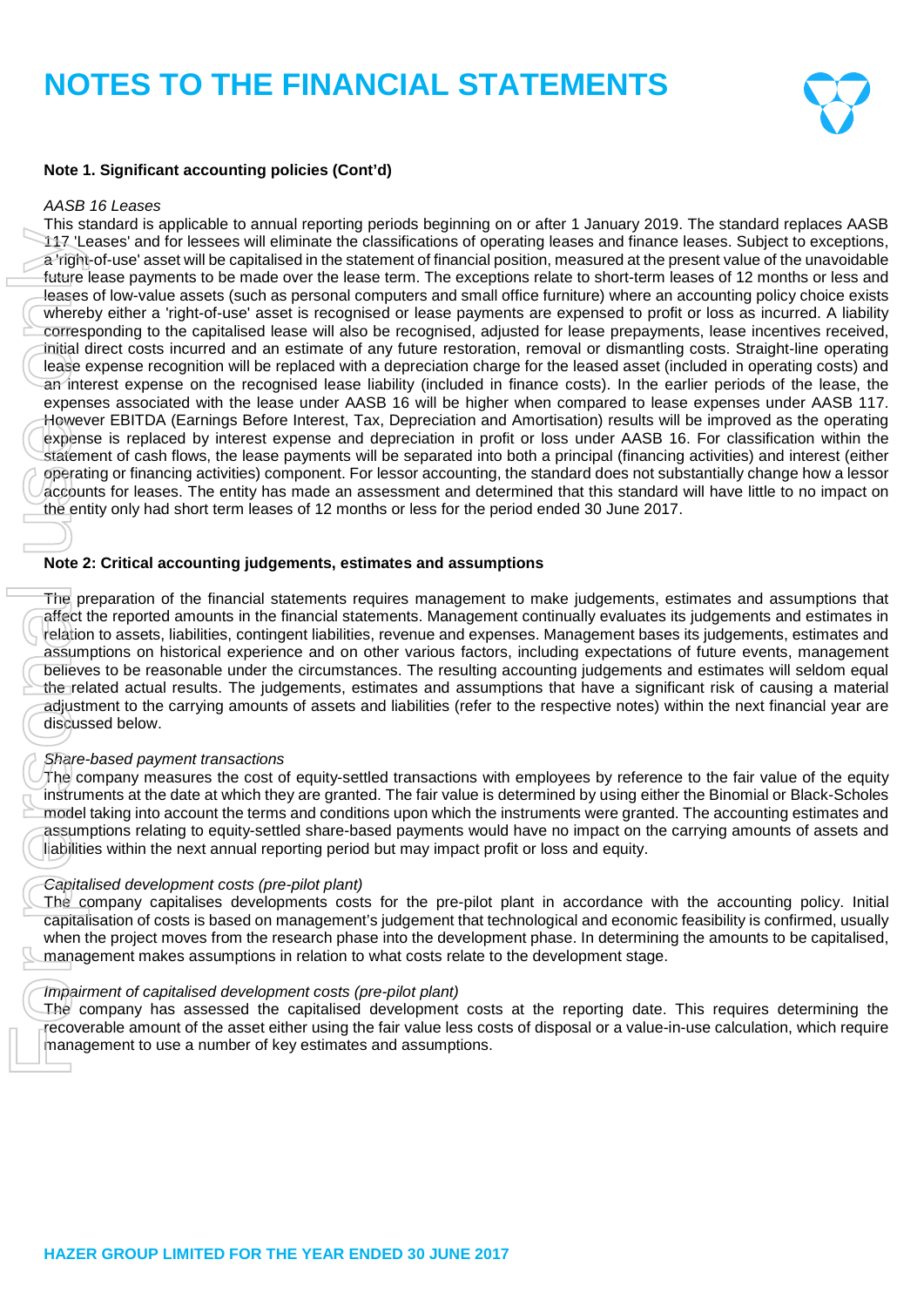

### **Note 3. Operating segments**

The Company has considered the requirements of AASB8 – Operating Segments and has identified its operating segments based on the internal reports that are reviewed and used by the board of directors (chief operating decision makers) in assessing performance and determining the allocation of resources.

The company operates as a single segment being research and development of novel graphite and hydrogen production technology. There is no difference between the audited financial report and the internal reports generated for review. The company is domiciled in Australia and is currently in the development phase and hence has not begun to generate revenue from operations. All the assets are located in Australia.

#### **Note 4. Financial risk management objectives and policies**

The company manages its exposure to key financial risks, including interest rate and liquidity risk in accordance with its financial risk management policy. The objective of the policy is to support the delivery of its financial targets whilst protecting future financial security.

The company uses different methods to measure and manage different types of risks to which it is exposed. These include monitoring levels of exposure to interest rate risk and assessments of market forecasts for interest rates. Liquidity risk is monitored through the development of future rolling cash flow forecasts.

Primary responsibility for identification and control of financial risks rests with the Board. The Board reviews and agrees policies for managing each of the risks identified below.

At reporting date, the entity had \$8,144,451 (2016: \$4,677,919) in cash and cash equivalents exposed to interest rate risk.

At reporting date, if interest rates had moved, as illustrated in the table below, with all other variables held constant, net loss and equity would have been affected as follows:

| assessing performance and determining the allocation of resources.                                                                                                                                                                                                                                                                                                          |                  |            |                  |            |
|-----------------------------------------------------------------------------------------------------------------------------------------------------------------------------------------------------------------------------------------------------------------------------------------------------------------------------------------------------------------------------|------------------|------------|------------------|------------|
| The company operates as a single segment being research and development of novel graphite and<br>technology. There is no difference between the audited financial report and the internal reports gener<br>company is domiciled in Australia and is currently in the development phase and hence has not begun<br>from operations. All the assets are located in Australia. |                  |            |                  |            |
|                                                                                                                                                                                                                                                                                                                                                                             |                  |            |                  |            |
| Note 4. Financial risk management objectives and policies                                                                                                                                                                                                                                                                                                                   |                  |            |                  |            |
| The company's principal financial instruments comprise cash and short term deposits.                                                                                                                                                                                                                                                                                        |                  |            |                  |            |
| The company manages its exposure to key financial risks, including interest rate and liquidity risk i<br>financial risk management policy. The objective of the policy is to support the delivery of its financial ta<br>future financial security.                                                                                                                         |                  |            |                  |            |
| The company uses different methods to measure and manage different types of risks to which it is exp<br>monitoring levels of exposure to interest rate risk and assessments of market forecasts for interest r<br>monitored through the development of future rolling cash flow forecasts.                                                                                  |                  |            |                  |            |
| Primary responsibility for identification and control of financial risks rests with the Board. The Board<br>policies for managing each of the risks identified below.<br>Interest rate risk<br>At reporting date, the entity had \$8,144,451 (2016: \$4,677,919) in cash and cash equivalents exposed                                                                       |                  |            |                  |            |
| The entity's exposure to market interest rates relates primarily to cash and short-term deposits.                                                                                                                                                                                                                                                                           |                  |            |                  |            |
| At reporting date, if interest rates had moved, as illustrated in the table below, with all other variables h                                                                                                                                                                                                                                                               |                  |            |                  |            |
| and equity would have been affected as follows:                                                                                                                                                                                                                                                                                                                             |                  |            |                  |            |
|                                                                                                                                                                                                                                                                                                                                                                             |                  |            |                  |            |
|                                                                                                                                                                                                                                                                                                                                                                             | <b>Net loss</b>  |            | <b>Equity</b>    |            |
|                                                                                                                                                                                                                                                                                                                                                                             | Higher / (lower) |            | Higher / (lower) |            |
|                                                                                                                                                                                                                                                                                                                                                                             | 2017<br>\$       | 2016<br>\$ | 2017<br>\$       | 2016<br>\$ |
| +1% (100 basis points)                                                                                                                                                                                                                                                                                                                                                      | (81, 444)        | (46, 779)  | 81,444           | 46,779     |
| -1% (100 basis points)                                                                                                                                                                                                                                                                                                                                                      | 81,444           | 46,799     | (81, 444)        | (46, 799)  |
| The movements are due to higher / lower interest revenue from cash balances.                                                                                                                                                                                                                                                                                                |                  |            |                  |            |
| Liquidity Risk                                                                                                                                                                                                                                                                                                                                                              |                  |            |                  |            |
| Liquidity risk is managed through the entity's objective to maintain adequate funding to meet its needs,<br>by gash and short term deposits sufficient to meet the consolidated entity's current cash requirements.                                                                                                                                                         |                  |            |                  |            |

# *Liquidity Risk*

Liquidity risk is managed through the entity's objective to maintain adequate funding to meet its needs, currently represented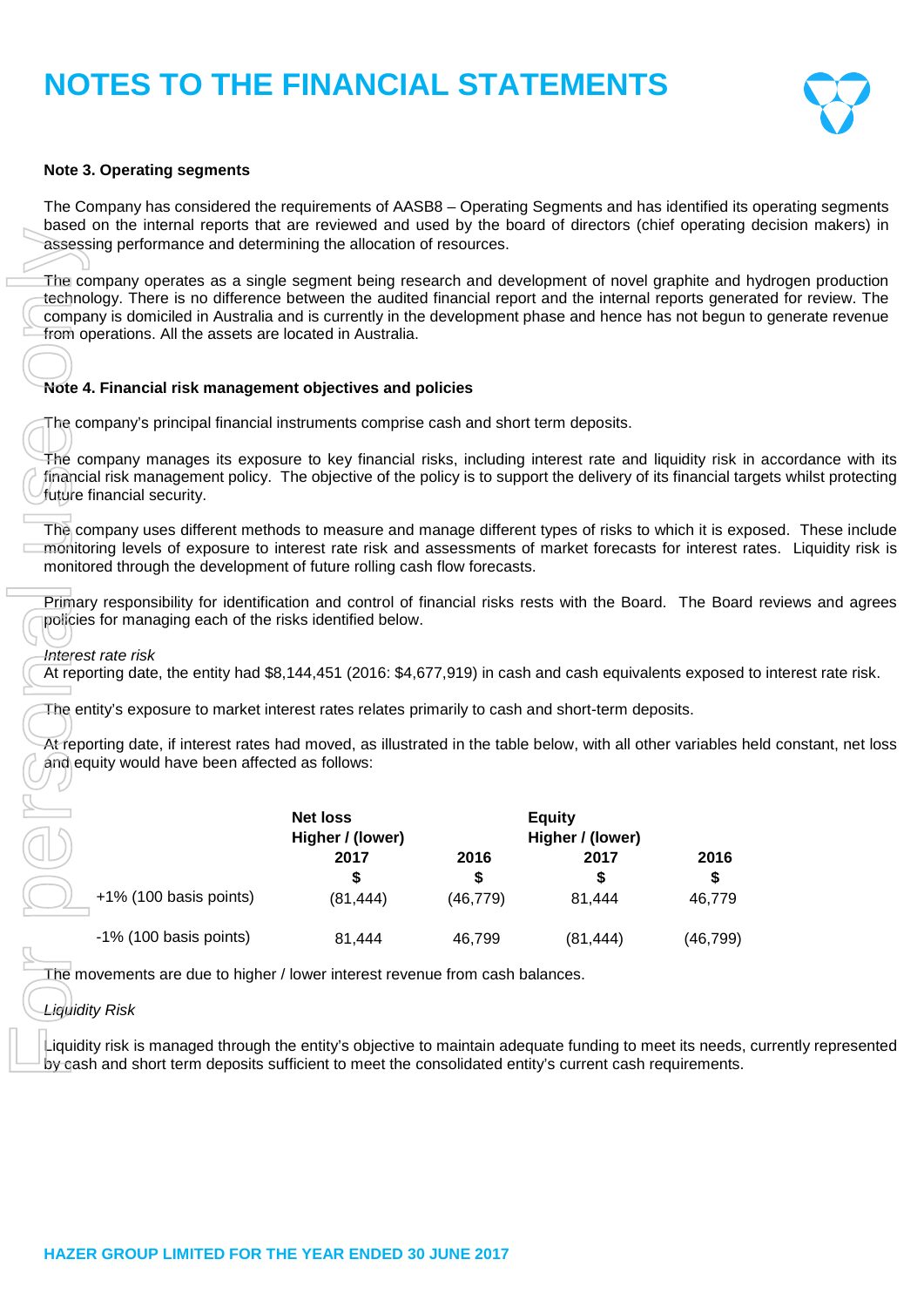

### **Note 4. Financial risk management objectives and policies (Cont'd)**

#### *Capital management*

| The primary objective of the entity's capital management is to ensure that it maintains a strong credit rating and healthy<br>capital ratios in order to support its business and maximise shareholder value.                                                                                                                                                                                                                      |                     |                        |
|------------------------------------------------------------------------------------------------------------------------------------------------------------------------------------------------------------------------------------------------------------------------------------------------------------------------------------------------------------------------------------------------------------------------------------|---------------------|------------------------|
| The entity manages its capital structure and makes adjustments to it, in light of changes in economic conditions. To<br>maintain or adjust the capital structure, the entity may return capital to shareholders or issue new shares. No changes<br>were made in the objectives, policies or processes during the years ended 30 June 2017 and 30 June 2016.                                                                        |                     |                        |
| The entity monitors capital with reference to the net debt position. The entity's current policy is to keep the net debt<br>position negative, such that cash and cash equivalents exceeds debt.                                                                                                                                                                                                                                   |                     |                        |
| Note 5. Cash and cash equivalents                                                                                                                                                                                                                                                                                                                                                                                                  | 2017                | 2016                   |
|                                                                                                                                                                                                                                                                                                                                                                                                                                    |                     |                        |
| Cash at bank<br>Cash on deposit                                                                                                                                                                                                                                                                                                                                                                                                    | 8,094,197<br>50,254 | 1,177,919<br>3,500,000 |
|                                                                                                                                                                                                                                                                                                                                                                                                                                    | 8,144,451           | 4,677,919              |
|                                                                                                                                                                                                                                                                                                                                                                                                                                    |                     |                        |
| Note 6. Other current assets                                                                                                                                                                                                                                                                                                                                                                                                       |                     |                        |
|                                                                                                                                                                                                                                                                                                                                                                                                                                    | 2017<br>5           | 2016                   |
| Prepayments                                                                                                                                                                                                                                                                                                                                                                                                                        |                     | 22,500                 |
| GST refundable<br>Other receivables                                                                                                                                                                                                                                                                                                                                                                                                | 87,330<br>8,120     | 42,652                 |
| Accrued interest                                                                                                                                                                                                                                                                                                                                                                                                                   |                     | 10,616                 |
|                                                                                                                                                                                                                                                                                                                                                                                                                                    | 95,450              | 75,768                 |
|                                                                                                                                                                                                                                                                                                                                                                                                                                    |                     |                        |
| Note 7. Capitalised development costs (Pre-Pilot Plant)                                                                                                                                                                                                                                                                                                                                                                            |                     |                        |
|                                                                                                                                                                                                                                                                                                                                                                                                                                    | 2017                | 2016<br>\$             |
| Capitalised development cost (Pre-Pilot Plant)                                                                                                                                                                                                                                                                                                                                                                                     | 1,081,114           |                        |
|                                                                                                                                                                                                                                                                                                                                                                                                                                    | 1,081,114           |                        |
| The pre-pilot plant is a key stage in the development of the Hazer process and the first stage in Hazers transition fror<br>laboratory based standard equipment to customer-designed constructed plant. Development costs directly attributable t<br>create, produce and prepare the pre-pilot plant for the purpose intended by management is recognised as an intangible asse<br>when the criteria under AASB 138 are satisfied. |                     |                        |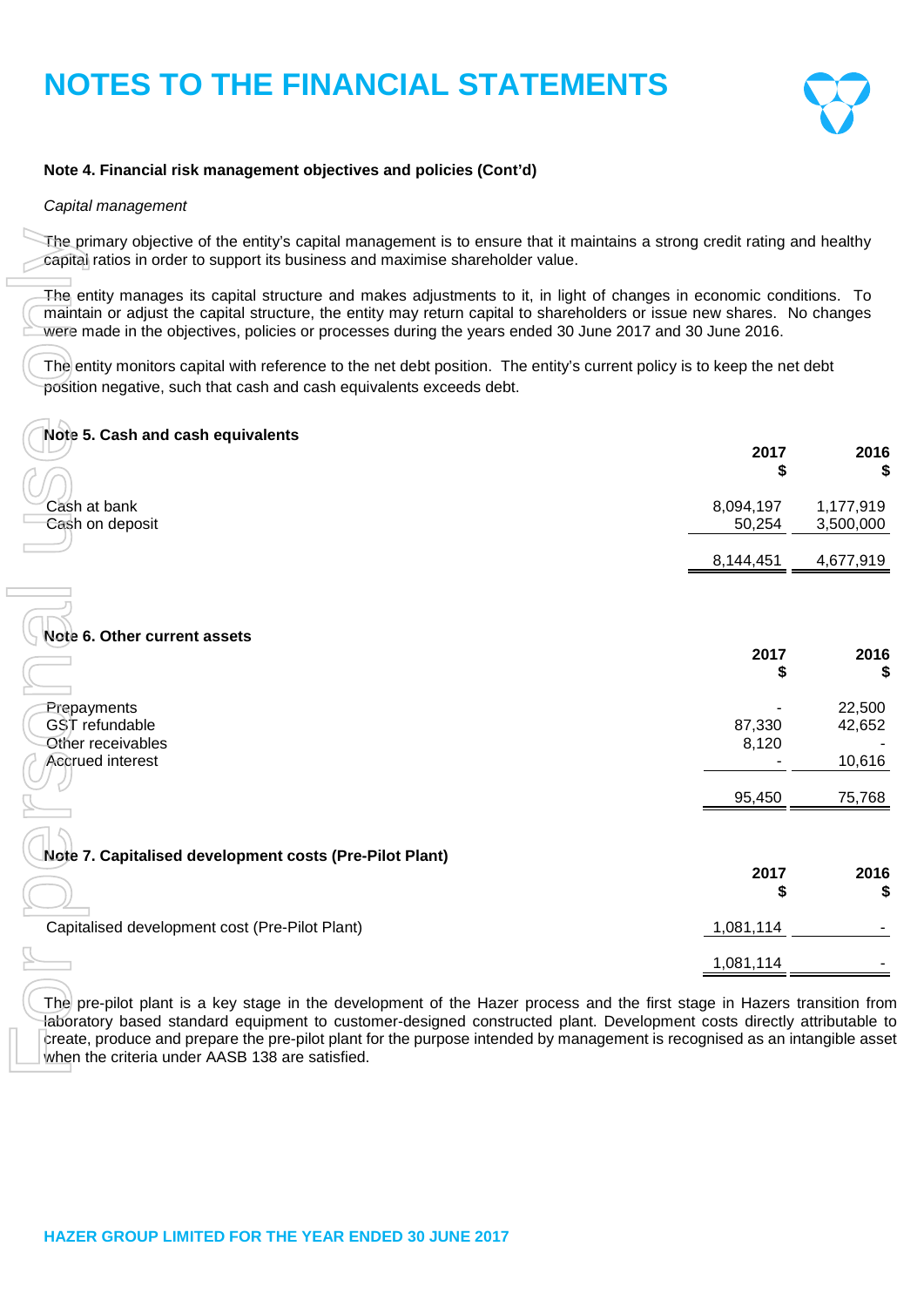

### **Note 7. Capitalised development cost (Pre-Pilot plant) (Cont'd)**

Capitalised development costs are recognised as an intangible asset and amortised from the point at which the asset is ready for use. Commissioning of the pre-pilot plant occurred subsequent to reporting date (Note 19) on 6 July 2017. Prior to this, the asset was not available for use nor was it in a condition necessary for it to be capable of operating in the manner intended by management. Therefore, no amortisation has been recognised for during the year ended 30 June 2017.

#### **Note 8. Trade and other payables**

| asset was not available for use nor was it in a condition necessary for it to be capable of operating in the manner intended by<br>management. Therefore, no amortisation has been recognised for during the year ended 30 June 2017.                                                                                                                                                                                          |                            |                      |
|--------------------------------------------------------------------------------------------------------------------------------------------------------------------------------------------------------------------------------------------------------------------------------------------------------------------------------------------------------------------------------------------------------------------------------|----------------------------|----------------------|
| The company performed its annual impairment test as at reporting date. Impairment exists when the carrying value of an asse<br>or cash generating unit exceeds its recoverable amount, which is the higher of its fair value less costs of disposal and its value<br>in use. Management have determined that, at reporting date the pre-pilot plant's fair value less costs of disposal was in exces<br>of its carrying value. |                            |                      |
| Note 8. Trade and other payables                                                                                                                                                                                                                                                                                                                                                                                               |                            |                      |
|                                                                                                                                                                                                                                                                                                                                                                                                                                | 2017<br>\$                 | 2016<br>5            |
| Trade payables<br>Other payables                                                                                                                                                                                                                                                                                                                                                                                               | 61,937<br>212,130          | 41,478<br>72,798     |
|                                                                                                                                                                                                                                                                                                                                                                                                                                | 274,067                    | 114,276              |
| <b>Note 9. Provisions</b>                                                                                                                                                                                                                                                                                                                                                                                                      |                            |                      |
|                                                                                                                                                                                                                                                                                                                                                                                                                                | 2017<br>\$                 | 2016                 |
| Employee benefits<br>Research agreement                                                                                                                                                                                                                                                                                                                                                                                        | 66,258<br>100,000          | 18,641<br>200,000    |
|                                                                                                                                                                                                                                                                                                                                                                                                                                | 166,258                    | 218,641              |
| Note 10. Income Tax                                                                                                                                                                                                                                                                                                                                                                                                            |                            |                      |
| The prima facie tax receivable on loss before income tax is reconciled to the income tax expense as follows:                                                                                                                                                                                                                                                                                                                   |                            |                      |
|                                                                                                                                                                                                                                                                                                                                                                                                                                | 2017<br>\$                 | 2016<br>S            |
| Prima facie benefit on operating loss at 28.5% (2016: 28.5%)<br>Tax losses not brought to account                                                                                                                                                                                                                                                                                                                              | 1,105,089<br>(1, 105, 089) | 525,642<br>(525,642) |
| Income tax benefit attributable to operating loss                                                                                                                                                                                                                                                                                                                                                                              |                            |                      |
| A potential deferred tax asset, attributable to tax losses carried forward, amounts to approximately \$1,853,182 (2016<br>\$748,092) and has not been brought to account at reporting date because the directors do not believe it is appropriate to<br>regard realisation of the deferred tax asset as probable at this point in time. This benefit will only be obtained if:                                                 |                            |                      |

# **Note 10. Income Tax**

|                                                                                                   | 2017                     | 2016                  |
|---------------------------------------------------------------------------------------------------|--------------------------|-----------------------|
| Prima facie benefit on operating loss at 28.5% (2016: 28.5%)<br>Tax losses not brought to account | 1,105,089<br>(1,105,089) | 525.642<br>(525, 642) |
| Income tax benefit attributable to operating loss                                                 |                          |                       |

- the company derives future assessable income of a nature and of an amount sufficient to enable the benefit from the deductions for the loss and research and development expenditure to be realised;
- the company continues to comply with the conditions for deductibility imposed by law; and
- no changes in tax legislation adversely affect the company in realising the benefit from the deductions for the loss and research and development expenditure.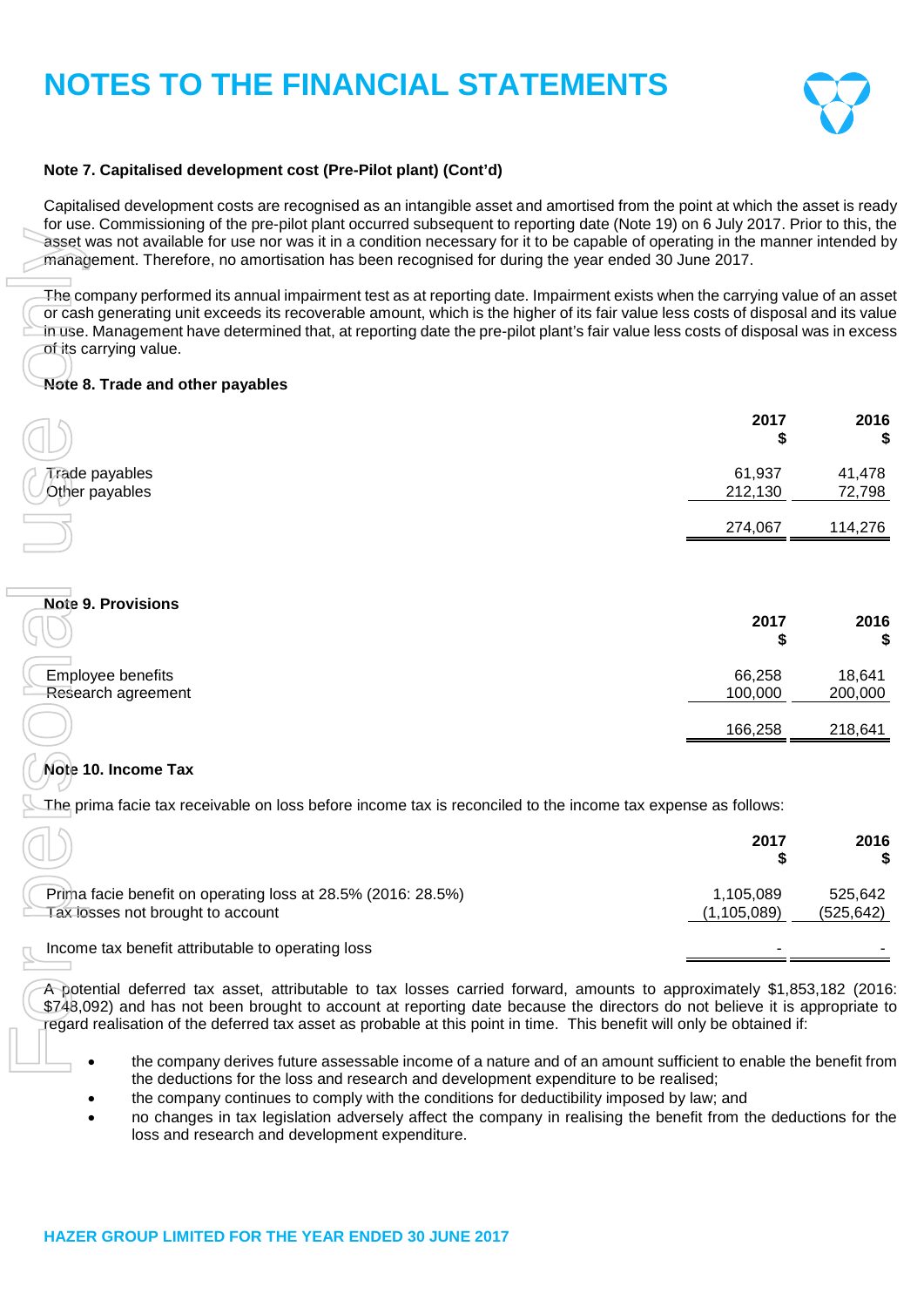

### **Note 11. Equity - issued capital**

|                        | 2017<br><b>Shares</b> | 2016<br><b>Shares</b> | 2017       | 2016<br>\$ |
|------------------------|-----------------------|-----------------------|------------|------------|
| <b>Ordinary shares</b> | 76,550,995            | 64,540,752            | 12,973,415 | 5,845,279  |
| <b>Listed options</b>  | 15,221,088            | 15,041,564            | 147.163    | 148.403    |

### **Ordinary share capital**

| <b>Ordinary shares</b>                              |                  | 76,550,995   | 64,540,752         | 12,973,415  | 5,845      |
|-----------------------------------------------------|------------------|--------------|--------------------|-------------|------------|
| <b>Listed options</b>                               |                  | 15,221,088   | 15,041,564         | 147,163     | 148        |
|                                                     |                  |              |                    |             |            |
| <b>Ordinary share capital</b>                       |                  |              |                    |             |            |
| Movements in ordinary share capital                 |                  |              |                    |             |            |
| <b>Details</b>                                      | <b>Date</b>      | No of shares | <b>Issue price</b> |             | \$         |
| <b>Balance</b>                                      | 1 July 2015      | 36,192,002   |                    |             | 1,582,945  |
| Issue of shares                                     | 2 December 2015  | 25,000,000   | \$0.20             |             | 5,000,000  |
| Share issue transaction costs, net of tax           | 2 December 2015  |              |                    | (1,611,416) |            |
| Issue of shares                                     | 18 March 2016    | 3,195,000    | \$0.28             |             | 894,600    |
| Share issue transaction costs, net of tax           | 18 March 2016    |              |                    |             | (63, 975)  |
| Issue of shares to contractors                      | 18 March 2016    | 150,000      | \$0.28             |             | 42,000     |
| Issue of shares on exercise of options <sup>1</sup> | 30 June 2016     | 3,750        | \$0.30             |             | 1,125      |
| <b>Balance</b>                                      | 30 June 2016     | 64,540,752   |                    |             | 5,845,279  |
| <b>Balance</b>                                      |                  |              |                    |             |            |
| Issue of shares <sup>1</sup>                        | 29 July 2016     | 33,632       | \$0.30             |             | 10,090     |
| Issue of shares <sup>1</sup>                        | 1 September 2016 | 11,132       | \$0.30             |             | 3,339      |
| Issue of shares <sup>1</sup>                        | 9 November 2016  | 13,000       | \$0.30             |             | 3,900      |
| <b>Issue of shares</b>                              | 20 March 2017    | 8,333,333    | \$0.60             |             | 5,000,000  |
| Share issue transaction costs, net of tax           | 20 March 2017    |              |                    |             | (13,250)   |
| Issue of shares <sup>1</sup>                        | 21 March 2017    | 6,250        | \$0.30             |             | 1,875      |
| <b>Issue of shares</b>                              | 27 April 2017    | 3,556,434    | \$0.60             |             | 2,133,882  |
| Share issue transaction costs, net of tax           | 27 April 2017    |              |                    |             | (29, 879)  |
| fssue of shares <sup>1</sup>                        | 27 April 2017    | 11,962       | \$0.30             |             | 3,589      |
| Issue of shares <sup>1</sup>                        | 14 June 2017     | 44,500       | \$0.30             |             | 13,350     |
| Transfer from listed options <sup>1</sup>           | 30 June 2017     |              | \$0.01             |             | 1,240      |
| <b>Balance</b>                                      | 30 June 2017     | 76,550,995   |                    |             | 12,973,415 |
|                                                     |                  |              |                    |             |            |
|                                                     |                  |              |                    |             |            |
|                                                     |                  |              |                    |             |            |
|                                                     |                  |              |                    |             |            |
|                                                     |                  |              |                    |             |            |
|                                                     |                  |              |                    |             |            |
|                                                     |                  |              |                    |             |            |
|                                                     |                  |              |                    |             |            |
|                                                     |                  |              |                    |             |            |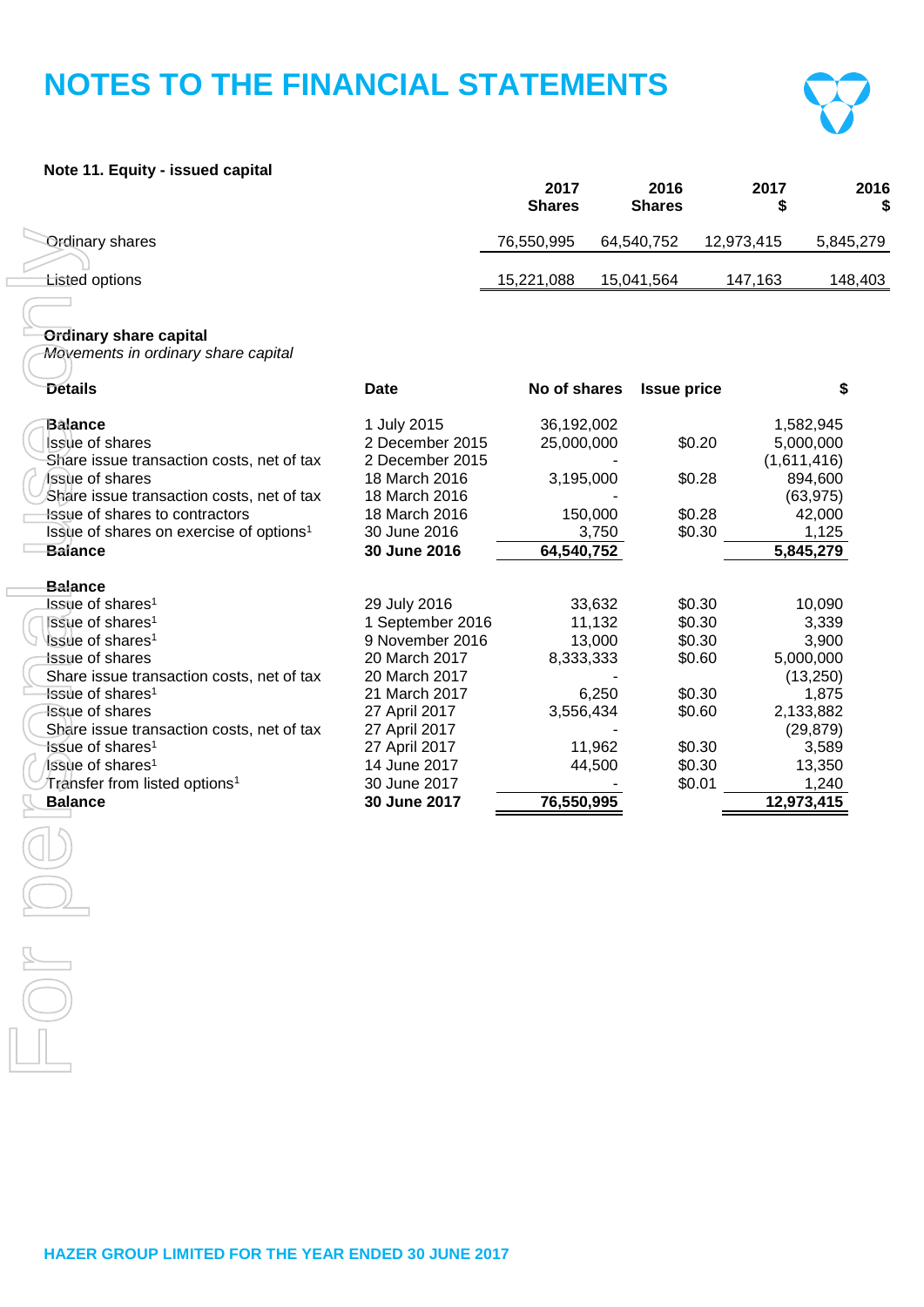

# **Note 11. Equity - issued capital (Cont'd)**

| <b>Listed options</b>                                                                                                                                                                                                                                                                                                                                                                  |                               |            |        |                     |
|----------------------------------------------------------------------------------------------------------------------------------------------------------------------------------------------------------------------------------------------------------------------------------------------------------------------------------------------------------------------------------------|-------------------------------|------------|--------|---------------------|
| Movements in listed options                                                                                                                                                                                                                                                                                                                                                            |                               |            |        |                     |
| <b>Balance</b><br><b>Issue of entitlement options</b>                                                                                                                                                                                                                                                                                                                                  | 28 April 2016                 | 15,045,314 | \$0.01 | 150,453             |
| Option issue transaction costs, net of tax<br><b>Balance</b>                                                                                                                                                                                                                                                                                                                           | 28 April 2016<br>30 June 2016 | 15,041,564 |        | (2,050)<br>148,403  |
|                                                                                                                                                                                                                                                                                                                                                                                        |                               |            |        |                     |
| <b>Balance</b>                                                                                                                                                                                                                                                                                                                                                                         |                               |            |        |                     |
| <b>Issue of shares</b>                                                                                                                                                                                                                                                                                                                                                                 | 29 July 2016                  | (33, 362)  |        |                     |
| Issue of shares                                                                                                                                                                                                                                                                                                                                                                        | 1 September 2016              | (11, 132)  |        |                     |
| <b>Issue of shares</b>                                                                                                                                                                                                                                                                                                                                                                 | 9 November 2016               | (13,000)   |        |                     |
| Quotation of unlisted Series E options                                                                                                                                                                                                                                                                                                                                                 | 9 November 2016               | 300,000    |        |                     |
| <i>lssue</i> of shares                                                                                                                                                                                                                                                                                                                                                                 | 21 March 2017                 | (6,250)    |        |                     |
| Issue of shares                                                                                                                                                                                                                                                                                                                                                                        | 27 April 2017                 | (11, 962)  |        |                     |
| Issue of shares                                                                                                                                                                                                                                                                                                                                                                        | 14 June 2017<br>30 June 2017  | (44,500)   | \$0.01 |                     |
| Transfer to ordinary shares <sup>1</sup><br><b>Balance</b>                                                                                                                                                                                                                                                                                                                             | 30 June 2017                  | 15,221,088 |        | (1, 240)<br>147,163 |
|                                                                                                                                                                                                                                                                                                                                                                                        |                               |            |        |                     |
| <b>Total issued capital</b><br>Relate to the issue of shares upon the exercise of listed options.                                                                                                                                                                                                                                                                                      | 30 June 2017                  |            |        | 13,120,578          |
| <b>Ordinary shares</b><br>Ordinary shares entitle the holder to participate in dividends and the proceeds on the winding up of the company in proportion<br>to the number of and amounts paid on the shares held. The fully paid ordinary shares have no par value and the company<br>does not have a limited amount of authorised capital.                                            |                               |            |        |                     |
| On a show of hands every member present at a meeting in person or by proxy shall have one vote and upon a poll each<br>share shall have one vote.                                                                                                                                                                                                                                      |                               |            |        |                     |
| Share buy-back<br>There is no current on-market share buy-back scheme in place.                                                                                                                                                                                                                                                                                                        |                               |            |        |                     |
| Capital risk management<br>The company's objectives when managing capital is to safeguard its ability to continue as a going concern, so that it can<br>provide returns for shareholders and benefits for other stakeholders and to maintain an optimum capital structure to reduce<br>the cost of capital.                                                                            |                               |            |        |                     |
|                                                                                                                                                                                                                                                                                                                                                                                        |                               |            |        |                     |
| In order to maintain or adjust the capital structure, the company may adjust the amount of dividends paid to shareholders,<br>return capital to shareholders, issue new shares or sell assets to reduce debt.                                                                                                                                                                          |                               |            |        |                     |
| The company would look to raise capital when an opportunity to invest in a business or company was seen as value adding<br>relative to the current company's share price at the time of the investment. The company is not actively pursuing additional<br>investments in the short term as it continues to integrate and grow its existing businesses in order to maximise synergies. |                               |            |        |                     |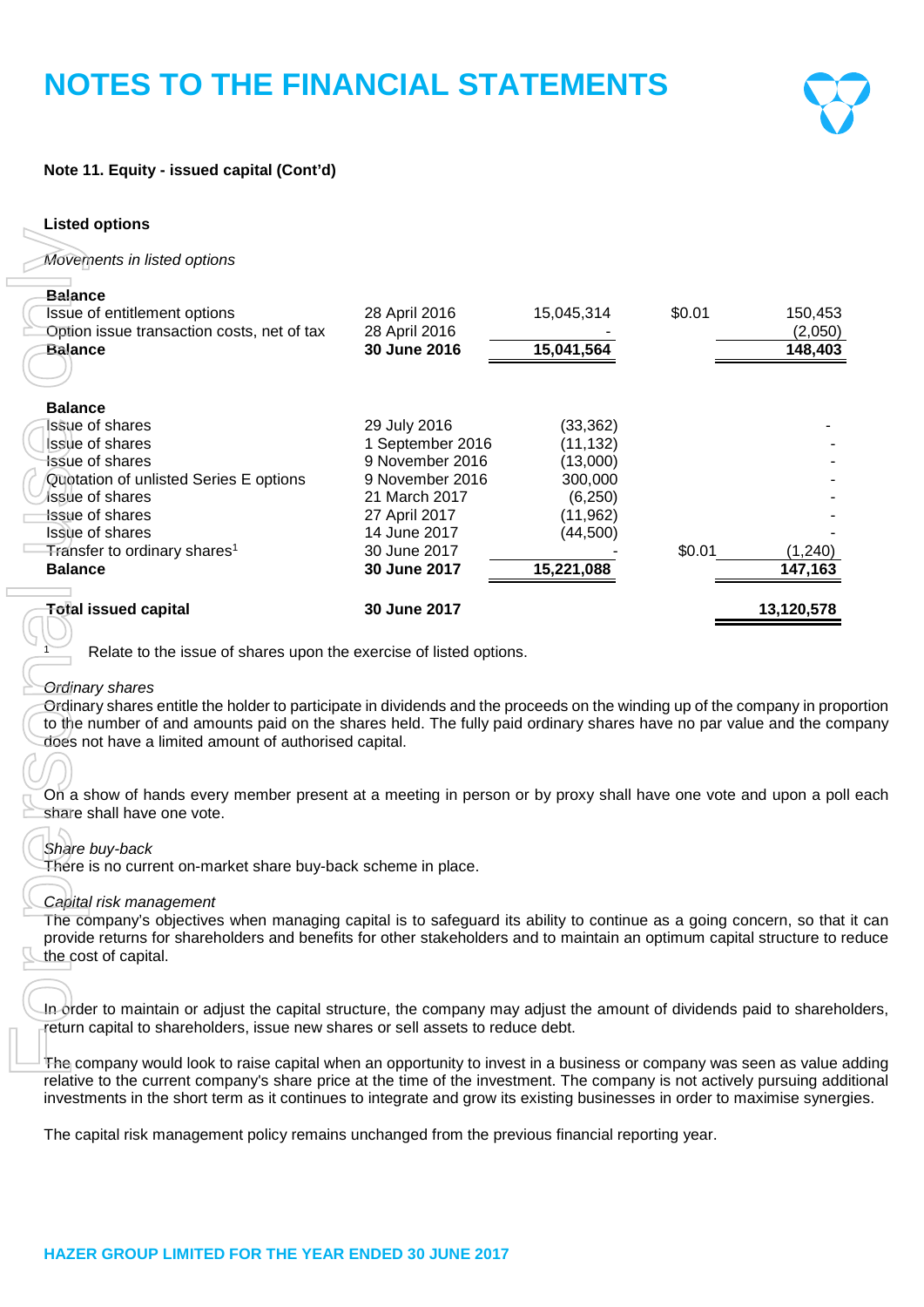#### **Note 12. Equity - reserves**

|                | 2017      | 2016<br>¢<br>ъĐ |
|----------------|-----------|-----------------|
| Option reserve | 2,649,225 | 1,438,694       |
|                | 2,649,225 | 1,438,694       |

 $\Gamma$ 

| Option reserve                                                                                                                | 2,649,225               | 1,438,694              |
|-------------------------------------------------------------------------------------------------------------------------------|-------------------------|------------------------|
|                                                                                                                               | 2,649,225               | 1,438,694              |
|                                                                                                                               |                         |                        |
| <b>Option reserve</b><br>The option reserve records items recognised as expenses on the valuation of share options.           |                         |                        |
|                                                                                                                               |                         |                        |
| Movements in reserves<br>Movements in each class of reserve during the current and previous financial year are set out below: |                         |                        |
|                                                                                                                               |                         |                        |
|                                                                                                                               | No of<br><b>Options</b> | <b>Value</b>           |
|                                                                                                                               |                         |                        |
| Balance at 30 June 2016                                                                                                       | 32,300,000              | 1,438,694              |
| 1 July 2016<br>Options issued during the year vesting over multiple periods                                                   | 10,566,667              | 1,145,973              |
| Previously issued options vesting over multiple periods                                                                       |                         | 71,789                 |
| Existing options quoted as listed options during the year                                                                     | (300,000)               |                        |
| Forfeiture                                                                                                                    | (400,000)               | (7, 231)               |
| Balance at 30 June 2017                                                                                                       | 42,166,667              | 2,649,225              |
| Note 13. Equity - accumulated losses                                                                                          |                         |                        |
|                                                                                                                               |                         |                        |
|                                                                                                                               | 2017<br>\$              | 2016                   |
|                                                                                                                               |                         |                        |
| Accumulated losses at the beginning of the financial year<br>Loss after income tax expense for the year                       | 3,011,606<br>3,877,507  | 1,167,248<br>1,844,358 |
|                                                                                                                               |                         |                        |
| Accumulated losses at the end of the financial year                                                                           | 6,889,113               | 3,011,606              |
|                                                                                                                               |                         |                        |
| Note 14. Key management personnel disclosures                                                                                 |                         |                        |
| Compensation                                                                                                                  |                         |                        |
| The aggregate compensation made to key management personnel of the company is set out below:                                  |                         |                        |
|                                                                                                                               | 2017                    | 2016                   |
|                                                                                                                               | \$                      | S                      |
| Short-term employee benefits                                                                                                  | 469,750                 | 196,250                |
| Post-employment benefits                                                                                                      | 32,633                  | 18,644                 |
| Long-term benefits                                                                                                            |                         |                        |

### **Note 14. Key management personnel disclosures**

|                                                          | 2017              | 2016<br>\$        |
|----------------------------------------------------------|-------------------|-------------------|
| Short-term employee benefits<br>Post-employment benefits | 469,750<br>32,633 | 196,250<br>18,644 |
| Long-term benefits<br>Share-based payments               | 325,360           | 120,842           |
|                                                          | 827,743           | 335,736           |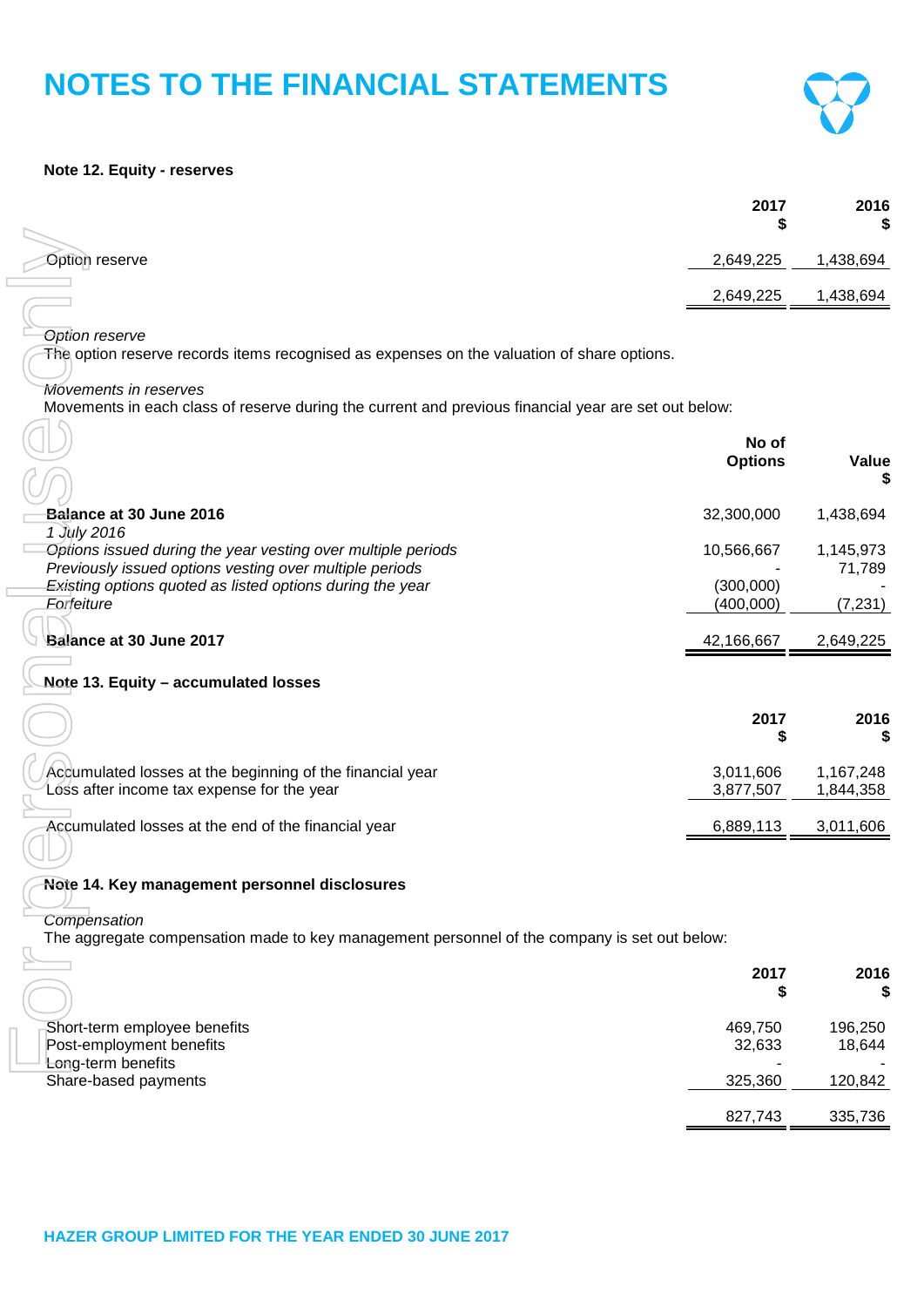

### **Note 15. Remuneration of auditors**

During the financial year the following fees were paid or payable for services provided by RSM Australia Partners, the auditor of the company, its network firms and unrelated firms:

|                                                                      | 2017   | 2016   |
|----------------------------------------------------------------------|--------|--------|
| <b>Audit services</b><br>Audit or review of the financial statements | 37.500 | 39,000 |

#### **Note 16. Contingent assets and liabilities**

### **Note 17. Commitments**

|                                                                                                                                                                                                                                                                                                             | 2017   | 2016   |
|-------------------------------------------------------------------------------------------------------------------------------------------------------------------------------------------------------------------------------------------------------------------------------------------------------------|--------|--------|
| <b>Audit services</b><br>Audit or review of the financial statements                                                                                                                                                                                                                                        | 37,500 | 39,000 |
| Note 16. Contingent assets and liabilities                                                                                                                                                                                                                                                                  |        |        |
| The company does not have any contingent assets or contingent liabilities at 30 June 2017.                                                                                                                                                                                                                  |        |        |
| Note 17. Commitments                                                                                                                                                                                                                                                                                        |        |        |
|                                                                                                                                                                                                                                                                                                             | 2017   | 2016   |
| Corporate services – including lease of Perth office space, company and secretarial<br>services, lease of office space and warehouse space in Sydney and lease of equipment<br>committed at the reporting date but not recognised as liabilities, payable:                                                  |        |        |
| Within one year                                                                                                                                                                                                                                                                                             | 64,457 | 13,000 |
| Total                                                                                                                                                                                                                                                                                                       | 64,457 | 13,000 |
| <b>Note 18. Related party transactions</b><br>Key management personnel                                                                                                                                                                                                                                      |        |        |
| Disclosures relating to key management personnel are set out in note 14 and the remuneration report in the directors' report.                                                                                                                                                                               |        |        |
| Transactions with related parties                                                                                                                                                                                                                                                                           |        |        |
| During the financial year, the following payments were made to key management personnel and their related parties:                                                                                                                                                                                          |        |        |
| Mac Equity Partners (International) Pty Ltd a company of which Bryant McLarty and Geoff Pocock are directors and<br>shareholders received \$156,000 pursuant to a corporate services agreement to provide office space, internet,<br>telephone, company secretarial and accounting services to the Company. |        |        |
| Walsh Consulting (WA) Pty Ltd, a company controlled by Terry Walsh received fees totalling \$83,500 pursuant to a<br>consulting agreement to provide the services of Terry Walsh for 18 working hours per week, plus excess travel<br>commitments when required.                                            |        |        |
| PKF International Pty Ltd, a company of which Rick Hopkins is a partner, received \$7,851 for the provision of<br>accounting services.                                                                                                                                                                      |        |        |
| All transactions were made on normal commercial terms and conditions and at market rates.                                                                                                                                                                                                                   |        |        |
| Receivable from and payable to related parties                                                                                                                                                                                                                                                              |        |        |
| There was \$6,417 owing to PKF International Pty Ltd at 30 June 2017 which related to Director fees for Rick Hopkins. There<br>was \$12,777 owing to PKF International Pty Ltd at 30 June 2016.                                                                                                             |        |        |

# **Note 18. Related party transactions**

#### *Key management personnel*

# *Transactions with related parties*

#### *Receivable from and payable to related parties*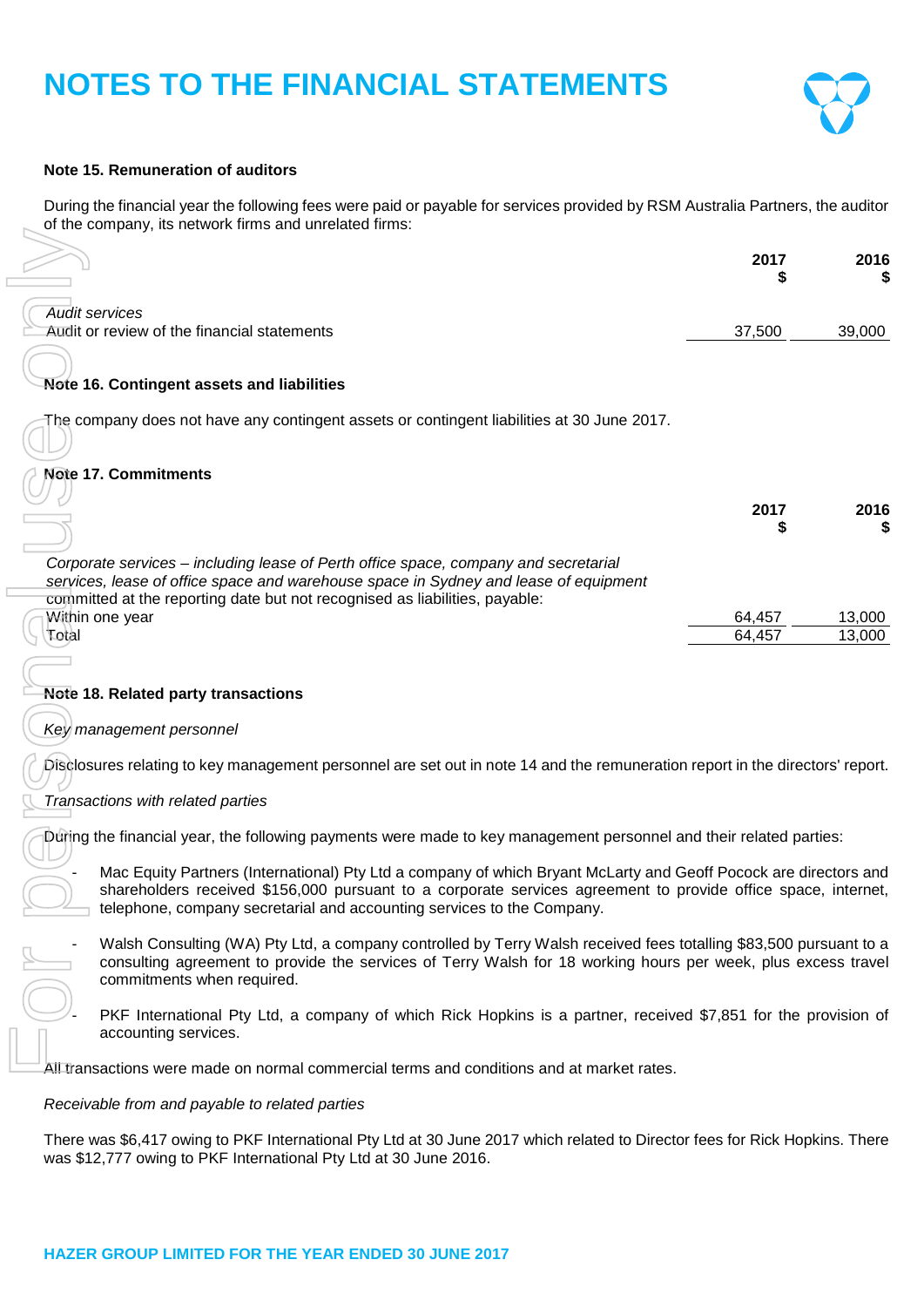

### **Note 19. Events after the reporting period**

On 6 July 2017, it was announced that the company had successfully commissioned it's pre-pilot plant located in St Mary's in Western Sydney. This marked a significant inflection point in Hazer's development trajectory with the pre-pilot plant now ready to commence the operational experimentation phase. The commissioning demonstrated the potential operation of the Hazer process beyond laboratory based equipment and brings Hazer closer to its goal of supplying global markets with economically competitive, clean hydrogen and synthetic graphite.

On 24 July 2017, Tim Goldsmith was appointed as Non-Executive Chairman and Rick Hopkins resigned as Non-Executive Chairman.

On 24 July 2017, it was announced on the ASX that a Chairman's fee of \$60,000 per annum and the following options are proposed to be issued to Tim Goldsmith as a term of his engagement as a Non-Executive Chairman, subject to shareholder approval at the next annual general meeting of the Company (i) 1,000,000 options exercisable at \$0.75 each and expiring 30 June 2020 which vest 6 months after appointment provided the holder has continued to be engaged as an employee or contractor of the Company prior to the vesting date, (ii) 1,250,000 options exercisable at \$0.95 each and expiring 31 December 2020 which vest 12 months after appointment provided the holder has continued to be engaged as an employee or contractor of the Company prior to the vesting date and (iii) 1,500,000 options exercisable at \$1.20 each and expiring 31 December 2021 which vest 18 months after appointment provided the holder has continued to be engaged as an employee or contractor of the Company prior to the vesting date.

### **Note 19. Events after the reporting period (Cont'd)**

On 24 July 2017, the following material variations to the Executive Services Agreement of Geoff Pocock (Managing Director) were announced on the ASX, (a) pay a cash bonus of \$120,000 as satisfaction of any discretionary bonus entitlement up to 31 December 2016; and (b) subject to obtaining shareholder approval at the next general meeting of the Company, the Company will issue Geoff Pocock (or his nominee) the following options (i) 750,000 options with an exercise price of \$0.75 and expiry date of 30 June 2020, vesting 6 months from the date of the announcement provided that the holder has continued to be engaged as a Director and employee of the Company prior to and at the vesting date, (ii) 1,000,000 options with an exercise price of \$0.95 and expiry date of 31 December 2020, vesting 12 months from the date of the announcement provided that the holder has continued to be engaged as a Director and employee of the Company prior to and at the vesting date and (iii) 1,500,000 options with an exercise price of \$1.20 and expiry date of 31 December 2021, vesting 18 months from the date of the announcement provided that the holder has continued to be engaged as a Director and employee of the Company prior to and at the vesting date. Company of the Company prior to the vesting dimension in personal of the potential of the company's operations, the company's operations, the company's or the company's or the company's or the company's or the state of a s

No other matter or circumstance has arisen since 30 June 2017 that has significantly affected, or may significantly affect the<br>company's operations, the results of those operations, or the company's state of affairs in fut

# **Note 20. Reconciliation of profit after income tax to net cash from operating activities**

|                                                                                                                                                 | 2017<br>S                                  | 2016<br>S                                |
|-------------------------------------------------------------------------------------------------------------------------------------------------|--------------------------------------------|------------------------------------------|
| Loss after income tax expense for the year                                                                                                      | (3,877,507)                                | (1,844,358)                              |
| Adiustments for:<br>Share-based payments                                                                                                        | 1,210,531                                  | 149,908                                  |
| Change in operating assets and liabilities:<br>trade and other receivables<br>trade and other payables<br>employee benefits<br>other provisions | (19,682)<br>156.848<br>47.617<br>(100,000) | (47, 380)<br>68,052<br>18.641<br>200,000 |
| Net cash used in operating activities                                                                                                           | $(2,582,193)$ $(1,455,137)$                |                                          |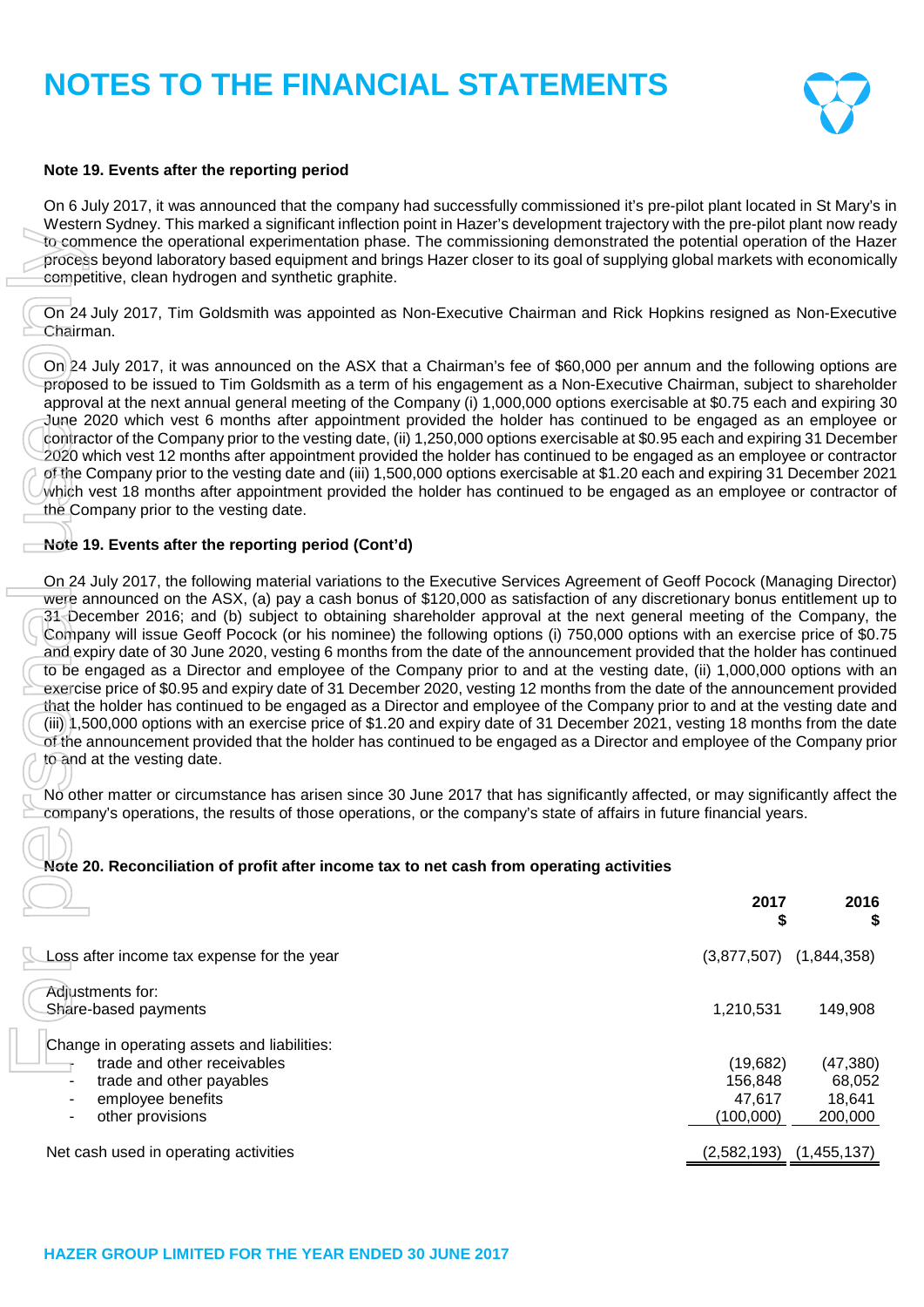

#### **Note 21. Share based payments**

#### **For the year ended 30 June 2017:**

| contractors of the company: | Set out below are summaries of the movements of options granted to key management personnel, employees and |          |              |           |                                     |                     |            |
|-----------------------------|------------------------------------------------------------------------------------------------------------|----------|--------------|-----------|-------------------------------------|---------------------|------------|
| 2017                        |                                                                                                            |          | Balance at   |           | Exercised/                          | Expired/            | Balance at |
|                             |                                                                                                            | Exercise | the start of |           | Quoted as<br>Granted Listed options | forfeited/<br>other | the end of |
| <b>Grant date</b>           | Expiry date                                                                                                | price    | the year     |           |                                     |                     | the year   |
| 30/01/2015                  | 31/12/2017                                                                                                 | \$0.25   | 8,000,000    |           |                                     |                     | 8,000,000  |
| 09/02/2015                  | 31/12/2017                                                                                                 | \$0.25   | 3,000,000    |           |                                     |                     | 3,000,000  |
| 16/09/2015                  | 31/12/2017                                                                                                 | \$0.25   | 500,000      |           |                                     |                     | 500,000    |
| 16/09/2015                  | 31/12/2018                                                                                                 | \$0.25   | 5,250,000    |           |                                     |                     | 5,250,000  |
| 16/09/2015                  | 31/12/2019                                                                                                 | \$0.40   | 5,250,000    |           |                                     | (400,000)           | 4,850,000  |
| 25/11/2015                  | 31/12/2018                                                                                                 | \$0.30   | 10,000,000   |           |                                     |                     | 10,000,000 |
| 14/03/2016                  | 31/12/2018                                                                                                 | \$0.30   | 300,000      |           | $(300,000)$ <sup>1</sup>            |                     |            |
| 01/07/2016                  | 31/12/2016                                                                                                 | \$0.55   |              | 575,000   |                                     |                     | 575,000    |
| 01/07/2016                  | 31/12/2017                                                                                                 | \$0.75   |              | 575,000   |                                     |                     | 575,000    |
| 22/8/2016                   | 22/02/2017                                                                                                 | \$0.75   |              | 100,000   |                                     |                     | 100,000    |
| 31/10/2016                  | 01/05/2017                                                                                                 | \$0.75   |              | 600,000   |                                     |                     | 600,000    |
| 15/11/2016                  | 15/05/2017                                                                                                 | \$0.55   |              | 575,000   |                                     |                     | 575,000    |
| 15/11/2016                  | 15/05/2018                                                                                                 | \$0.75   |              | 575,000   |                                     |                     | 575,000    |
| 20/03/2017                  | 31/12/2019                                                                                                 | \$0.75   |              | 350,000   |                                     |                     | 350,000    |
| 06/04/2017                  | 31/12/2020                                                                                                 | \$0.95   |              | 750,000   |                                     | $\overline{a}$      | 750,000    |
| 06/04/2017                  | 31/12/2021                                                                                                 | \$1.20   |              | 1,000,000 |                                     |                     | 1,000,000  |
| 13/06/2017                  | 31/12/2020                                                                                                 | \$0.75   |              | 1,300,000 |                                     |                     | 1,300,000  |
|                             |                                                                                                            |          | 32,300,000   | 6,400,000 | (300,000)                           | (400,000)           | 38,000,000 |
|                             |                                                                                                            |          |              |           |                                     |                     |            |
|                             | Weighted average exercise price                                                                            |          | \$0.25       | \$0.81    | \$0.30                              | \$0.40              | \$0.50     |
|                             | 300,000 unlisted options were quoted as listed options during the period.                                  |          |              |           |                                     |                     |            |
|                             |                                                                                                            |          |              |           |                                     |                     |            |
|                             |                                                                                                            |          |              |           |                                     |                     |            |
|                             |                                                                                                            |          |              |           |                                     |                     |            |
|                             |                                                                                                            |          |              |           |                                     |                     |            |
|                             |                                                                                                            |          |              |           |                                     |                     |            |
|                             |                                                                                                            |          |              |           |                                     |                     |            |
|                             |                                                                                                            |          |              |           |                                     |                     |            |
|                             |                                                                                                            |          |              |           |                                     |                     |            |
|                             |                                                                                                            |          |              |           |                                     |                     |            |
|                             |                                                                                                            |          |              |           |                                     |                     |            |

**HAZER GROUP LIMITED FOR THE YEAR ENDED 30 JUNE 2017**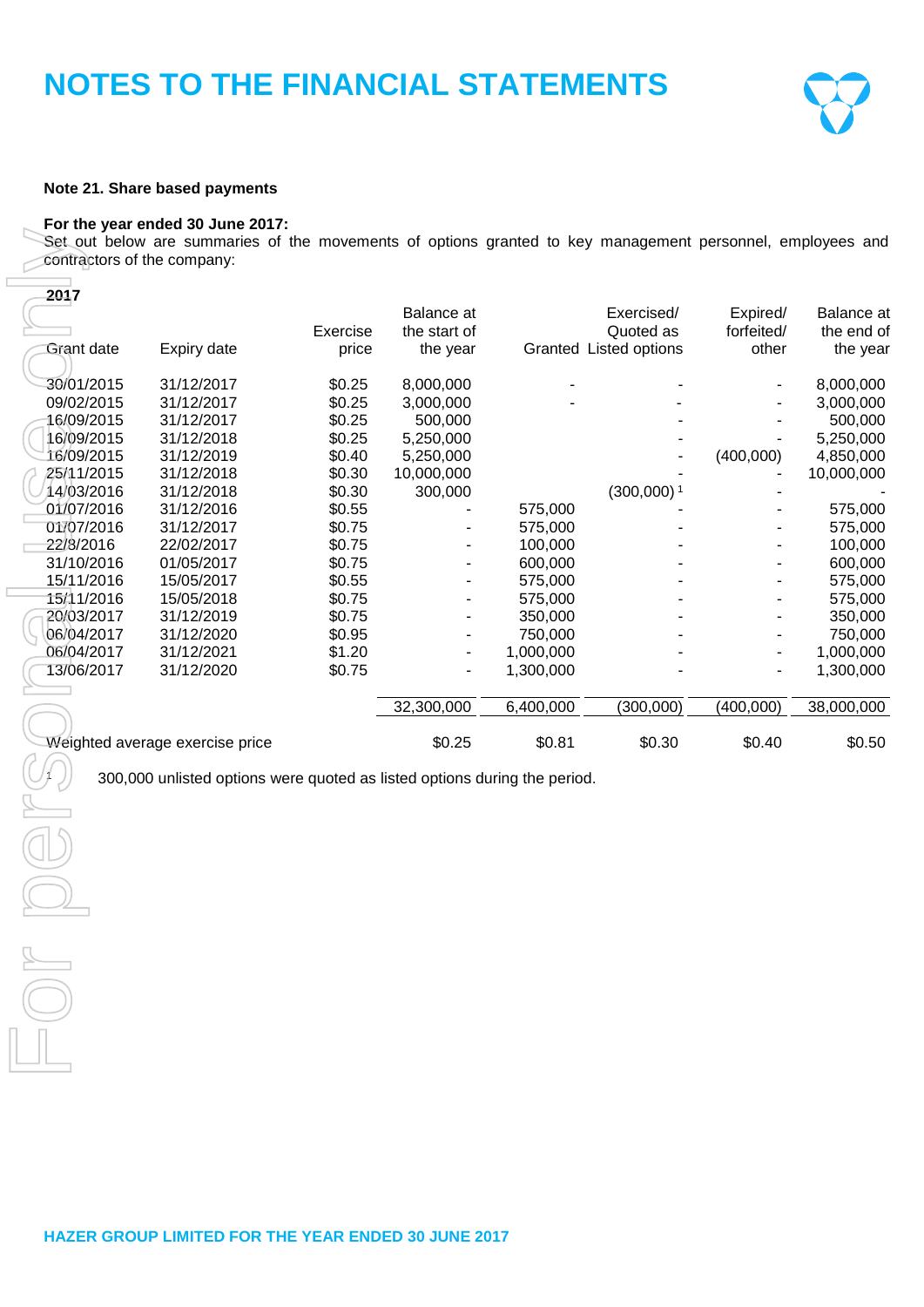

#### **Note 21. Share based payments (Cont.)**

#### **For the year ended 30 June 2016:**

On 18 March 2016, 150,000 shares were issued to contractors at an issue price of \$0.28 per share with a total value of \$42,000.

|                        |                                 |                                                                             | Balance at               |            |           | Expired/                 | Balance at |
|------------------------|---------------------------------|-----------------------------------------------------------------------------|--------------------------|------------|-----------|--------------------------|------------|
|                        |                                 | Exercise                                                                    | the start of             |            |           | forfeited/               | the end of |
| Grant date             | Expiry date                     | price                                                                       | the year                 | Granted    | Exercised | other                    | the year   |
| 30/01/2015             | 31/12/2017                      | \$0.25                                                                      | 8,000,000                |            |           | $\overline{\phantom{a}}$ | 8,000,000  |
| 09/02/2015             | 31/12/2017                      | \$0.25                                                                      | 3,000,000                |            |           |                          | 3,000,000  |
| 16/09/2015             | 31/12/2017                      | \$0.25                                                                      |                          | 500,000    |           |                          | 500,000    |
| 16/09/2015             | 31/12/2018                      | \$0.25                                                                      |                          | 5,250,000  |           |                          | 5,250,000  |
| 16/09/2015             | 31/12/2019                      | \$0.40                                                                      |                          | 5,250,000  |           |                          | 5,250,000  |
| 25/11/2015             | 31/12/2018                      | \$0.30                                                                      | $\overline{\phantom{a}}$ | 10,000,000 |           | $\overline{\phantom{a}}$ | 10,000,000 |
| 14/03/2016             | 31/12/2018                      | \$0.30                                                                      |                          | 300,000    |           |                          | 300,000    |
|                        |                                 |                                                                             | 11,000,000               | 21,300,000 |           |                          | 32,300,000 |
|                        | Weighted average exercise price |                                                                             | \$0.25                   | \$0.31     | \$0.00    | \$0.00                   | \$0.29     |
|                        |                                 | Set out below are the options exercisable at the end of the financial year: |                          |            |           |                          |            |
|                        |                                 |                                                                             |                          |            |           | 2017                     | 2016       |
| <b>Option series</b>   | Grant date                      | Expiry date                                                                 |                          |            |           | Number                   | Number     |
|                        |                                 |                                                                             |                          |            |           |                          |            |
|                        |                                 |                                                                             |                          |            |           |                          |            |
| Series A               | 30/01/2015                      | 31/12/2017                                                                  |                          |            |           | 8,000,000                | 8,000,000  |
| Series A               | 09/02/2015                      | 31/12/2017                                                                  |                          |            |           | 3,000,000                | 3,000,000  |
| Series A               | 16/09/2015                      | 31/12/2017                                                                  |                          |            |           | 500,000                  | 500,000    |
| Series C               | 16/09/2015                      | 31/12/2018                                                                  |                          |            |           | 5,250,000                | 5,250,000  |
| Series D               | 16/09/2015                      | 31/12/2019                                                                  |                          |            |           | 4,850,000                |            |
| Series E               | 25/11/2015                      | 31/12/2018<br>31/12/2018                                                    |                          |            |           | 10,000,000               | 10,000,000 |
| Series E<br>Series F-1 | 14/03/2016<br>01/06/2017        | 30/06/2019                                                                  |                          |            |           | 300,000                  |            |
|                        |                                 |                                                                             |                          |            |           | 575,000                  |            |
| Series F-2             | 15/11/2016                      | 30/06/2019                                                                  |                          |            |           | 575,000                  |            |
| Series G-2             | 22/08/2016                      | 30/06/2020                                                                  |                          |            |           | 100,000                  |            |
| Series G-4             | 31/10/2016                      | 30/06/2020                                                                  |                          |            |           | 600,000                  |            |
| Series H<br>Series G-5 | 20/03/2017<br>20/03/2017        | 30/06/2019<br>30/06/2020                                                    |                          |            |           | 4,166,667<br>350,000     |            |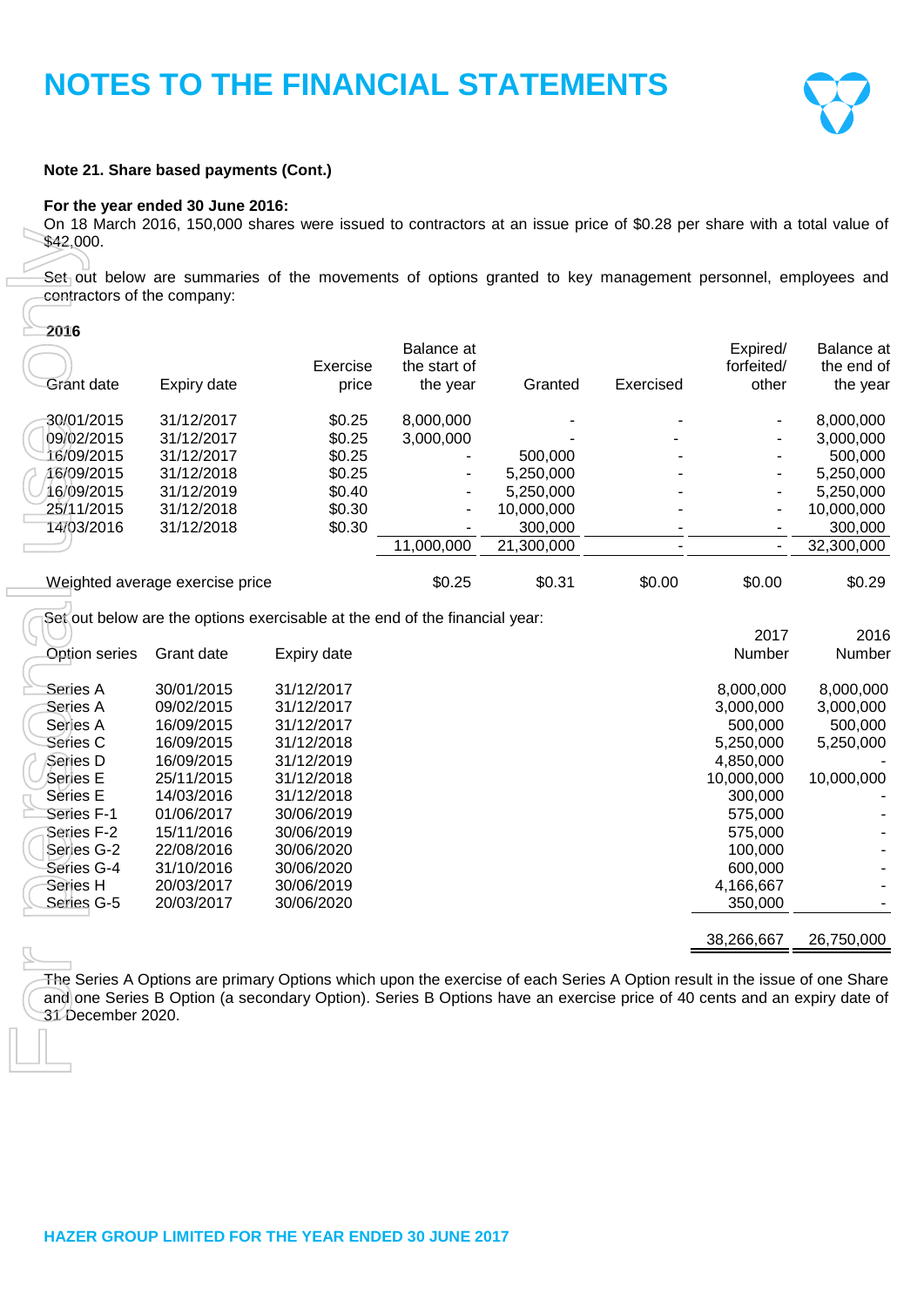

### **Note 21. Share based payments (cont)**

The weighted average remaining contractual life of options outstanding at the end of the financial year was 2.23 years (2016: 2.31 years).

|                             |                                                                                  | For the options granted during the current financial year, the valuation model inputs used to determine the fair value at the |          |            |          |               |               |
|-----------------------------|----------------------------------------------------------------------------------|-------------------------------------------------------------------------------------------------------------------------------|----------|------------|----------|---------------|---------------|
| grant date, are as follows: |                                                                                  |                                                                                                                               |          |            |          |               |               |
|                             |                                                                                  | Share price                                                                                                                   | Exercise | Expected   | Dividend | Risk-free     | Fair value    |
| Grant date                  | Expiry date                                                                      | at grant date                                                                                                                 | price    | volatility | yield    | interest rate | at grant date |
| $1 -$ Jul-16                | 30-Jun-19                                                                        | 0.48                                                                                                                          | 0.55     | 100.00%    | 0.00%    | 1.52%         | 0.29          |
| 1-Jul-16                    | 30-Jun-20                                                                        | 0.48                                                                                                                          | 0.75     | 100.00%    | 0.00%    | 1.52%         | 0.30          |
| 22-Aug-16                   | 30-Jun-20                                                                        | 0.67                                                                                                                          | 0.75     | 100.00%    | 0.00%    | 1.42%         | 0.45          |
| $31 - Oct-16$               | 30-Jun-20                                                                        | 0.50                                                                                                                          | 0.75     | 100.00%    | 0.00%    | 1.70%         | 0.30          |
| 15-Nov-16                   | 30-Jun-19                                                                        | 0.56                                                                                                                          | 0.55     | 100.00%    | 0.00%    | 1.77%         | 0.33          |
| 15-Nov-16                   | 30-Jun-20                                                                        | 0.56                                                                                                                          | 0.75     | 100.00%    | 0.00%    | 1.84%         | 0.34          |
| 20-Mar-17                   | 30-Jun-20                                                                        | 0.64                                                                                                                          | 0.75     | 100.00%    | 0.00%    | 1.96%         | 0.40          |
| 6-Apr-17                    | 31-Dec-20                                                                        | 0.65                                                                                                                          | 0.95     | 100.00%    | 0.00%    | 1.85%         | 0.40          |
| 6-Apr-17                    | 31-Dec-21                                                                        | 0.65                                                                                                                          | 1.20     | 100.00%    | 0.00%    | 1.82%         | 0.42          |
| 13-Jun-17                   | 30-Jun-20                                                                        | 0.49                                                                                                                          | 0.75     | 100.00%    | 0.00%    | 1.73%         | 0.27          |
|                             |                                                                                  |                                                                                                                               |          |            |          |               |               |
|                             |                                                                                  | Expenses arising from share based payment transactions                                                                        |          |            |          |               |               |
|                             |                                                                                  | Fotal expenses arising from share based payment transactions recognised during the period were as follows:                    |          |            |          |               |               |
|                             |                                                                                  |                                                                                                                               |          |            |          | 2017          | 2016          |
|                             |                                                                                  |                                                                                                                               |          |            |          | \$            | \$            |
| Options issued to KMP       |                                                                                  |                                                                                                                               |          |            |          | 332,591       | 120,842       |
|                             | Options issued to employees/consultants                                          |                                                                                                                               |          |            |          | 885,171       | 1,156,099     |
|                             | Shares issued to employees/consultants                                           |                                                                                                                               |          |            |          |               | 42,000        |
| Less:                       |                                                                                  |                                                                                                                               |          |            |          |               |               |
|                             | Forfeiture – options granted to KMP<br>Options issued as part of capital raising |                                                                                                                               |          |            |          | (7, 231)      | (1, 169, 033) |
| Total                       |                                                                                  |                                                                                                                               |          |            |          |               |               |
|                             |                                                                                  |                                                                                                                               |          |            |          | 1,210,531     | 149,908       |
|                             |                                                                                  |                                                                                                                               |          |            |          |               |               |
|                             |                                                                                  |                                                                                                                               |          |            |          |               |               |
|                             |                                                                                  |                                                                                                                               |          |            |          |               |               |
|                             |                                                                                  |                                                                                                                               |          |            |          |               |               |
|                             |                                                                                  |                                                                                                                               |          |            |          |               |               |
|                             |                                                                                  |                                                                                                                               |          |            |          |               |               |
|                             |                                                                                  |                                                                                                                               |          |            |          |               |               |

| ーー                                        | 2017<br>⊅ | 2016          |
|-------------------------------------------|-----------|---------------|
| Options issued to KMP                     | 332,591   | 120,842       |
| Options issued to employees/consultants   | 885.171   | 1,156,099     |
| Shares issued to employees/consultants    |           | 42,000        |
| Less:                                     |           |               |
| Forfeiture – options granted to KMP       | (7, 231)  |               |
| Options issued as part of capital raising |           | (1, 169, 033) |
| Total                                     | 1,210,531 | 149,908       |
|                                           |           |               |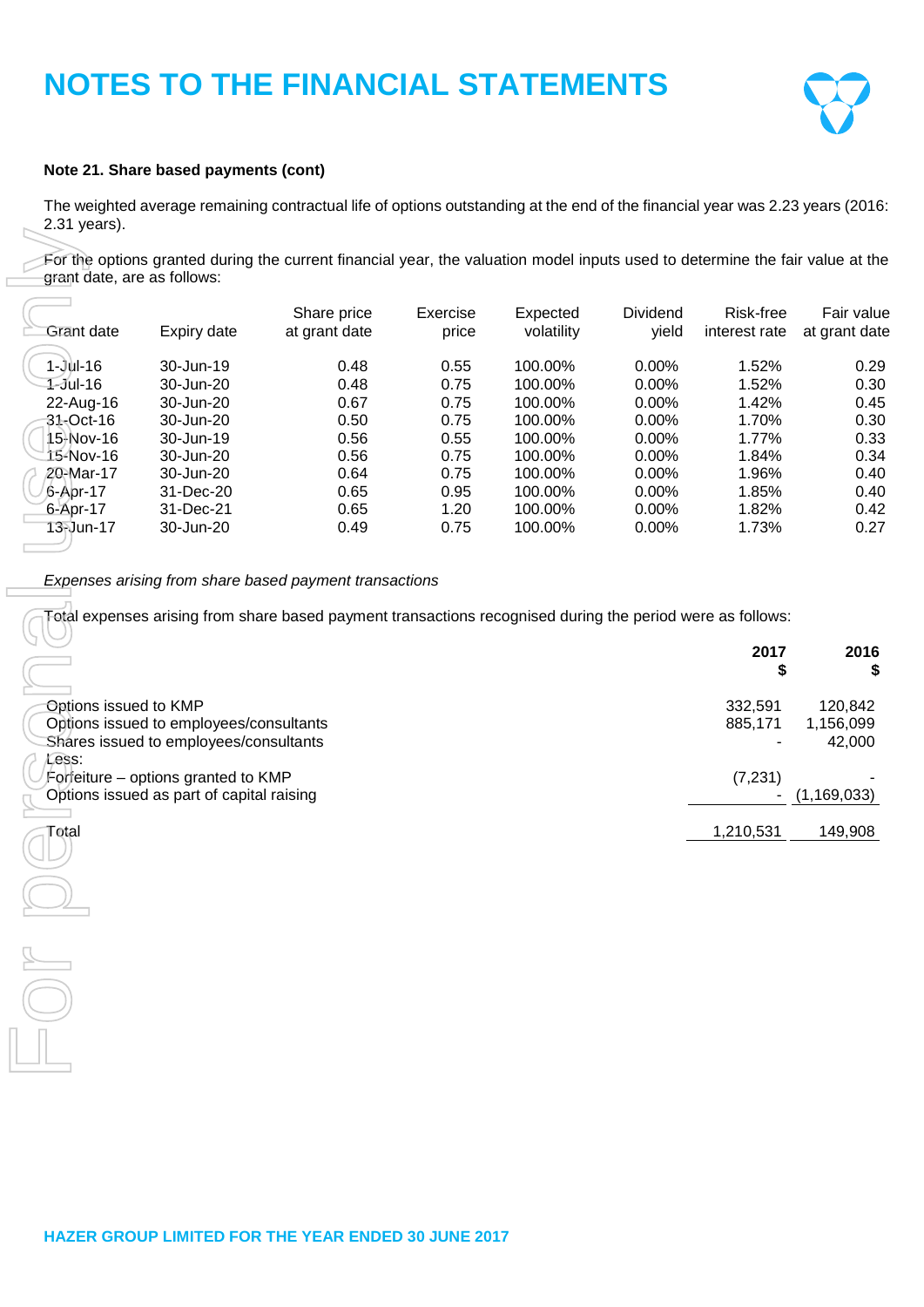

# **Note 22. Earnings per share**

|                                                                                                                                                       | 2017<br>\$    | 2016<br>5     |
|-------------------------------------------------------------------------------------------------------------------------------------------------------|---------------|---------------|
| Loss after income tax<br>Non-controlling interest                                                                                                     | 3,877,507     | 1,844,358     |
| Loss after income tax attributable to the owners of Hazer Group Limited                                                                               | 3,877,507     | 1,844,358     |
|                                                                                                                                                       | <b>Number</b> | <b>Number</b> |
| Weighted average number of ordinary shares used in calculating basic earnings per share<br>Adjustments for calculation of diluted earnings per share: | 67,524,529    | 51,633,810    |
| Options over ordinary shares                                                                                                                          | 57,387,755    | 32,300,000    |
| Weighted average number of ordinary shares used in calculating diluted earnings per share                                                             | 124,912,284   | 83,933,810    |
|                                                                                                                                                       | <b>Cents</b>  | <b>Cents</b>  |
| Basic loss per share<br>Diluted loss per share                                                                                                        | 5.74<br>5.74  | 3.57<br>3.57  |
|                                                                                                                                                       |               |               |
|                                                                                                                                                       |               |               |
|                                                                                                                                                       |               |               |
|                                                                                                                                                       |               |               |
|                                                                                                                                                       |               |               |
|                                                                                                                                                       |               |               |
|                                                                                                                                                       |               |               |
|                                                                                                                                                       |               |               |
|                                                                                                                                                       |               |               |
|                                                                                                                                                       |               |               |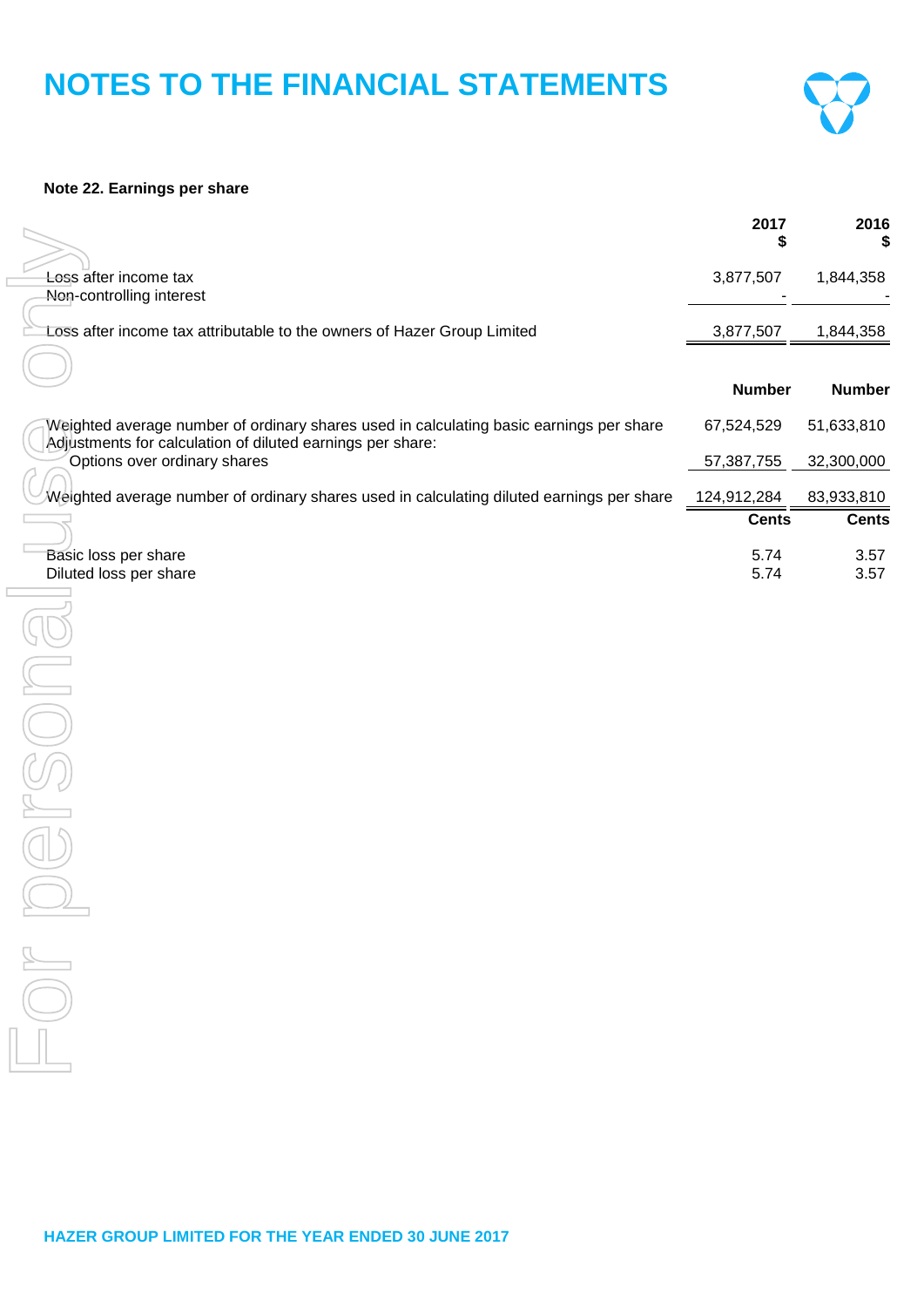# **DIRECTORS' DECLARATION**



In the directors' opinion:

the attached financial statements and notes comply with the *Corporations Act 2001*, the Accounting Standards, the Corporations Regulations 2001 and other mandatory professional reporting requirements;

the attached financial statements and notes comply with International Financial Reporting Standards as issued by the International Accounting Standards Board as described in note 1 to the financial statements;

- the attached financial statements and notes give a true and fair view of the company's financial position as at 30 June 2017 and of its performance for the financial year ended on that date;
- $\bullet$ ) there are reasonable grounds to believe that the company will be able to pay its debts as and when they become due and payable; and
- The directors have been given the declarations required by section 295A of the *Corporations Act 2001*.
- Signed in accordance with a resolution of directors made pursuant to section 295(5)(a) of the *Corporations Act 2001*.

On behalf of the directors

Perth Concept Concept Concept Concept Concept Concept Concept Concept Concept Concept Concept Concept Concept Concept Concept Concept Concept Concept Concept Concept Concept Concept Concept Concept Concept Concept Concept ff fall

 $\cup$ 

Geoff Pocock Managing Director

31 August 2017 Perth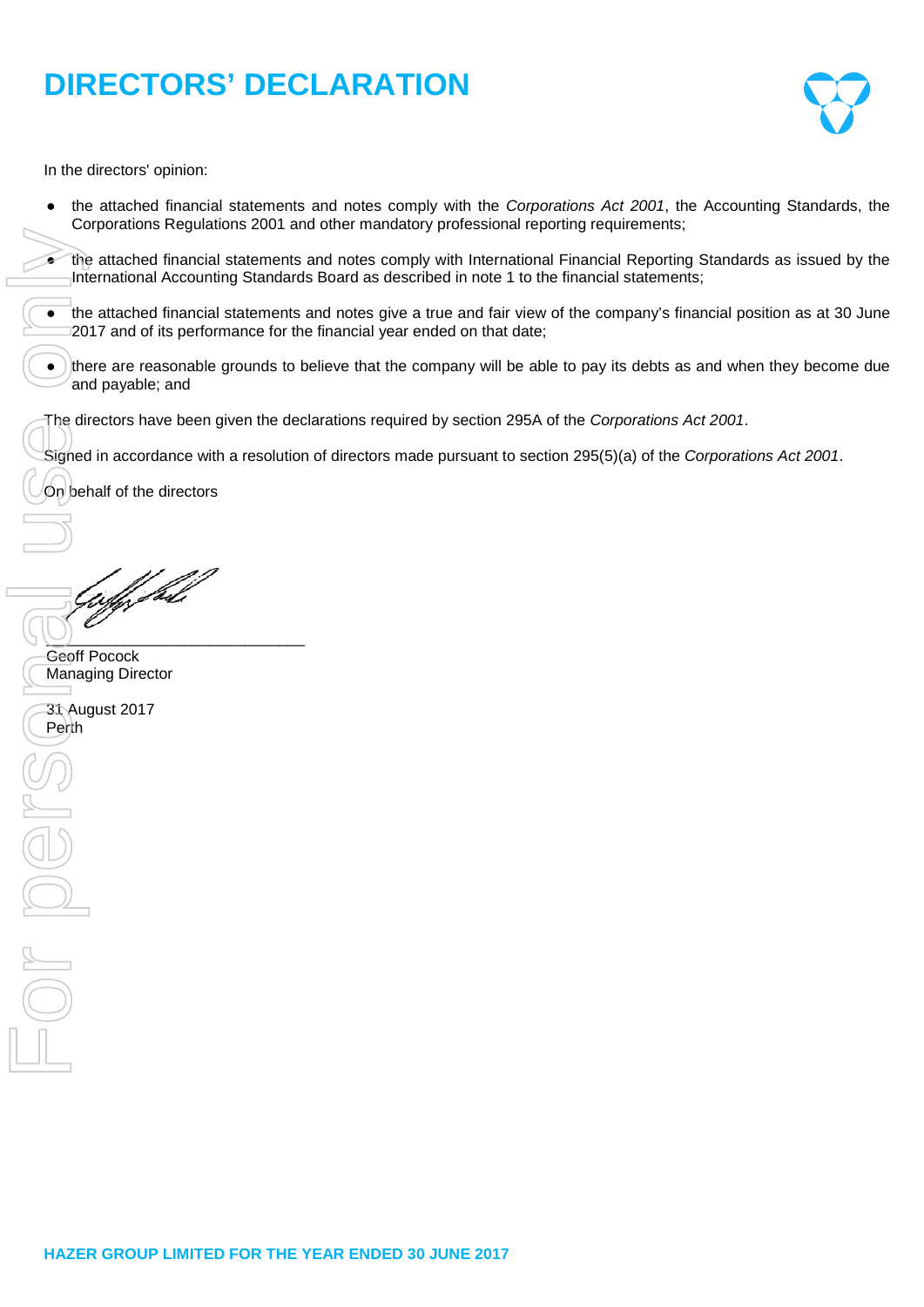

**RSM Australia Partners**

8 St Georges Terrace Perth WA 6000 GPO Box R1253 Perth WA 6844

> T +61 (0) 8 9261 9100 F +61 (0) 8 9261 9111

> > www.rsm.com.au

#### **INDEPENDENT AUDITOR'S REPORT TO THE MEMBERS OF HAZER GROUP LIMITED**

# **Opinion**

We have audited the financial report of Hazer Group Limited (the Company) which comprises the statement of financial position as at 30 June 2017, the statement of profit or loss and other comprehensive income, the statement of changes in equity and the statement of cash flows for the year then ended, notes to the financial statements, including a summary of significant accounting policies, and the directors' declaration.

In our opinion, the accompanying financial report of the Company is in accordance with the Corporations Act 2001, including:

- (i) giving a true and fair view of the Company's financial position as at 30 June 2017 and of its financial performance for the year then ended; and
- (ii) complying with Australian Accounting Standards and the Corporations Regulations 2001.

# **Basis for Opinion**

We conducted our audit in accordance with Australian Auditing Standards. Our responsibilities under those standards are further described in the *Auditor's Responsibilities for the Audit of the Financial Report* section of our report. We are independent of the Company in accordance with the auditor independence requirements of the Corporations Act 2001 and the ethical requirements of the Accounting Professional and Ethical Standards Board's APES 110 *Code of Ethics for Professional Accountants* (the Code) that are relevant to our audit of the financial report in Australia. We have also fulfilled our other ethical responsibilities in accordance with the Code.

We confirm that the independence declaration required by the Corporations Act 2001, which has been given to the directors of the Company, would be in the same terms if given to the directors as at the time of this auditor's report.

We believe that the audit evidence we have obtained is sufficient and appropriate to provide a basis for our opinion.

**THE POWER OF BEING UNDERSTOOD** AUDIT | TAX | CONSULTING

RSM Australia Partners is a member of the RSM network and trades as RSM. RSM is the trading name used by the members of the RSM network. Each memb er of the RSM network is an independent accounting and consulting firm which practices in its own right. The RSM network is not itself a separate legal entity in any jurisdiction. RSM Australia Partners ABN 36 965 185 036

Liability limited by a scheme approved under Professional Standards Legislation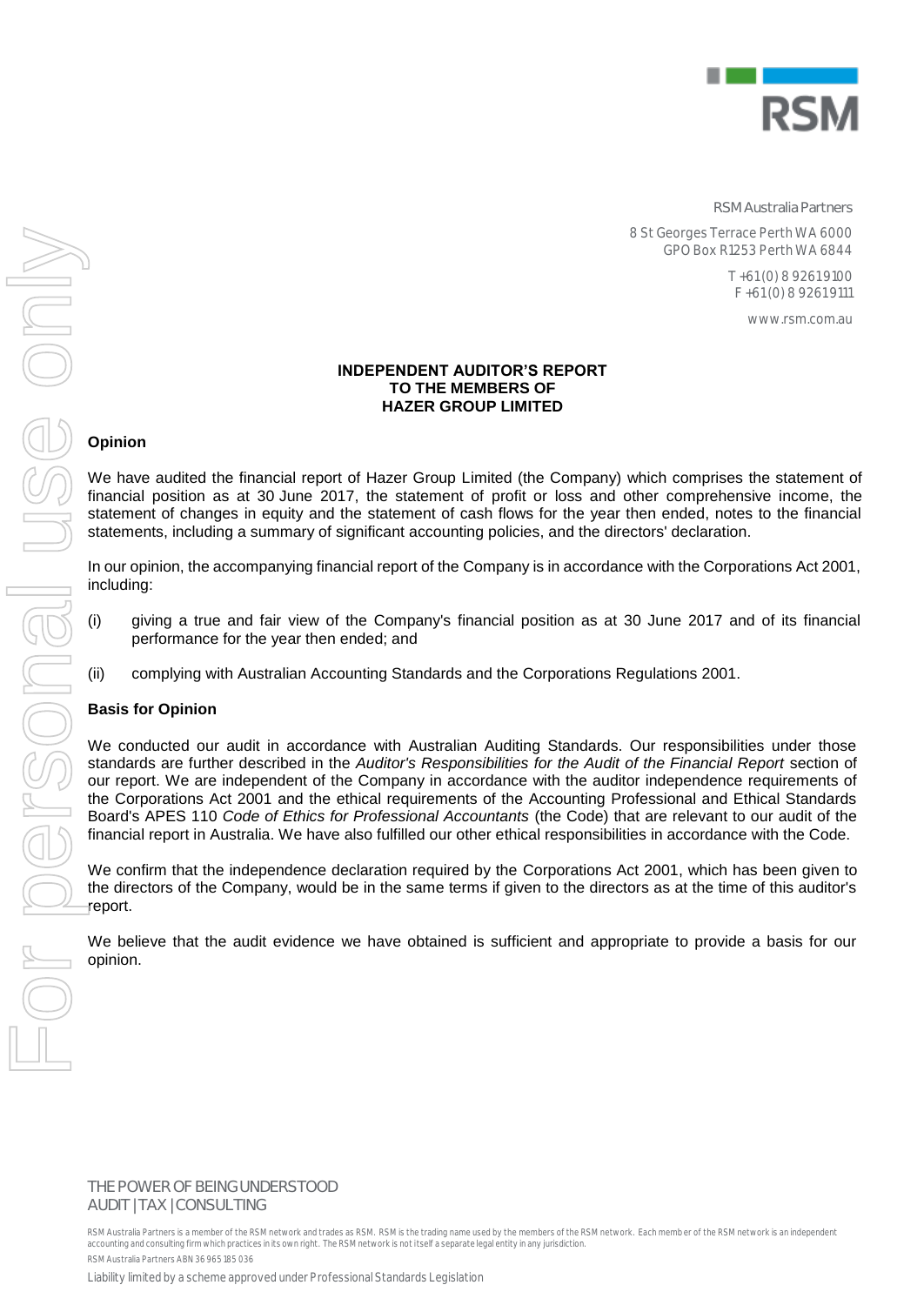

# **Key Audit Matters**

Key audit matters are those matters that, in our professional judgement, were of most significance in our audit of the financial report of the current period. These matters were addressed in the context of our audit of the financial report as a whole, and in forming our opinion thereon, and we do not provide a separate opinion on these matters.

|                                                                                                                                                                                                                                                                                                                                                                                                                                                                                                                                                                                                                                                                                                                                                                                                                                                                                                                                                        | the financial report of the current period. These matters were addressed in the context of our audit of the financial<br>report as a whole, and in forming our opinion thereon, and we do not provide a separate opinion on these matters.                                                                                                                                                                                                                                                                                                                                                                                                                                                                                                                                                                                                                                                                                                                               |
|--------------------------------------------------------------------------------------------------------------------------------------------------------------------------------------------------------------------------------------------------------------------------------------------------------------------------------------------------------------------------------------------------------------------------------------------------------------------------------------------------------------------------------------------------------------------------------------------------------------------------------------------------------------------------------------------------------------------------------------------------------------------------------------------------------------------------------------------------------------------------------------------------------------------------------------------------------|--------------------------------------------------------------------------------------------------------------------------------------------------------------------------------------------------------------------------------------------------------------------------------------------------------------------------------------------------------------------------------------------------------------------------------------------------------------------------------------------------------------------------------------------------------------------------------------------------------------------------------------------------------------------------------------------------------------------------------------------------------------------------------------------------------------------------------------------------------------------------------------------------------------------------------------------------------------------------|
| <b>Key Audit Matter</b>                                                                                                                                                                                                                                                                                                                                                                                                                                                                                                                                                                                                                                                                                                                                                                                                                                                                                                                                | How our audit addressed this matter                                                                                                                                                                                                                                                                                                                                                                                                                                                                                                                                                                                                                                                                                                                                                                                                                                                                                                                                      |
| Intangible assets - Capitalised development costs                                                                                                                                                                                                                                                                                                                                                                                                                                                                                                                                                                                                                                                                                                                                                                                                                                                                                                      |                                                                                                                                                                                                                                                                                                                                                                                                                                                                                                                                                                                                                                                                                                                                                                                                                                                                                                                                                                          |
| During the year, in accordance with AASB 138, the<br>Company capitalised development costs in relation<br>to their pre-pilot plant. The amount of the capitalised<br>development costs at the reporting date was<br>\$1,081,114. Management have concluded that at<br>the reporting date, the pre-pilot plant had not<br>reached practical completion.<br>We have determined this to be a key audit matter as<br>significant judgements are required to determine the<br>appropriate carrying value of the development costs<br>at the reporting date. In particular, the Company is<br>required to;<br>demonstrate that the costs incurred in the<br>of the<br>pre-pilot<br>construction<br>plant<br>are<br>development costs in accordance with AASB<br>138; and<br>in accordance with AASB 136, the amount<br>capitalised is required to be tested for<br>impairment as the pre-pilot plant was not yet<br>available for use at the reporting date. | Our audit procedures included:<br>Reviewing the Company's accounting policy in relation<br>to the capitalisation of development costs to ensure it<br>is in accordance with Accounting Standards;<br>Obtaining a detailed understanding of the project;<br>$\bullet$<br>Agreeing a sample of additions to capitalised<br>$\bullet$<br>development costs during the year to supporting<br>documentation and ensuring that the amounts were<br>directly attributable and necessary to create, produce<br>and prepare the pre-pilot plant to be capable of<br>operating in the manner intended by management;<br>Confirming with management that at the reporting date,<br>$\bullet$<br>the pre-pilot plant was not yet available for use;<br>Challenging the reasonableness of key assumptions<br>$\bullet$<br>included in management's annual impairment test; and<br>Assessing the appropriateness of the Company's<br>$\bullet$<br>disclosures in the financial report. |
|                                                                                                                                                                                                                                                                                                                                                                                                                                                                                                                                                                                                                                                                                                                                                                                                                                                                                                                                                        |                                                                                                                                                                                                                                                                                                                                                                                                                                                                                                                                                                                                                                                                                                                                                                                                                                                                                                                                                                          |
| the auditor's report thereon.                                                                                                                                                                                                                                                                                                                                                                                                                                                                                                                                                                                                                                                                                                                                                                                                                                                                                                                          | The directors are responsible for the other information. The other information comprises the information included<br>in the Company's annual report for the year ended 30 June 2017, but does not include the financial report and                                                                                                                                                                                                                                                                                                                                                                                                                                                                                                                                                                                                                                                                                                                                       |
| form of assurance conclusion thereon.                                                                                                                                                                                                                                                                                                                                                                                                                                                                                                                                                                                                                                                                                                                                                                                                                                                                                                                  | Our opinion on the financial report does not cover the other information and accordingly we do not express any                                                                                                                                                                                                                                                                                                                                                                                                                                                                                                                                                                                                                                                                                                                                                                                                                                                           |
| obtained in the audit or otherwise appears to be materially misstated.<br>information, we are required to report that fact. We have nothing to report in this regard.                                                                                                                                                                                                                                                                                                                                                                                                                                                                                                                                                                                                                                                                                                                                                                                  | In connection with our audit of the financial report, our responsibility is to read the other information and, in doing<br>so, consider whether the other information is materially inconsistent with the financial report or our knowledge<br>If, based on the work we have performed, we conclude that there is a material misstatement of this other                                                                                                                                                                                                                                                                                                                                                                                                                                                                                                                                                                                                                  |
|                                                                                                                                                                                                                                                                                                                                                                                                                                                                                                                                                                                                                                                                                                                                                                                                                                                                                                                                                        | Refer to note 7 in the financial statements<br><b>Other Information</b>                                                                                                                                                                                                                                                                                                                                                                                                                                                                                                                                                                                                                                                                                                                                                                                                                                                                                                  |

# **Other Information**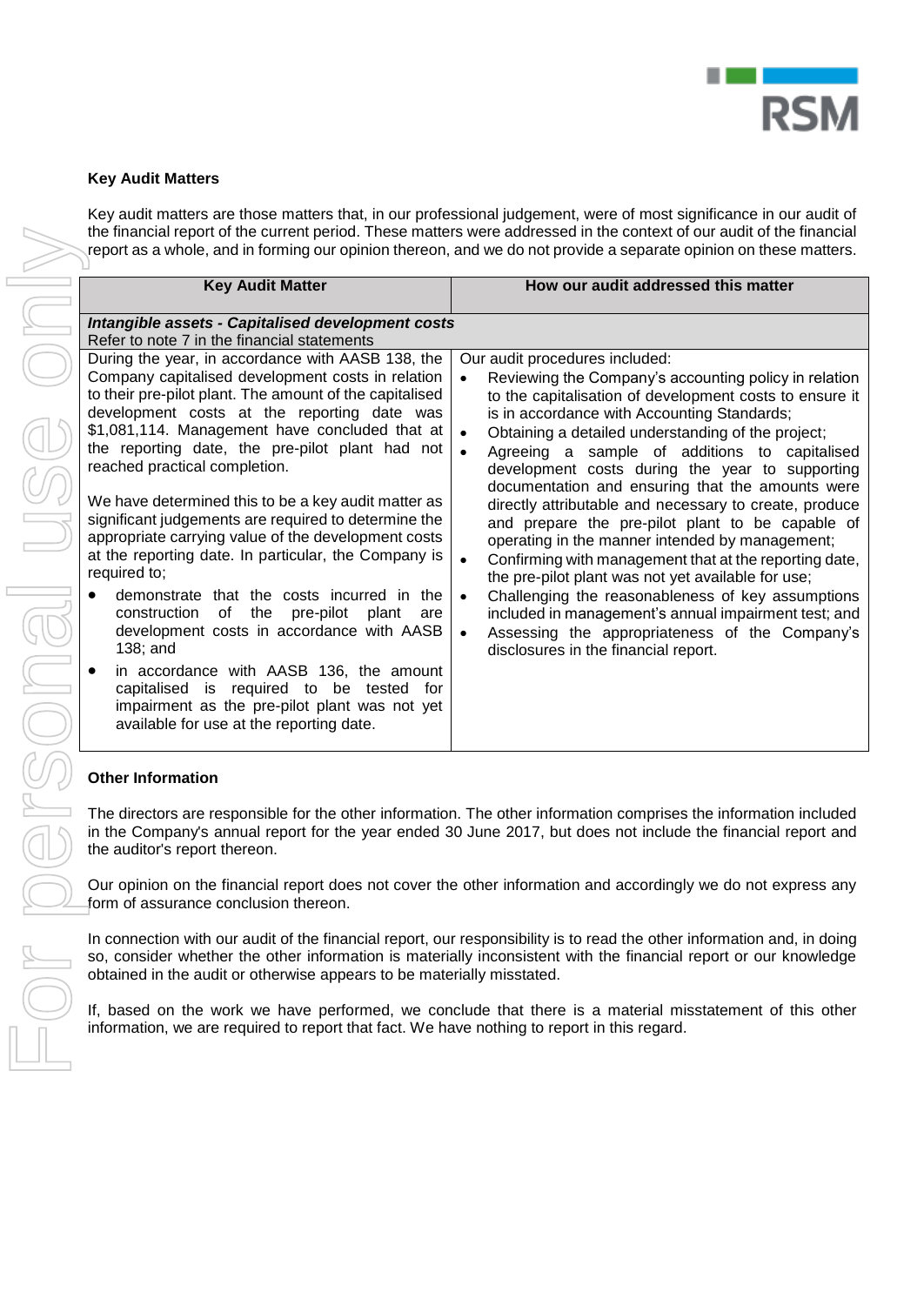

### **Responsibilities of the Directors for the Financial Report**

The directors of the Company are responsible for the preparation of the financial report that gives a true and fair view in accordance with Australian Accounting Standards and the Corporations Act 2001 and for such internal control as the directors determine is necessary to enable the preparation of the financial report that gives a true and fair view and is free from material misstatement, whether due to fraud or error.

In preparing the financial report, the directors are responsible for assessing the ability of the Company to continue as a going concern, disclosing, as applicable, matters related to going concern and using the going concern basis of accounting unless the directors either intend to liquidate the Company or to cease operations, or have no realistic alternative but to do so.

#### **Auditor's Responsibilities for the Audit of the Financial Report**

Our objectives are to obtain reasonable assurance about whether the financial report as a whole is free from material misstatement, whether due to fraud or error, and to issue an auditor's report that includes our opinion. Reasonable assurance is a high level of assurance, but is not a guarantee that an audit conducted in accordance with the Australian Auditing Standards will always detect a material misstatement when it exists. Misstatements can arise from fraud or error and are considered material if, individually or in the aggregate, they could reasonably be expected to influence the economic decisions of users taken on the basis of this financial report.

A further description of our responsibilities for the audit of the financial report is located at the Auditing and Assurance Standards Board website at: [http://www.auasb.gov.au/auditors\\_responsibilities/ar2.pdf.](http://www.auasb.gov.au/auditors_responsibilities/ar2.pdf) This description forms part of our auditor's report.

#### **Report on the Remuneration Report**

*Opinion on the Remuneration Report*

We have audited the Remuneration Report included within the directors' report for the year ended 30 June 2017.

In our opinion, the Remuneration Report of Hazer Group Limited, for the year ended 30 June 2017, complies with section 300A of the Corporations Act 2001.

#### *Responsibilities*

The directors of the Company are responsible for the preparation and presentation of the Remuneration Report in accordance with section 300A of the Corporations Act 2001. Our responsibility is to express an opinion on the Remuneration Report, based on our audit conducted in accordance with Australian Auditing Standards.

RSM AUSTRALIA PARTNERS

From Accordation Machigal Accolunity States with a control of the Conservation Account of the transition of the directors determine is necessary to enable the preparation and far view and is free from material misstatement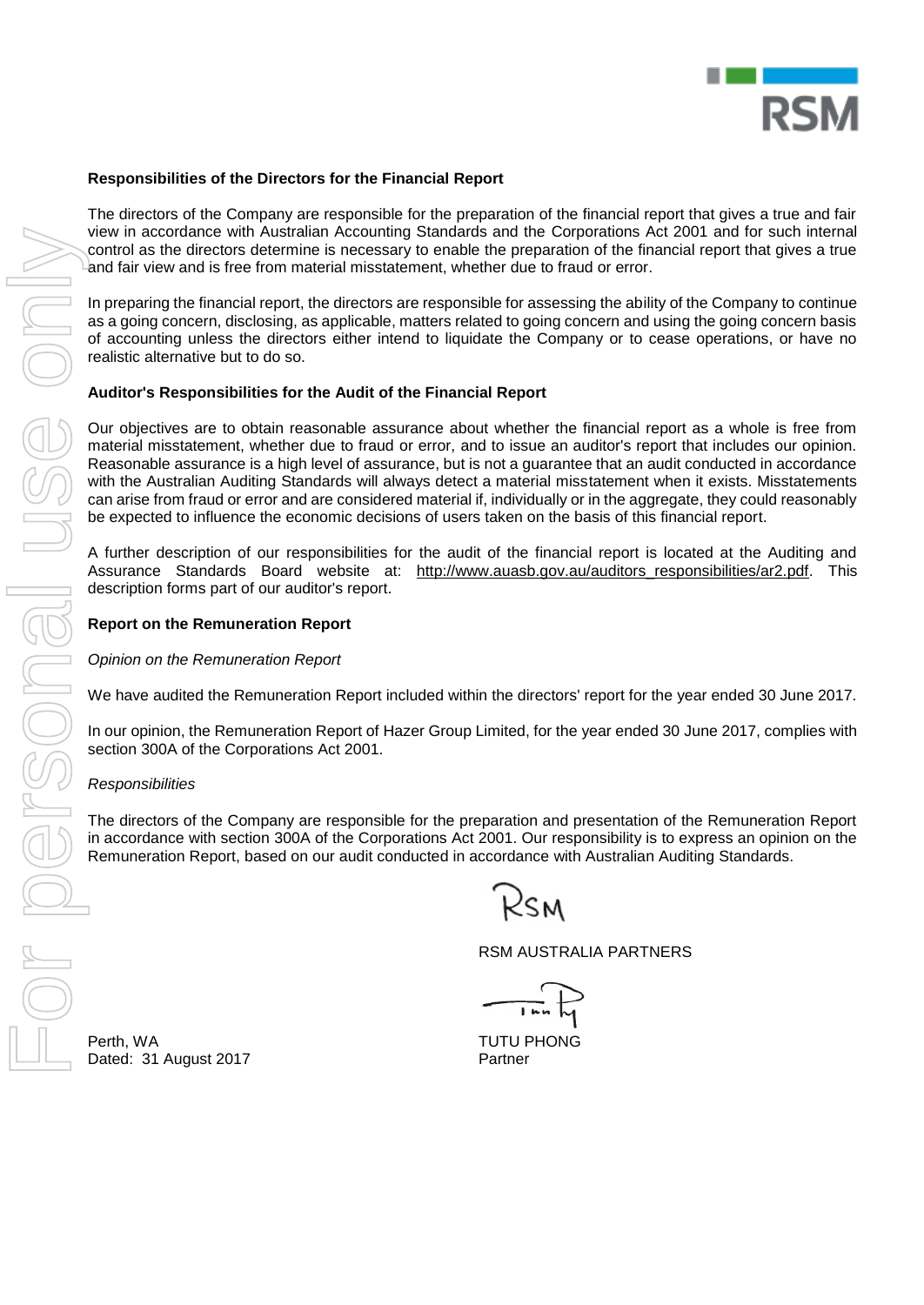# **SHAREHOLDER INFORMATION**



# **ASX Additional Information**

The Company's ordinary shares are quoted as 'HZR' on ASX. The Company's listed options are quoted as 'HZRO' on ASX.

### **Distribution of equitable securities**

| The shareholder information set out below was applicable as at 4 August 2017                                        |                                                              |                                                      |
|---------------------------------------------------------------------------------------------------------------------|--------------------------------------------------------------|------------------------------------------------------|
| <b>Distribution of equitable securities</b><br>Analysis of number of equitable security holders by size of holding: |                                                              |                                                      |
|                                                                                                                     | <b>Number</b><br>of ordinary<br>shares                       | <b>Number</b><br>of holders<br>of ordinary<br>shares |
| 100,001 and over<br>10,001 to 100,000<br>5,001 to 10,000<br>$1,001$ to 5,000<br><b>110 1,000</b>                    | 54,047,328<br>18,842,248<br>2,319,301<br>1,282,976<br>59,142 | 118<br>550<br>278<br>442<br>146                      |
|                                                                                                                     | 76,550,995                                                   | 1,534                                                |
| Holding less than a marketable parcel                                                                               |                                                              |                                                      |
|                                                                                                                     | <b>Number</b><br>of listed<br>options                        | <b>Number</b><br>of holders<br>of listed<br>options  |
| 100,001 and over<br>10,001 to 100,000<br>5,001 to 10,000<br>1,001 to 5,000<br>1 to 1,000                            | 7,058,499<br>7,142,078<br>498,891<br>474,982<br>46,638       | 30<br>192<br>64<br>170<br>66                         |
|                                                                                                                     | 15,221,088                                                   | 522                                                  |
| Holding less than a marketable parcel                                                                               | 130,170                                                      | 117                                                  |
|                                                                                                                     |                                                              |                                                      |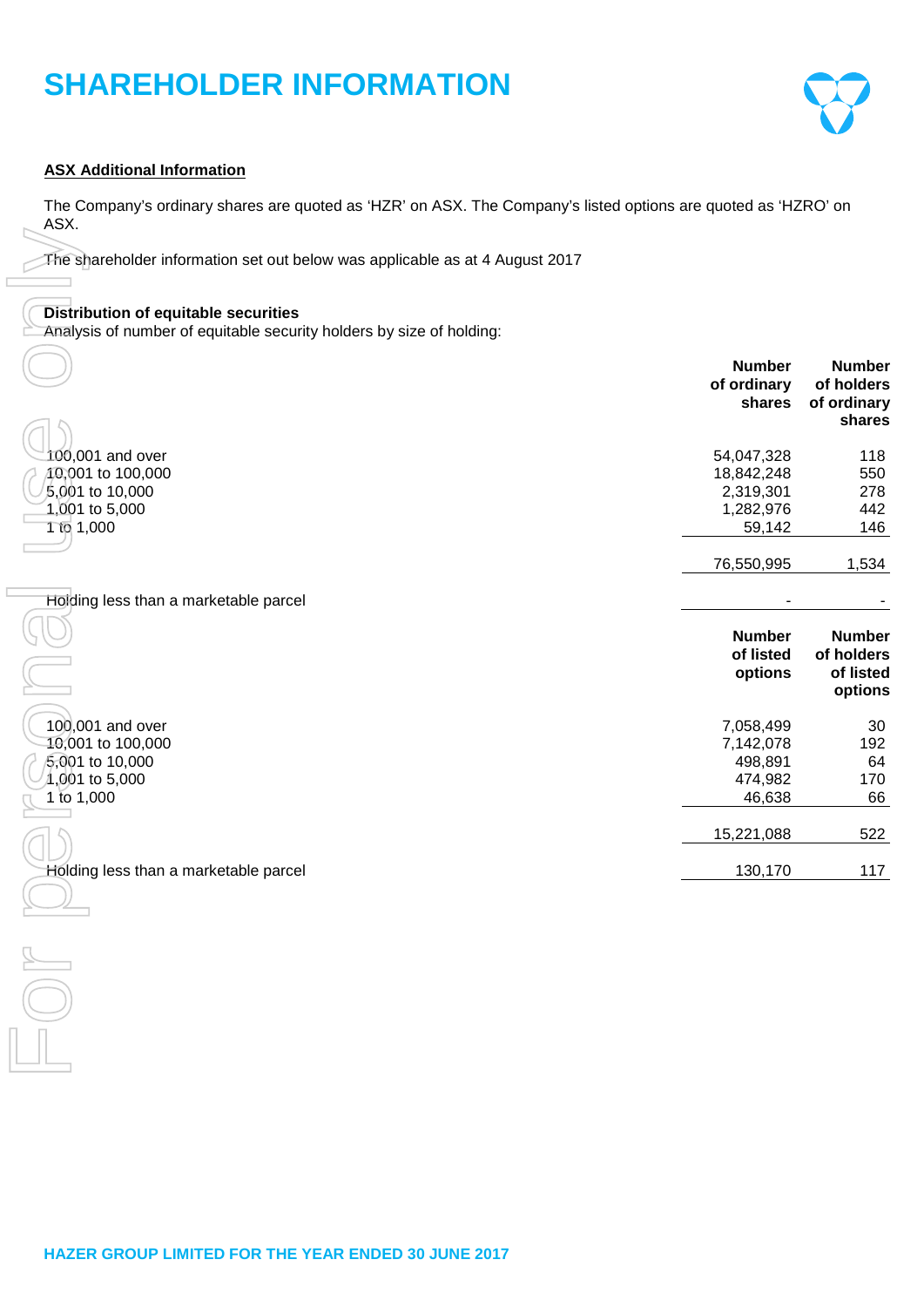# **SHAREHOLDER INFORMATION**



# **Equity security holders**

Twenty largest quoted equity security holders

The names of the twenty largest security holders of each class of quoted equity securities are listed below:

|                                                                                      | <b>Ordinary shares</b> |                                        |
|--------------------------------------------------------------------------------------|------------------------|----------------------------------------|
|                                                                                      |                        | % of total                             |
|                                                                                      |                        | shares                                 |
|                                                                                      | Number held            | issued                                 |
| <b>MINERAL RESOURCES LIMITED</b>                                                     | 10,333,333             | 13.50                                  |
| OOFY PROSSER PTY LTD <drones family=""></drones>                                     | 3,700,000              | 4.83                                   |
| POINT AT INFINITY PTY LTD < CORNEJO FAMILY>                                          | 3,548,583              | 4.64                                   |
| THE UNIVERSITY OF WESTERN AUSTRALIA                                                  | 1,516,567              | 1.98                                   |
| MR BRYANT JAMES MCLARTY <the family="" mclarty=""></the>                             | 1,350,000              | 1.76                                   |
| MR PAUL HARTLEY WATTS                                                                | 1,190,000              | 1.55                                   |
| <b>JAKANA PTY LTD</b>                                                                | 1,175,000              | 1.53                                   |
| <b>KINETIC TRADE PTY LTD</b>                                                         | 1,100,000              | 1.44                                   |
| <b>MR NICHOLAS STUART BEATON DUNCAN</b>                                              | 1,083,731              | 1.42                                   |
| <b>MR JASON PAUL SKINNER</b>                                                         | 808,744                | 1.06                                   |
| MR JOHN OAKLEY CLINTON & MRS LILIAN ACHIENG CLINTON                                  | 724,178                | 0.95                                   |
| <b>CITICORP NOMINEES PTY LIMITED</b>                                                 | 670,516                | 0.88                                   |
| <b>MR PETER HOWELLS</b>                                                              | 625,000                | 0.82                                   |
| <b>MRS CLAIRE ELIZABETH ALLEN</b>                                                    | 615,000                | 0.80                                   |
| AUSTRALIAN EXECUTOR TRUSTEES LIMITED                                                 | 575,000                | 0.75                                   |
| <b>TILPA PTY LTD</b>                                                                 | 541,902                | 0.71                                   |
| SPRINGBOK CAPITAL PTY LTD                                                            | 540,000                | 0.71                                   |
| CL SEWARD & CO PROPRIETARY LTD                                                       | 540,000                | 0.71                                   |
| <b>BOND STREET CUSTODIANS LIMITED</b>                                                | 533,351                | 0.70                                   |
| <b>GRANT STREET PTY LTD</b>                                                          | 500,000                | 0.65                                   |
|                                                                                      | 31,670,905             | 41.37                                  |
|                                                                                      | <b>Listed options</b>  |                                        |
|                                                                                      |                        |                                        |
|                                                                                      |                        |                                        |
|                                                                                      | <b>Number held</b>     |                                        |
| POINT AT INFINITY PTY LTD                                                            |                        |                                        |
| <b>OOFY PROSSER PTY LTD</b>                                                          | 937,146                | 6.16                                   |
|                                                                                      | 925,000                | 6.08                                   |
| MINERAL RESOURCES LIMITED<br><b>MR BRYANT JAMES MCLARTY</b>                          | 500,000                | 3.28<br>2.22                           |
|                                                                                      | 337,500                | 1.99                                   |
| MR MICHAEL JAMES BROWNE & MRS ANGELA MARGARET BROWNE<br>MRS JENNIFER LOUISE WILLIAMS | 303,000                |                                        |
| KINETIC TRADE PTY LTD                                                                | 300,000<br>268,750     | 1.97<br>1.77                           |
| MRS CARLY ELIZABETH WILLIAMS                                                         | 265,706                | 1.75                                   |
| <b>MR JOHN OAKLEY CLINTON</b>                                                        | 235,455                | 1.55                                   |
| MR MICHAEL PETER DAVID JOBLIN                                                        | 210,000                | 1.38                                   |
| <b>JAKANA PTY LTD</b>                                                                | 203,750                | 1.34                                   |
| MR GLENN HUTTON                                                                      | 187,500                | 1.23                                   |
| MR COLIN ALISTER ROGER JOBLIN                                                        | 187,190                | 1.23                                   |
| <b>MR ANDREW JOHN STANBURY</b>                                                       | 171,155                | 1.12                                   |
| MR PETER HOWELLS                                                                     | 162,500                | 1.07                                   |
| MRS JOANNE ROSEMARY LLOYD                                                            | 150,000                | 0.99                                   |
| MR JOHN COLIN LOOSEMORE & MRS SUSAN MARJORY LOOSEMORE                                | 150,000                | 0.99                                   |
| MR TERENCE WILLIAM JOSEPH WALSH                                                      | 140,000                | 0.92                                   |
| DARYA PTY LTD                                                                        | 138,750                | % of total<br>shares<br>issued<br>0.91 |
| 5150 CAPITAL PTY LTD                                                                 | 125,000                | 0.82                                   |